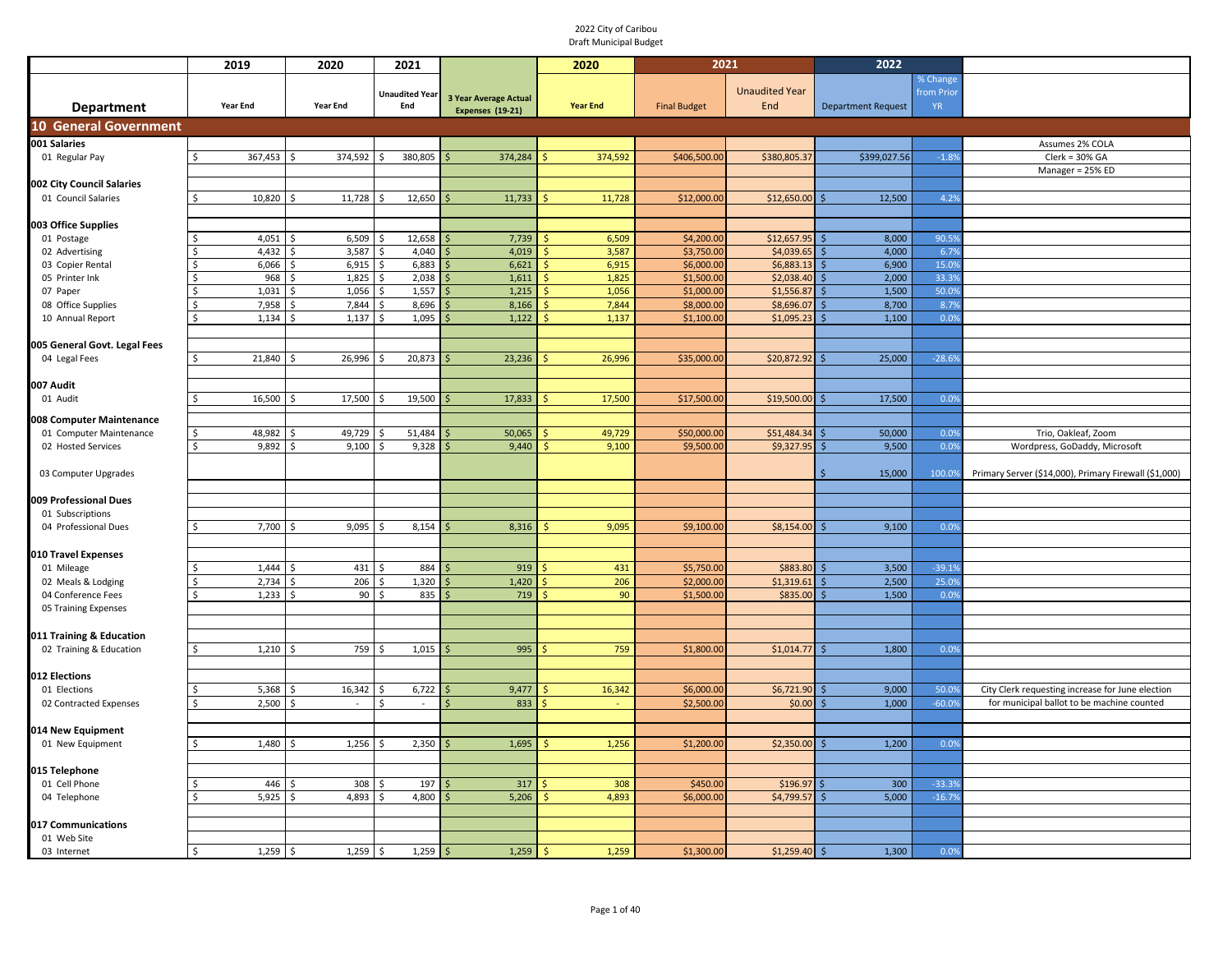|                                   | 2019                         | 2020               | 2021                         |                                                  | 2020             | 2021                |                              | 2022                      |                                     |                                                      |
|-----------------------------------|------------------------------|--------------------|------------------------------|--------------------------------------------------|------------------|---------------------|------------------------------|---------------------------|-------------------------------------|------------------------------------------------------|
| Department                        | Year End                     | <b>Year End</b>    | <b>Unaudited Year</b><br>End | 3 Year Average Actual<br><b>Expenses (19-21)</b> | <b>Year End</b>  | <b>Final Budget</b> | <b>Unaudited Year</b><br>End | <b>Department Request</b> | % Change<br>from Prior<br><b>YR</b> |                                                      |
| 10 General Government (continued) |                              |                    |                              |                                                  |                  |                     |                              |                           |                                     |                                                      |
| 018 Health Insurance              |                              |                    |                              |                                                  |                  |                     |                              |                           |                                     |                                                      |
| 01 Health Insurance               | 143,639                      | $\zeta$<br>141,815 | 141,557<br>Ŝ.                | 142,337                                          | 141,815          | \$134,500.00        | $$141,557.45$ \$             | 138,177                   | 2.79                                |                                                      |
|                                   |                              |                    |                              |                                                  |                  |                     |                              |                           |                                     |                                                      |
| 019 Miscellaneous Expenses        |                              |                    |                              |                                                  |                  |                     |                              |                           |                                     |                                                      |
| 01 Misc Expenses                  | $1,373$ \$                   | 374                | 8,600<br>- \$                | 3,449                                            | 374              | \$16,000.00         | $$8,599.86$ \$               | 10,000                    | $-37.59$                            |                                                      |
| 020 Computers & Typewriters       |                              |                    |                              |                                                  |                  |                     |                              |                           |                                     |                                                      |
| 01-Computers & Typewriters        |                              |                    |                              |                                                  |                  |                     |                              |                           |                                     |                                                      |
|                                   |                              |                    |                              |                                                  |                  |                     |                              |                           |                                     |                                                      |
| 021 Appropriation Allowance       |                              |                    |                              |                                                  |                  |                     |                              |                           |                                     |                                                      |
| 01-Appropriation Allowance        | 181,506<br>Ŝ.                |                    |                              |                                                  |                  |                     |                              |                           |                                     |                                                      |
|                                   |                              |                    |                              |                                                  |                  |                     |                              |                           |                                     |                                                      |
| 034 Worker's Compensation         |                              |                    |                              |                                                  |                  |                     |                              |                           |                                     |                                                      |
| 01 Worker's Compensation          | $4,823$ \$<br>Ŝ.             | 4,203              | 5,963<br>S.                  | 4,996                                            | 4,203<br>$\prec$ | \$5,250.00          | \$5,962.68                   | 4,800                     | $-8.6%$                             |                                                      |
| 036 Vehicle Insurance             |                              |                    |                              |                                                  |                  |                     |                              |                           |                                     |                                                      |
| 01 - Vehicle Insurance            | 1,605                        | 1,581<br>-Ś        | 1,614<br>Ŝ.                  | 1,600                                            | 1,581<br>-Ś.     | \$1,800.00          | $$1,613.82$ \$               | 1,650                     | $-8.39$                             | Number from finance                                  |
|                                   |                              |                    |                              |                                                  |                  |                     |                              |                           |                                     |                                                      |
| 038 Social Security               |                              |                    |                              |                                                  |                  |                     |                              |                           |                                     |                                                      |
| 01 Social Security                | $31,332$ \$<br>Ŝ.            | 28,478             | 27,660<br>Ŝ.                 | 29,157                                           | 28,478<br>-Ś     | \$32,015.00         | $$27,659.71$ \$              | 30,526                    | $-4.7%$                             | Number from finance                                  |
|                                   |                              |                    |                              |                                                  |                  |                     |                              |                           |                                     | (% to GA & ED subtracted out)                        |
| 040 City & State Retirement       |                              |                    |                              |                                                  |                  |                     |                              |                           |                                     |                                                      |
| 01 City & State Retirement        | 10,476 \$<br>Ŝ.              | 11,127             | 9,214<br>Ŝ.                  | 10,273                                           | 11,127<br>╰      | \$13,000.00         | \$9,214.46                   | 12,086<br>.S              | $-7.0%$                             | Number from finance<br>(% to GA & ED subtracted out) |
| 073 Vehicle Repairs               |                              |                    |                              |                                                  |                  |                     |                              |                           |                                     |                                                      |
| 01 Vehicle repairs                | 2,800                        | 344                | 356                          | 1,167                                            | 344              | \$2,000.00          | \$356.08                     | 2,400                     | 20.09                               |                                                      |
|                                   |                              |                    |                              |                                                  |                  |                     |                              |                           |                                     |                                                      |
| 074 Vehicle Tires                 |                              |                    |                              |                                                  |                  |                     |                              |                           |                                     |                                                      |
| 01 Tires                          | 586 \$<br>≺                  | 192                | 669<br>Ŝ.                    |                                                  | 192<br>$\leq$    | \$800.00            | \$669.00                     | 1,000<br>S,               | 25.0%                               |                                                      |
|                                   |                              |                    |                              |                                                  |                  |                     |                              |                           |                                     |                                                      |
| 075 Gas/Oil/Filters               |                              |                    |                              |                                                  |                  |                     |                              |                           |                                     |                                                      |
| 01 Gas/Oil/Filters                | 1,028<br>Ŝ.                  | 318                | $456$ \$<br>Ŝ.               | 601                                              | 318              | \$750.00            | \$455.78                     | 1,000                     | 33.39                               |                                                      |
| Totals                            | $\mathsf{S}$<br>$911,593$ \$ | 741,587            | \$<br>$755,232$ \$           | 802,804                                          | 741,587<br>Ŝ.    | \$799,765.00        | $$755,231.74$ \$             | 798,567                   | $-0.1%$                             |                                                      |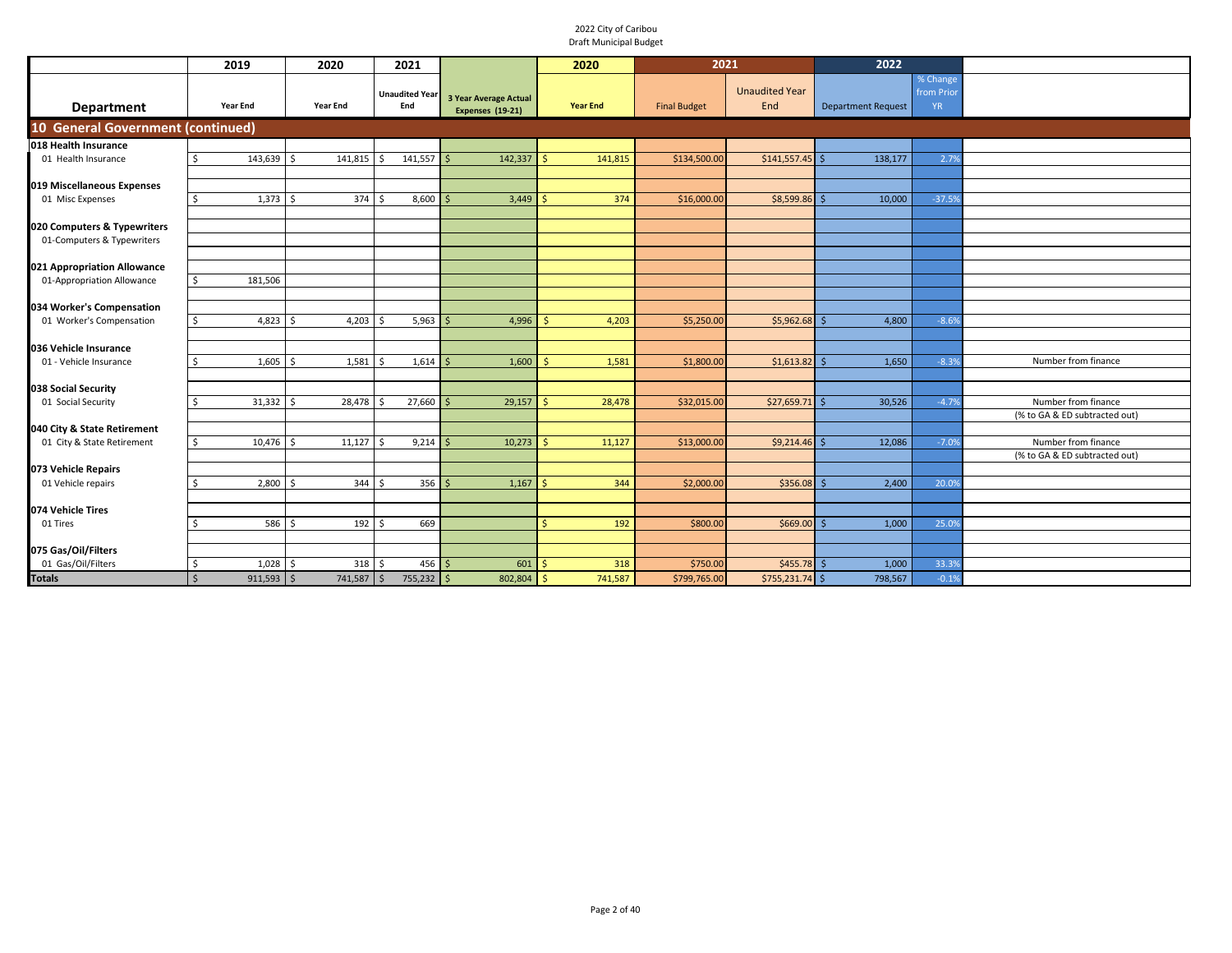|                                                | 2019              | 2020            | 2021                                   |                                           | 2020            | 2021                |                              | 2022                      |                                     |                                                                                    |
|------------------------------------------------|-------------------|-----------------|----------------------------------------|-------------------------------------------|-----------------|---------------------|------------------------------|---------------------------|-------------------------------------|------------------------------------------------------------------------------------|
| <b>Department</b>                              | <b>Year End</b>   | <b>Year End</b> | <b>Unaudited Year</b><br>End           | 3 Year Average Actual<br>Expenses (19-21) | <b>Year End</b> | <b>Final Budget</b> | <b>Unaudited Year</b><br>End | <b>Department Request</b> | % Change<br>from Prior<br><b>YR</b> |                                                                                    |
| <b>12 Nylander Museum</b>                      |                   |                 |                                        |                                           |                 |                     |                              |                           |                                     |                                                                                    |
| 001 Salaries                                   |                   |                 |                                        |                                           |                 |                     |                              |                           |                                     |                                                                                    |
| 01 Regular Pay                                 |                   | 6,500<br>\$     | 1,240<br>ς                             | 3,870                                     | 6,500<br>-\$    | 7,500               | 1,240                        | 25,090                    | 234.5%                              | Yet to be determined                                                               |
|                                                |                   |                 |                                        |                                           |                 |                     |                              |                           |                                     | Cataloging = 10 hr / week @ \$12.75 = \$6,630                                      |
| 003 Office Supplies                            |                   |                 |                                        |                                           |                 |                     |                              |                           |                                     | 1 - P/T = 20 hr / week @ \$12.75 = \$13,260                                        |
| 01 Postage<br>03 Copier Rental                 |                   |                 |                                        |                                           |                 |                     |                              |                           |                                     | Director increase = \$100 / week (\$5,200)<br>(with a later review also requested) |
| 05 Printer Ink                                 |                   |                 |                                        |                                           |                 |                     |                              |                           |                                     |                                                                                    |
| 07 Paper                                       |                   |                 |                                        |                                           |                 |                     |                              |                           |                                     |                                                                                    |
| 08 Office Supplies                             | 341               | 409<br>Ś        | 697                                    | 482                                       | 409             | 1,000               | 697                          | 1,000                     | 0.0%                                |                                                                                    |
|                                                |                   |                 |                                        |                                           |                 |                     |                              |                           |                                     |                                                                                    |
| 015 Telephone                                  |                   |                 |                                        |                                           |                 |                     |                              |                           |                                     |                                                                                    |
| 04 Telephone                                   | 571               | 934<br>Ś        | 1,012<br>ς                             | 839                                       | 934             | 940                 | 1,012                        | 1,000                     | 6.4%                                |                                                                                    |
|                                                |                   |                 |                                        |                                           |                 |                     |                              |                           |                                     |                                                                                    |
| 017 Communications                             |                   |                 |                                        |                                           |                 |                     |                              |                           |                                     |                                                                                    |
| 01 Website                                     |                   |                 |                                        |                                           |                 |                     |                              |                           |                                     |                                                                                    |
| 03 Internet                                    | 1,005             | 1,020<br>Ś      | 1,060                                  | 1,028                                     | 1,020           | 1,025               | 1,060                        | 1,100                     | 7.3%                                |                                                                                    |
|                                                |                   |                 |                                        |                                           |                 |                     |                              |                           |                                     |                                                                                    |
| 018 Health Insurance                           |                   |                 |                                        |                                           |                 |                     |                              |                           |                                     |                                                                                    |
| 01 Health Insurance                            |                   | Ś               |                                        |                                           |                 |                     |                              |                           |                                     |                                                                                    |
|                                                |                   |                 |                                        |                                           |                 |                     |                              |                           |                                     |                                                                                    |
| 019 Miscellaneous Expenses<br>01 Misc Expenses | 434               |                 |                                        | 434                                       |                 |                     |                              |                           |                                     | from Governor's Energy Office website:                                             |
|                                                |                   |                 |                                        |                                           |                 |                     |                              |                           |                                     | Fuel Jan 2021: 2.27, Fuel Dec 2021: 3.14                                           |
| 026 Heating Fuel                               |                   |                 |                                        |                                           |                 |                     |                              |                           |                                     | % increase = (((3.14-2.27)/2.27)*100)                                              |
| 03 Heating Fuel                                | 2,769             | 2,947<br>ς      | 2,181                                  | 2,632                                     | 2,947<br>- <    | 2,750               | 2,181                        | 3,763                     | 36.8%                               | possible 38% increase in heating oil price                                         |
|                                                |                   |                 |                                        |                                           |                 |                     |                              |                           |                                     | plus anticipate 25% higher usage                                                   |
| 027 Electricity                                |                   |                 |                                        |                                           |                 |                     |                              |                           |                                     |                                                                                    |
| 11 Electricity                                 | 1,102             | 729<br>Ś        | 887<br>ς.                              | 906<br>ς                                  | 729             | 800                 | 887                          | 1,385                     | 73.2%                               | 25% high rate + 25% higher usage                                                   |
|                                                |                   |                 |                                        |                                           |                 |                     |                              |                           |                                     |                                                                                    |
| 028 Water                                      |                   |                 |                                        |                                           |                 |                     |                              |                           |                                     |                                                                                    |
| 05 Water                                       | 1,154             | 1,172<br>Ś      | 1,179                                  | 1,169                                     | 1,172           | 1,175               | 1,179                        | 1,400                     | 19.1%                               | per CUD 4% increase water rate                                                     |
|                                                |                   |                 |                                        |                                           |                 |                     |                              |                           |                                     | (estimate increased usage also)                                                    |
| 029 Sewer                                      |                   |                 |                                        |                                           |                 |                     |                              |                           |                                     |                                                                                    |
| 01 Sewer                                       | 250               | 250             | 251                                    | 250                                       | 250             | 260                 | 251                          | 500                       | 92.39                               | per CUD 2% increase sewer rate                                                     |
|                                                |                   |                 |                                        |                                           |                 |                     |                              |                           |                                     | (estimate increased usage also)                                                    |
| 030 Building Supplies<br>01 Building Supplies  |                   | Ś<br>40         | ¢<br>$\sim$                            | 20 <sup>°</sup>                           | 40              | 400                 | $\sim$                       | 1,000                     | 150.09                              |                                                                                    |
|                                                |                   |                 |                                        |                                           |                 |                     |                              |                           |                                     |                                                                                    |
| 031 Building Maintenance                       |                   |                 |                                        |                                           |                 |                     |                              |                           |                                     |                                                                                    |
| 01 Building Maintenance                        | 1,318             | 1,064<br>Ś      | 1,820<br>ς                             | 1,401                                     | 1,064<br>- <    | 1,500               | 1,820                        | 2,000                     | 33.3%                               | ** There is a Reserve Acct for 'big projects'**                                    |
| 02 Sprinkler Inspections                       |                   |                 |                                        |                                           |                 |                     |                              | 360                       |                                     | Quarterly inspections \$90 / quarterly                                             |
|                                                |                   |                 |                                        |                                           |                 |                     |                              |                           |                                     | 5-year inspection was \$1,040 (2021)                                               |
| 032 Property Insurance                         |                   |                 |                                        |                                           |                 |                     |                              |                           |                                     |                                                                                    |
| 01 Property Insurance                          | 2,131             | 1,012<br>Ś      | 448                                    | 1,197                                     | 1,012<br>-Ś     | 2,000               | 448                          | 500                       | $-75.09$                            |                                                                                    |
|                                                |                   |                 |                                        |                                           |                 |                     |                              |                           |                                     |                                                                                    |
| 038 Social Security                            |                   |                 |                                        |                                           |                 |                     |                              |                           |                                     |                                                                                    |
| 01 Social Security                             |                   |                 |                                        |                                           |                 | $\omega$            |                              | 2,118<br><sup>5</sup>     | <b>NEW</b>                          |                                                                                    |
|                                                |                   |                 |                                        |                                           |                 |                     |                              |                           |                                     | Janitorial been done by PW                                                         |
| 068 Janitotrial Services                       |                   |                 |                                        |                                           |                 |                     |                              |                           |                                     | should be accounted for here                                                       |
| 01 Property Maintenance                        |                   |                 |                                        |                                           |                 | $\sim$              |                              | 2,700<br>Ŝ.               | <b>NEW</b>                          | 4 hr / week @ \$12.75 = \$2,652                                                    |
|                                                |                   |                 |                                        |                                           |                 |                     |                              |                           |                                     |                                                                                    |
| 394 Community Projects<br>01 Project Expense   |                   |                 |                                        |                                           |                 |                     |                              | 5,000                     |                                     | Amount not given, estimated                                                        |
| <b>Total</b>                                   | $11,077$ \$<br>\$ | 16,078          | $10,775$ \$<br>$\overline{\mathsf{S}}$ | 12,643                                    | -\$<br>16,078   | 19,350<br><b>S</b>  | 10,775<br>$\leq$             | 48,916                    | 152.8%                              |                                                                                    |
|                                                |                   |                 |                                        |                                           |                 |                     |                              | $\ddot{\varsigma}$        |                                     |                                                                                    |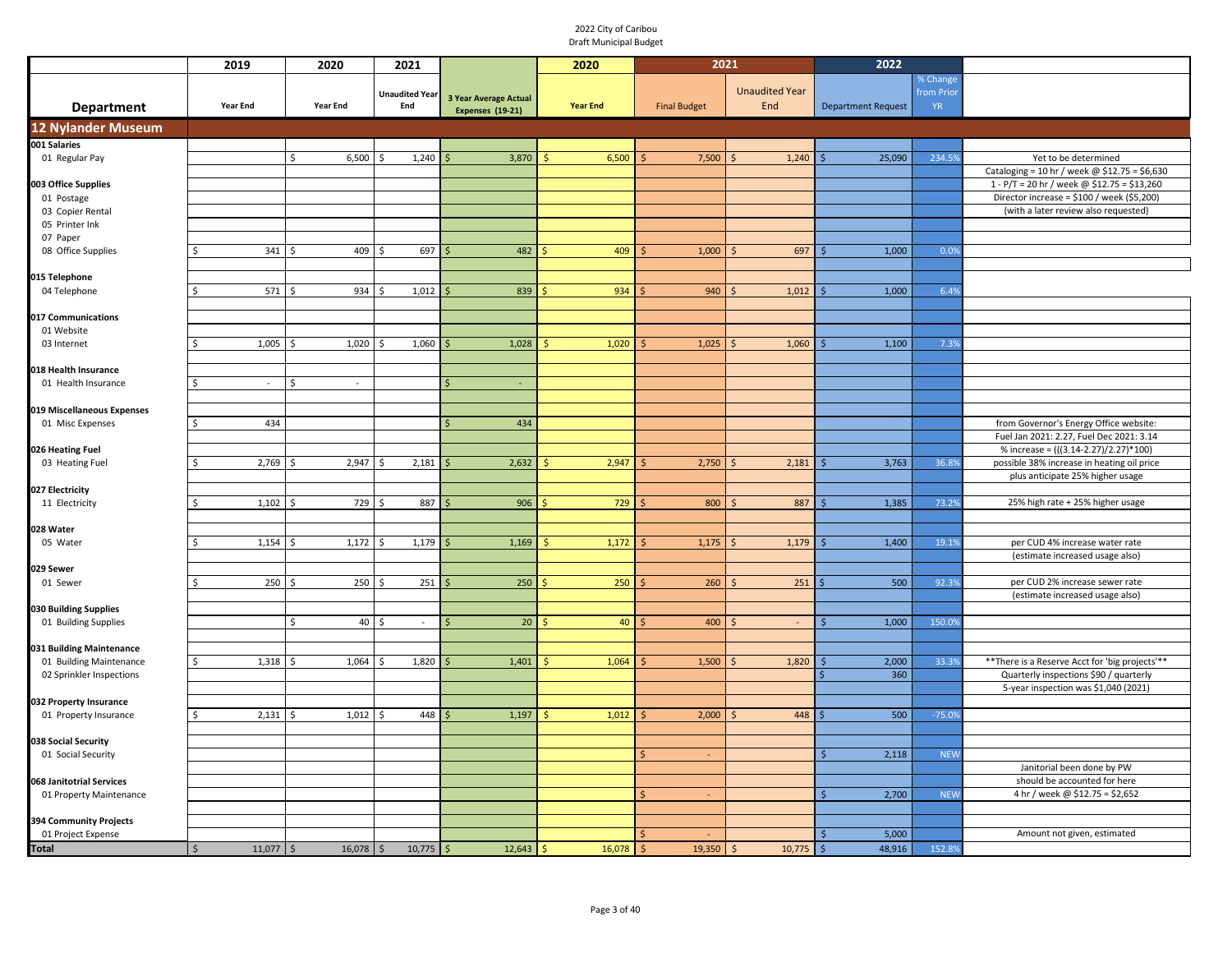|                                                                    | 2019                          | 2020                 | 2021                           |                                                         | 2020                   | 2021                           |                              | 2022                         |                                     |                                            |
|--------------------------------------------------------------------|-------------------------------|----------------------|--------------------------------|---------------------------------------------------------|------------------------|--------------------------------|------------------------------|------------------------------|-------------------------------------|--------------------------------------------|
| <b>Department</b>                                                  | <b>Year End</b>               | <b>Year End</b>      | <b>Unaudited Year</b><br>End   | <b>3 Year Average Actual</b><br><b>Expenses (19-21)</b> | <b>Year End</b>        | <b>Final Budget</b>            | <b>Unaudited Year</b><br>End | <b>Department Request</b>    | % Change<br>from Prior<br><b>YR</b> |                                            |
| <b>17 Health and Sanitation</b>                                    |                               |                      |                                |                                                         |                        |                                |                              |                              |                                     |                                            |
| 022 Health Officer                                                 |                               |                      |                                |                                                         |                        |                                |                              |                              |                                     |                                            |
| 01 Health Officer                                                  | \$<br>500                     | 500<br>$\hat{\zeta}$ | 500                            | 500                                                     | 500                    | 500                            | 500                          | 500                          | 0.0%                                | MDEP mandate to increase \$1/ton           |
| 023 Tri-Community Landfill                                         |                               |                      |                                |                                                         |                        |                                |                              |                              |                                     | Owner tonnage + reserves for closure       |
| 01 Tri-Community Landfill                                          | 249,660                       | 250,303              | 252,756                        | 250,906                                                 | 250,303                | 255,171                        | 252,756                      | 257,040                      | 0.79                                | From AWS: \$252,000+\$5040                 |
|                                                                    |                               |                      |                                |                                                         |                        |                                |                              |                              |                                     |                                            |
| 038 - Social Security                                              |                               |                      |                                |                                                         |                        |                                |                              |                              |                                     |                                            |
| 01 - Social Security<br><b>Fotals</b>                              | Ŝ.<br>$\sim$<br>250,160<br>\$ | \$.<br>250,803<br>Ŝ. | 250,803<br>$\ddot{\mathsf{S}}$ | 250,589                                                 | 250,803<br>Ś           | 38<br>255,709<br><sup>\$</sup> | S<br>253,256<br><sub>S</sub> | 38<br>257,578<br>Ś           | 0.0%<br>0.7%                        |                                            |
|                                                                    |                               |                      |                                |                                                         |                        |                                |                              |                              |                                     |                                            |
| <b>18 Municipal Building</b>                                       |                               |                      |                                |                                                         |                        |                                |                              |                              |                                     |                                            |
| 024 Maintenance - Comm. Center                                     |                               |                      |                                |                                                         |                        |                                |                              |                              |                                     |                                            |
| 01 Maintenance - Comm. Center                                      |                               |                      |                                |                                                         |                        |                                |                              |                              |                                     |                                            |
| 02 Water & Sewer                                                   | $\mathsf{S}$<br>781           | 974<br>$\zeta$       | 662                            | 806                                                     | 974                    | 1,000                          | 662                          | 1,000                        | 0.0%                                |                                            |
| 03 Janitorial                                                      |                               |                      |                                |                                                         |                        |                                |                              |                              |                                     |                                            |
| 04 Electric<br>06 Lions Building                                   | 2,245                         | 1,704<br>Ŝ.          | 2,483                          | 2,144                                                   | 1,704                  | 2,300                          | 2,483                        | 3,104                        | 35.09                               | Estimate 25% higher rate over 2021 actual  |
|                                                                    |                               |                      |                                |                                                         |                        |                                |                              |                              |                                     | from Governor's Energy Office website:     |
| 025 Heating Fuel - Lions Building                                  |                               |                      |                                |                                                         |                        |                                |                              |                              |                                     | Fuel Jan 2021: 2.27, Fuel Dec 2021: 3.14   |
| 01 Heating Fuel Lions Building                                     | \$<br>4,916                   | 3,323<br>Ŝ.          | 3,332                          | 3,857                                                   | 3,323                  | 4,250<br>Ŝ                     | 3,332                        | 4,598                        | 8.2%                                | % increase = (((3.14-2.27)/2.27)*100)      |
|                                                                    |                               |                      |                                |                                                         |                        |                                |                              |                              |                                     | possible 38% increase in heating oil price |
| 026 Heating Fuel<br>03 Heating Fuel                                | 15,664                        | 10,519               | 12,152                         | 12,778                                                  | 10,519                 | 13,000                         | 12,152                       | 16,770                       | 29.0%                               | See above regarding heating oil prices     |
|                                                                    |                               |                      |                                |                                                         |                        |                                |                              |                              |                                     |                                            |
| 027 Electricity                                                    |                               |                      |                                |                                                         |                        |                                |                              |                              |                                     |                                            |
| 11 Electricity                                                     | 13,997                        | 14,088               | 13,594                         | 13,893                                                  | 14,088                 | 14,000                         | 13,594                       | 16,993                       | 21.49                               | Estimate 25% higher rate over 2021 actual  |
| 028 Water                                                          |                               |                      |                                |                                                         |                        |                                |                              |                              |                                     | Consider Solar Power Purchase Agreement    |
| 05 Water                                                           | 759                           | 749                  | 797                            | 768                                                     | 749                    | 800                            | 797                          | 829                          | 3.6%                                | per CUD 4% increase water rate             |
|                                                                    |                               |                      |                                |                                                         |                        |                                |                              |                              |                                     |                                            |
| 029 Sewer                                                          |                               |                      |                                |                                                         |                        |                                |                              |                              |                                     |                                            |
| 01 Sewer                                                           | 583                           | 576                  | 585                            | 581                                                     | 576                    | 600                            | 585                          | 596                          | $-0.69$                             | per CUD 2% increase sewer rate             |
| 030 Building Supplies                                              |                               |                      |                                |                                                         |                        |                                |                              |                              |                                     |                                            |
| 01 Building Supplies                                               | 1,946                         | 2,733                | 4,353                          | 3,011                                                   | 2,733                  | 2,750                          | 4,353                        | 4,400                        | 60.09                               |                                            |
|                                                                    |                               |                      |                                |                                                         |                        |                                |                              |                              |                                     |                                            |
| 031 Building Maintenance                                           |                               |                      |                                |                                                         |                        |                                |                              |                              |                                     |                                            |
| 01 Building Maintenance<br>03 Boiler Maintenance                   | 6,418<br>Ŝ.<br>$\sim$         | 6,585<br>Ŝ.<br>667   | 7,936<br>872<br>Š.             | 6,980<br>513                                            | 6,585<br>667<br>S.     | 13,000<br>1,000<br>$\zeta$     | 7,936<br>872                 | 10,000<br>1,000              | $-23.19$<br>0.0%                    |                                            |
|                                                                    |                               |                      |                                |                                                         |                        |                                |                              |                              |                                     |                                            |
| 032 Property Insurance                                             |                               |                      |                                |                                                         |                        |                                |                              |                              |                                     |                                            |
| 01 Property Insurance                                              | 856<br>Ŝ.                     | 942<br>Ŝ.            | 1,051                          | 950                                                     | 942                    | 1,050                          | 1,051                        | 1,100                        | 4.8%                                |                                            |
|                                                                    |                               |                      |                                |                                                         |                        |                                |                              |                              |                                     |                                            |
| 033 Building Insurance-Comm. Ctr.<br>01 Building Ins. - Comm. Ctr. |                               |                      |                                |                                                         |                        |                                |                              |                              |                                     |                                            |
|                                                                    |                               |                      |                                |                                                         |                        |                                |                              |                              |                                     |                                            |
| <b>271 Contracted Services</b>                                     |                               |                      |                                |                                                         |                        |                                |                              |                              |                                     |                                            |
| 01 Janitorial & Supplies                                           | Ŝ.<br>10,140                  | 10,140<br>Ŝ          | 10,140                         | 10,140                                                  | 10,140                 | 10,250                         | 10,140<br>ς                  | 13,500                       | 31.79                               |                                            |
| Totals                                                             | $\mathsf{S}$<br>58,304        | $\zeta$<br>52,998    | $\zeta$<br>$57,959$ \$         | 56,420                                                  | 52,998<br><sub>S</sub> | 64,000<br>Ś                    | 57,959<br><sub>S</sub>       | 73,891<br>$\mathsf{\hat{S}}$ | 15.5%                               |                                            |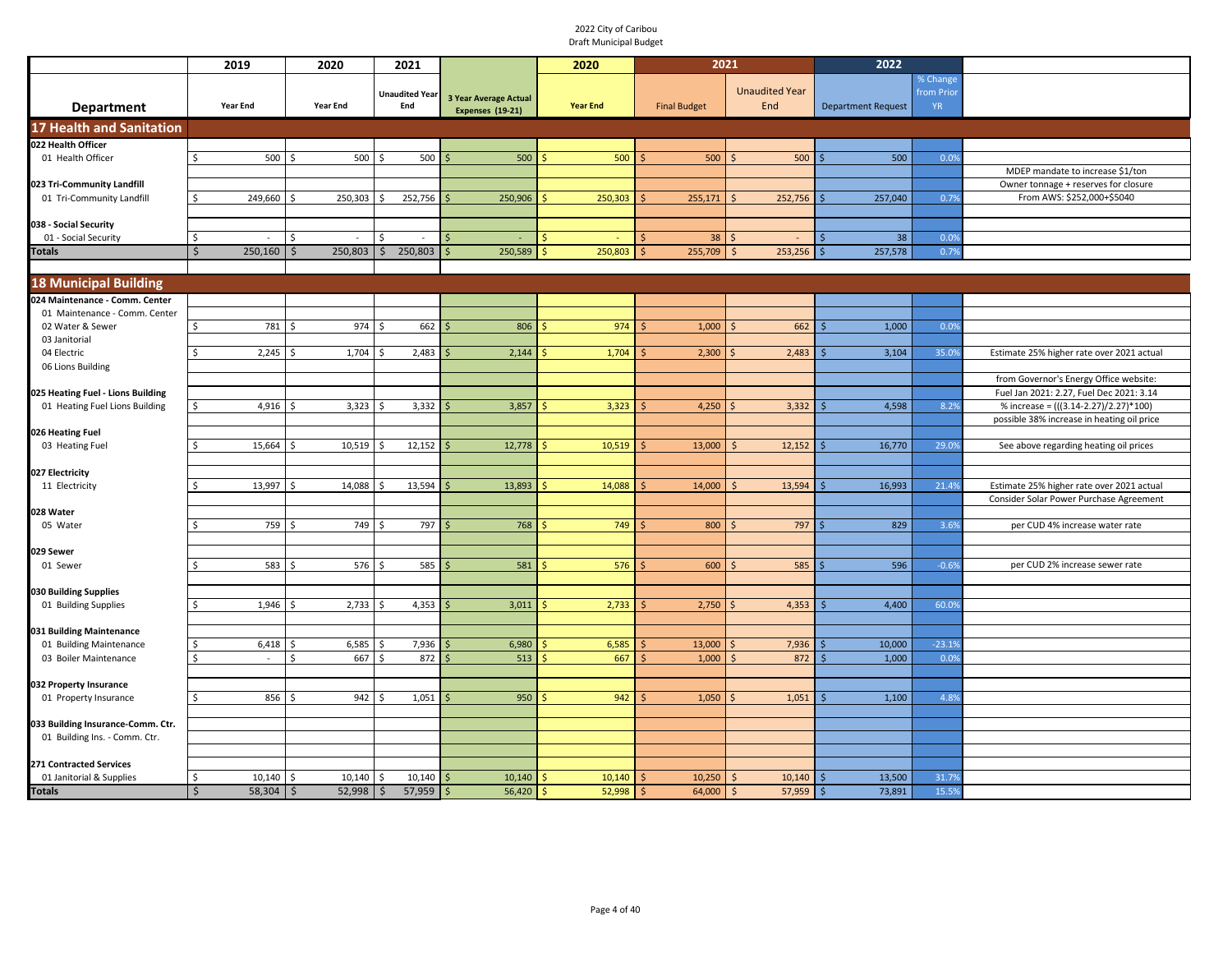|                                                 | 2019                                   | 2020                           | 2021                         |                                                         | 2020            | 2021                              |                              | 2022                      |                                     |                                  |
|-------------------------------------------------|----------------------------------------|--------------------------------|------------------------------|---------------------------------------------------------|-----------------|-----------------------------------|------------------------------|---------------------------|-------------------------------------|----------------------------------|
| <b>Department</b>                               | <b>Year End</b>                        | <b>Year End</b>                | <b>Unaudited Year</b><br>End | <b>3 Year Average Actual</b><br><b>Expenses (19-21)</b> | <b>Year End</b> | <b>Final Budget</b>               | <b>Unaudited Year</b><br>End | <b>Department Request</b> | % Change<br>from Prior<br><b>YR</b> |                                  |
| <b>20 General Assistance</b>                    |                                        |                                |                              |                                                         |                 |                                   |                              |                           |                                     |                                  |
| 001 Salaries                                    |                                        |                                |                              |                                                         |                 |                                   |                              |                           |                                     |                                  |
| 01 Regular Pay                                  | 16,661<br>l \$                         | 17,137<br>l s                  | 13,386<br>Ŝ.                 | 15,728<br>$\zeta$                                       | 17,137          | 17,650                            | 13,386<br>$\zeta$            | 11,529                    | $-34.7%$                            | Assumes 2% COLA.                 |
|                                                 |                                        |                                |                              |                                                         |                 |                                   |                              |                           |                                     | Clerk 30% of Salary              |
| 003 Office Supplies                             | $82 \quad$                             | 76 \$                          | 149                          | $103$ \$                                                | 76              |                                   |                              | $\overline{125}$          | 56.3%                               | (number from finance)            |
| 01 Postage<br>05 Printer Ink                    |                                        |                                |                              |                                                         |                 | $80$ \ \$                         | 149                          |                           |                                     |                                  |
| 08 Office Supplies                              | l \$<br>$\sim$                         | \$<br>$\sim$                   | Ś<br>$\sim$                  | $\dot{\mathsf{S}}$                                      |                 | $50$ \$<br>Ŝ                      | $\omega$                     | 50<br>-Ś                  | 0.0%                                |                                  |
|                                                 |                                        |                                |                              |                                                         |                 |                                   |                              |                           |                                     |                                  |
| 010 Travel Exp                                  |                                        |                                |                              |                                                         |                 |                                   |                              |                           |                                     |                                  |
| 04 Conf Fee                                     | l \$<br>$\sim$                         | $\mathsf{S}$<br>192            | $\sim$                       | $64 \overline{\smash{\big)}\,}$<br>$\zeta$              | 192             | $200 \, \text{S}$                 | $\sim$                       | 200                       | 0.0%                                |                                  |
|                                                 |                                        |                                |                              |                                                         |                 |                                   |                              |                           |                                     |                                  |
| 011 Training & Education                        |                                        |                                |                              |                                                         |                 |                                   |                              |                           |                                     |                                  |
| 02 Training & Education                         | l \$<br>$40 \overline{\smash{\big)} }$ | 181                            | 90 <sup>°</sup><br>¢         | 104                                                     | 181             | 400                               | $90$ $\frac{3}{5}$           | 300                       | $-25.0%$                            |                                  |
|                                                 |                                        |                                |                              |                                                         |                 |                                   |                              |                           |                                     |                                  |
| 014 New Equipment                               |                                        |                                |                              |                                                         |                 |                                   |                              |                           |                                     |                                  |
| 01 New Equipment                                |                                        |                                |                              |                                                         |                 |                                   |                              |                           |                                     |                                  |
|                                                 |                                        |                                |                              |                                                         |                 |                                   |                              |                           |                                     |                                  |
| 018 Health Insurance                            |                                        |                                |                              |                                                         |                 |                                   |                              |                           |                                     |                                  |
| 01 Health Insurance                             | 8,082<br>-Ś                            | 6,237<br>l s                   | 6,850                        | 7,056                                                   | 6,237           | 5,455                             | 6,850                        | 6,064                     | 11.2%                               |                                  |
|                                                 |                                        |                                |                              |                                                         |                 |                                   |                              |                           |                                     |                                  |
| 019 Miscellaneous Expenses<br>01 Misc. Expenses | $144 \frac{1}{2}$<br>l \$              | $45 \overline{\smash{\big)} }$ | $71 \mid 5$                  | $87 \mid 5$                                             | 45              | $100 \, \text{S}$<br>$\mathsf{S}$ | $71 \mid \zeta$              | 100                       | 0.0%                                |                                  |
|                                                 |                                        |                                |                              |                                                         |                 |                                   |                              |                           |                                     |                                  |
| 038 Social Security                             |                                        |                                |                              |                                                         |                 |                                   |                              |                           |                                     |                                  |
| 01 Social Security                              | $1,152$ \$<br>-Ś                       | 1,156                          | $916$ \$<br>$\hat{\zeta}$    | 1,075                                                   | 1,156           | 1,351                             | $916$ \$                     | 882                       | $-34.7%$                            | Clerk 30% of Number from Finance |
|                                                 |                                        |                                |                              |                                                         |                 |                                   |                              |                           |                                     |                                  |
| 040 City & State Retirement                     |                                        |                                |                              |                                                         |                 |                                   |                              |                           |                                     |                                  |
| 01 City & State Retirement                      | l \$<br>636 \$                         | 360                            | ς<br>$\sim$                  | $332 \frac{1}{2}$<br>$\leq$                             | 360             | $618$ \$                          | $\sim$                       | 121                       | $-80.4%$                            | Clerk 30% of Number from Finance |
|                                                 |                                        |                                |                              |                                                         |                 |                                   |                              |                           |                                     |                                  |
| 051 Equipment Maintenance                       |                                        |                                |                              |                                                         |                 |                                   |                              |                           |                                     |                                  |
| 05 Equipment Maintenance                        | 960<br>Ŝ.                              | 1,200<br>l s                   | 1,100<br>ς                   | 1,087<br>$\leq$                                         | 1,200           | $1,200$ \$                        | 1,100                        | 1,200                     | 0.0%                                |                                  |
|                                                 |                                        |                                |                              |                                                         |                 |                                   |                              |                           |                                     |                                  |
| 053 G.A. - City                                 |                                        |                                |                              |                                                         |                 |                                   |                              |                           |                                     |                                  |
| 01 G. A. City                                   | 20,128                                 | 20,976<br>-Ś                   | 7,967                        | 16,357<br>S                                             | 20,976          | 25,000                            | 7,967                        | 20,000                    | $-20.0%$                            |                                  |
| 02 - G.A. State<br>03 - GA - Nonreimbursible    | \$<br>$\sim$                           | $\mathsf{s}$<br>1,175          | \$<br>$\sim$                 | $392 \, \text{S}$<br>$\leq$                             | 1,175           | $500$ \$                          | $\sim$                       | 500<br>$\zeta$            | 0.0%                                |                                  |
|                                                 |                                        |                                |                              |                                                         |                 |                                   |                              |                           |                                     |                                  |
| <b>Totals</b>                                   | \$<br>$47,885$ \$                      | $48,735$ \$                    | 30,530                       | $42,383$ \$<br>l s                                      | 48,735          | 52,604<br>-Ś                      | 30,530<br>l \$               | 41,071<br>l \$            | $-21.9%$                            |                                  |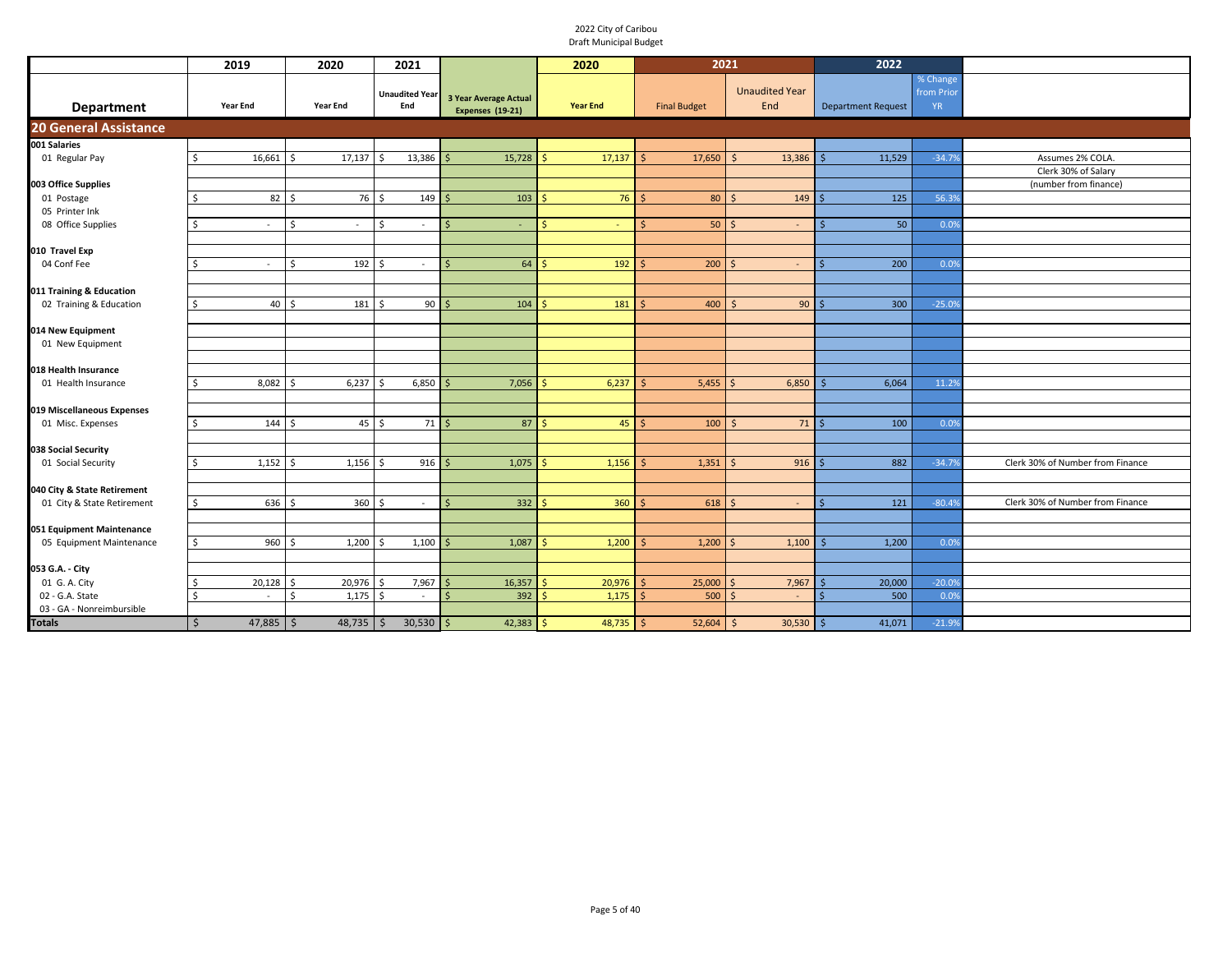|                              | 2019                | 2020            | 2021                  |                              | 2020            | 2021                |                       | 2022                      |           |                                                   |
|------------------------------|---------------------|-----------------|-----------------------|------------------------------|-----------------|---------------------|-----------------------|---------------------------|-----------|---------------------------------------------------|
|                              |                     |                 |                       |                              |                 |                     |                       |                           | % Change  |                                                   |
|                              |                     |                 | <b>Unaudited Year</b> | <b>3 Year Average Actual</b> |                 |                     | <b>Unaudited Year</b> |                           | from Prio |                                                   |
| <b>Department</b>            | <b>Year End</b>     | <b>Year End</b> | End                   | Expenses (19-21)             | <b>Year End</b> | <b>Final Budget</b> | End                   | <b>Department Request</b> | YR.       |                                                   |
| <b>22 Tax Assessing</b>      |                     |                 |                       |                              |                 |                     |                       |                           |           |                                                   |
| 001 Salaries                 |                     |                 |                       |                              |                 |                     |                       |                           |           |                                                   |
| 01 Regular Pay               | 183,500<br>S        | 188,581         | 161,269<br>Ŝ          | 177,783                      | 188,581         | 193,235             | 161,269<br>Ś          | 183,877                   | $-4.89$   | Assumes 2% COLA & position to be filled           |
| 02 Overtime Pay              | $\zeta$<br>1,484    | 1,282           | 1,376                 | 1,381                        | 1,282           | 1,200<br>$\zeta$    | 1,376                 | 1,500                     | 25.09     | 3FT + contract LPI @ \$15,000 / yr                |
| 07 Salaries-Bd of Assessors  | 1,500<br>Ś          | 1,500           | 1,500<br>-S           | 1,500                        | 1,500           | 1,500<br>Ś          | 1,500                 | 1,500<br>Ś                | 0.0%      |                                                   |
|                              |                     |                 |                       |                              |                 |                     |                       |                           |           |                                                   |
| 003 Office Supplies          |                     |                 |                       |                              |                 |                     |                       |                           |           |                                                   |
| 01 Postage<br>05 Printer Ink | 119                 | $\sim$<br>S.    | \$<br>$\sim$          | 40<br>$\zeta$                |                 | 150                 |                       | $\sim$                    | $-100.09$ |                                                   |
| 08 Office Supplies           | $502 \quad$ \$<br>S | 305             | <sup>\$</sup><br>132  | 313                          | 305             | 320                 | 132                   | 300                       | $-6.39$   |                                                   |
|                              |                     |                 |                       |                              |                 |                     |                       |                           |           |                                                   |
| 006 Legal Fees               |                     |                 |                       |                              |                 |                     |                       |                           |           |                                                   |
| 01 Legal Fees                | $\sim$              |                 |                       |                              |                 |                     |                       |                           |           |                                                   |
|                              |                     |                 |                       |                              |                 |                     |                       |                           |           |                                                   |
| 009 Professional Dues        |                     |                 |                       |                              |                 |                     |                       |                           |           |                                                   |
| 01 Subscriptions             |                     | 656<br>Ŝ.       | 24<br>S.              |                              | 656             | 650                 | 24<br><b>S</b>        | 650                       | 0.0%      | Core Logic / Marshall Valuation                   |
|                              |                     |                 |                       |                              |                 |                     |                       |                           |           |                                                   |
| 02 IAAO                      |                     | 460             | 480                   |                              | 460             | 620                 | 480                   | 620                       | 0.09      | Additional certifications require additional dues |
| 04 Professional Dues         | 1,039               | 582             | 210                   | 610                          | 582             | 467                 | 210<br>ς              | 400                       | $-14.3%$  |                                                   |
| 010 Travel Expenses          |                     |                 |                       |                              |                 |                     |                       |                           |           |                                                   |
| 01 Mileage                   | 2,117               | 1,195           | 578                   | 1,296                        | 1,195           | 1,450               | 578                   | 1,200                     | $-17.2$   |                                                   |
| 02 Meal & Lodge              | 4,070<br>ς.         | 551<br>$\zeta$  | 56<br>Ŝ.              | 1,559                        | 551             | 1,500<br>Ŝ          | 56                    | 1,200                     | $-20.09$  |                                                   |
| 04 CONF FEE                  |                     | S.<br>$\sim$    | 344<br>\$             |                              |                 | 2,000<br>Ś          | 344<br>Ś              | 750                       | $-62.59$  |                                                   |
| 05 Travel Expenses           |                     |                 |                       |                              |                 |                     |                       |                           |           |                                                   |
|                              |                     |                 |                       |                              |                 |                     |                       |                           |           |                                                   |
| 011 Training & Education     |                     |                 |                       |                              |                 |                     |                       |                           |           |                                                   |
| 02 Training & Education      | $3,412$ \$          | 2,926           | 1,207<br>-S           | 2,515                        | 2,926           | 3,000               | 1,207                 | 1,500                     | $-50.09$  |                                                   |
|                              |                     |                 |                       |                              |                 |                     |                       |                           |           |                                                   |
| 013 Car Allowance            |                     |                 |                       |                              |                 |                     |                       |                           |           |                                                   |
| 01 Car Allowance             |                     |                 |                       |                              |                 |                     |                       |                           |           |                                                   |
| 015 Telephone                |                     |                 |                       |                              |                 |                     |                       |                           |           |                                                   |
| 01 Cell Phone                | 388                 | 594             | 450<br>$\zeta$        | 477                          | 594             | 450                 | 450                   | 700                       | 55.69     | Mobile phone was upgraded to smart phone          |
| 04 Telephone                 | $403 \quad $5$<br>Ś | $429 \pm 5$     | $452 \,$ \$           | 428                          | 429             | 450                 | 452<br>Ś              | 475                       | 5.69      |                                                   |
|                              |                     |                 |                       |                              |                 |                     |                       |                           |           |                                                   |
| 018 Health Insurance         |                     |                 |                       |                              |                 |                     |                       |                           |           |                                                   |
| 01 Health Insurance          | 36,466              | 39,535          | 35,487                | 37,162                       | 39,535          | 37,950              | 35,487<br>Ś           | 35,084                    | $-7.69$   |                                                   |
|                              |                     |                 |                       |                              |                 |                     |                       |                           |           |                                                   |
| 019 Miscellaneous Expenses   |                     |                 |                       |                              |                 |                     |                       |                           |           |                                                   |
| 01 Misc. Expense             |                     |                 |                       |                              |                 |                     |                       |                           |           |                                                   |
| 034 Workers Comp             |                     |                 |                       |                              |                 |                     |                       |                           |           |                                                   |
| 01 Workers Comp              |                     | 644<br>Ŝ.       | 361                   |                              | 644             |                     | 361<br>Ś              | 640                       |           |                                                   |
|                              |                     |                 |                       |                              |                 |                     |                       |                           |           |                                                   |
| 038 Social Security          |                     |                 |                       |                              |                 |                     |                       |                           |           |                                                   |
| 01 Social Security           | 10,386              | 14,025          | 12,134                | 12,182                       | 14,025          | 14,989              | 12,134                | 14,067                    | $-6.29$   | Tied to Wages                                     |
|                              |                     |                 |                       |                              |                 |                     |                       |                           |           |                                                   |
| 040 City & State Retirement  |                     |                 |                       |                              |                 |                     |                       |                           |           |                                                   |
| 01 City & State Retirement   | $4,075$ \$<br>S     | 2,636           | 3,545<br>-S           | 3,418                        | 2,636           | 4,100               | 3,545                 | 4,732                     | 15.49     | Tied to wages                                     |
| 051 Equipment Maint          |                     |                 |                       |                              |                 |                     |                       |                           |           |                                                   |
| 01 Software                  | \$<br>$114 - 5$     | 770 \$          | 840                   |                              | 770             | 700                 | 840<br>$\zeta$        | 850                       | 21.4%     |                                                   |
|                              |                     |                 |                       |                              |                 |                     |                       |                           |           |                                                   |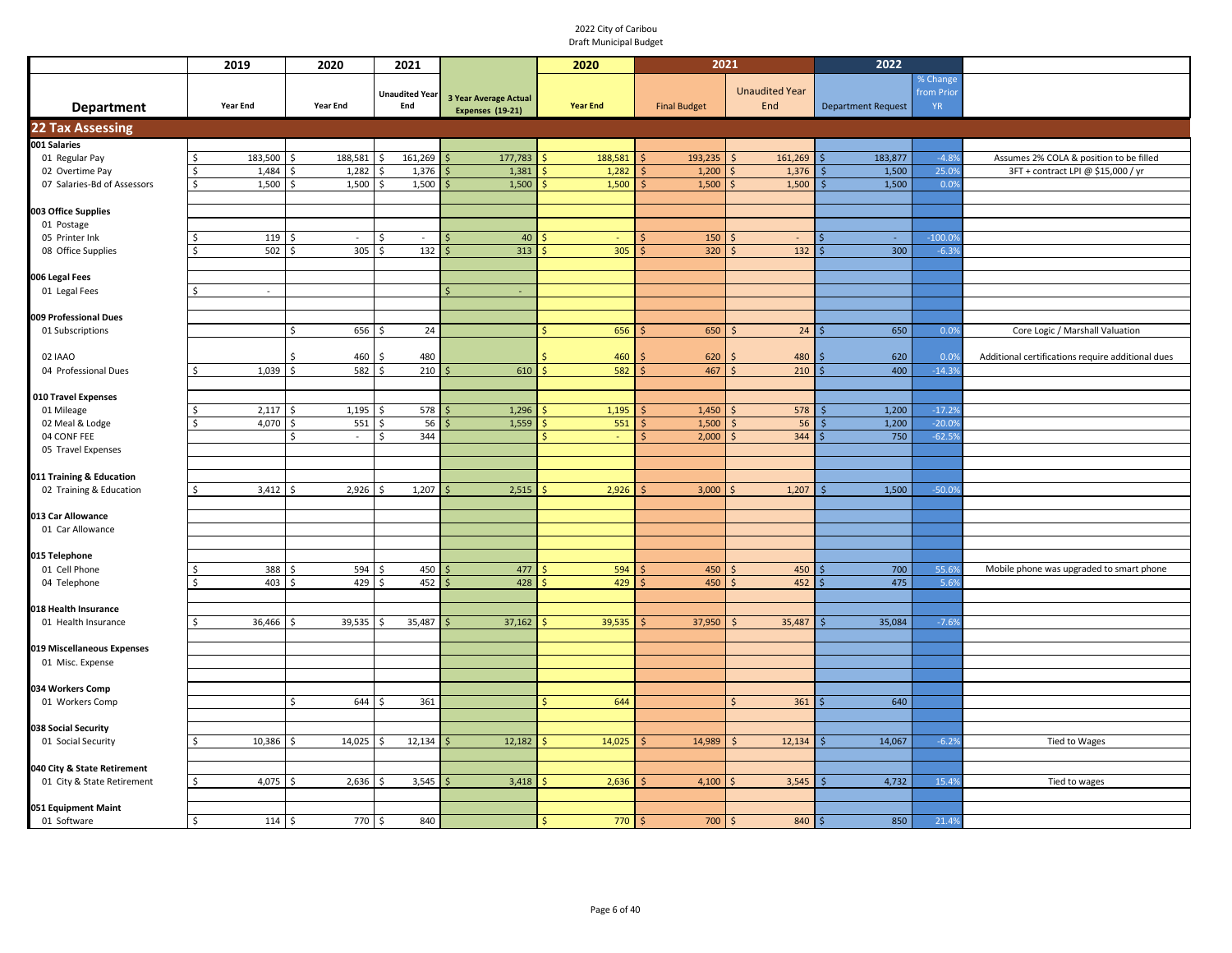|                                     | 2019              | 2020            | 2021                         |                                                         | 2020                 | 2021                |                              | 2022                      |                                     |  |
|-------------------------------------|-------------------|-----------------|------------------------------|---------------------------------------------------------|----------------------|---------------------|------------------------------|---------------------------|-------------------------------------|--|
| Department                          | <b>Year End</b>   | <b>Year End</b> | <b>Unaudited Year</b><br>End | <b>3 Year Average Actual</b><br><b>Expenses (19-21)</b> | <b>Year End</b>      | <b>Final Budget</b> | <b>Unaudited Year</b><br>End | <b>Department Request</b> | % Change<br>from Prior<br><b>YR</b> |  |
| <b>22 Tax Assessing (continued)</b> |                   |                 |                              |                                                         |                      |                     |                              |                           |                                     |  |
| <b>056 Contracted Services</b>      |                   |                 |                              |                                                         |                      |                     |                              |                           |                                     |  |
| 01 Registry                         | 242S              | 190             | 277S<br>l ś                  | 236                                                     | 190<br>-Ś            | $300 \, \text{S}$   | 277S                         | 300                       | 0.0%                                |  |
| 04 Contracted Services              | 4,527             | 3,096           | $4,131$ \$                   | 3,918                                                   | 3,096<br>-Ś          | 4,600               | 4,131                        | 4,500                     | $-2.2%$                             |  |
| 01 Assessment Reserve               |                   |                 |                              |                                                         |                      |                     |                              |                           |                                     |  |
|                                     |                   |                 |                              |                                                         |                      |                     |                              |                           |                                     |  |
| 058 Codes Maintenance               |                   |                 |                              |                                                         |                      |                     |                              |                           |                                     |  |
| 01 Codes Maintenance                | 569               | $255$ \$<br>Ś   | 105                          | 310                                                     | 255                  | $600 \, \text{S}$   | 105                          | 300                       | $-50.0%$                            |  |
|                                     |                   |                 |                              |                                                         |                      |                     |                              |                           |                                     |  |
| 070 Clothing Allowance              |                   |                 |                              |                                                         |                      |                     |                              |                           |                                     |  |
| 03 Clothing                         | $341 \frac{1}{2}$ | 269             | $44 \overline{\phantom{1}5}$ | 218                                                     | 269<br>-S            | $300 \mid 5$        | $44 \mid \zeta$              | 300                       | 0.0%                                |  |
| 073 Vehicle Repairs                 |                   |                 |                              |                                                         |                      |                     |                              |                           |                                     |  |
| 01 Vehicle repairs                  | 139               | 909<br>.\$      | 1,088                        |                                                         | 909                  | $1,250$   \$        | 1,088                        | 1,500                     | 20.0%                               |  |
|                                     |                   |                 |                              |                                                         |                      |                     |                              |                           |                                     |  |
| 074 Vehicle Tires                   |                   |                 |                              |                                                         |                      |                     |                              |                           |                                     |  |
| 01 Tires                            | $87 \quad$ \$     | 508             | 134<br>-Ś                    |                                                         | 508<br><sup>5</sup>  | $600 \mid$ \$       | 134                          | 600                       | 0.0%                                |  |
|                                     |                   |                 |                              |                                                         |                      |                     |                              |                           |                                     |  |
| 075 Gas/Oil/Filters                 |                   |                 |                              |                                                         |                      |                     |                              |                           |                                     |  |
| 01 Gas/Oil/Filters                  | 269               | 587 \$<br>-S    | 730                          |                                                         | 587                  | $600 \, \text{S}$   | 730                          | 1,000                     | 66.79                               |  |
| <b>Totals</b>                       | $255,750$ \$      | 262,484         | $226,954$ \$<br><b>S</b>     | 248,396                                                 | $262,484$ \$<br>l \$ | $276,222$ \$        | $226,954$ \$                 | 258,545                   | $-6.4%$                             |  |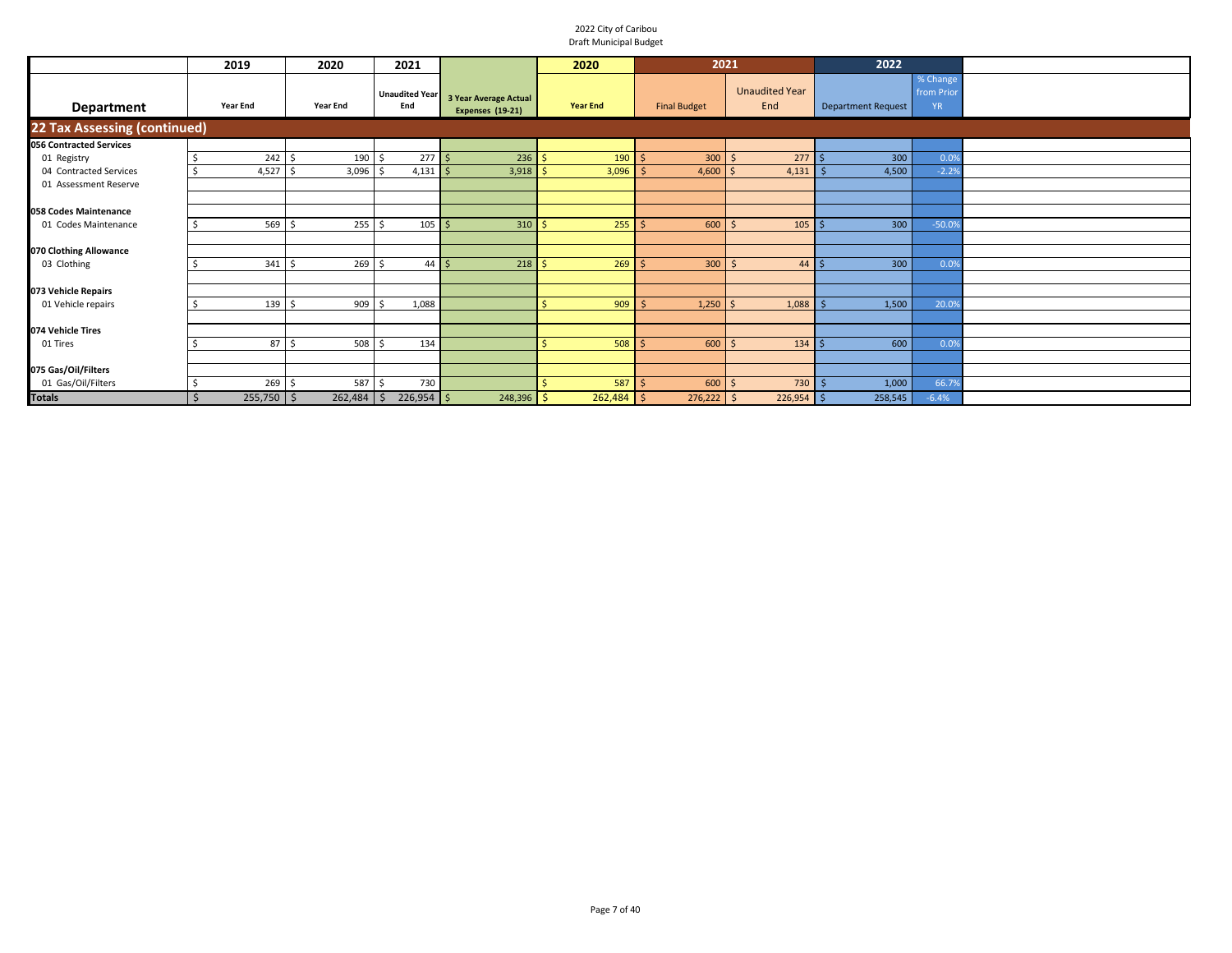|                            | 2019                         | 2020                 | 2021                    |                       | 2020            | 2021                |                         | 2022                      |            |                                            |
|----------------------------|------------------------------|----------------------|-------------------------|-----------------------|-----------------|---------------------|-------------------------|---------------------------|------------|--------------------------------------------|
|                            |                              |                      |                         |                       |                 |                     |                         |                           | % Change   |                                            |
|                            |                              |                      | <b>Unaudited Year</b>   | 3 Year Average Actual |                 |                     | <b>Unaudited Year</b>   |                           | from Prior |                                            |
| <b>Department</b>          | Year End                     | Year End             | End                     | Expenses (19-21)      | <b>Year End</b> | <b>Final Budget</b> | End                     | <b>Department Request</b> | YR.        |                                            |
| 25 Library                 |                              |                      |                         |                       |                 |                     |                         |                           |            |                                            |
| 001 Salaries               |                              |                      |                         |                       |                 |                     |                         |                           |            |                                            |
| 01 Regular Pay             | \$<br>124,488                | 125,381<br>Ś         | 127,084<br>\$           | 125,651               | 125,381         | 129,315             | $\mathsf{S}$<br>127,084 | 133,594                   | 3.3%       | Assumes 2% COLA. Add 15 hr position.       |
| 02 Overtime                |                              |                      |                         |                       |                 |                     |                         |                           |            |                                            |
|                            |                              |                      |                         |                       |                 |                     |                         |                           |            |                                            |
| 003 Office Supplies        |                              |                      |                         |                       |                 |                     |                         |                           |            |                                            |
| 01 Postage                 | 299<br>Ŝ                     | 251                  | 337<br>l ś              | 296                   | 251             | 350                 | 337<br>Ŝ                | 350                       | 0.0%       |                                            |
| 02 Advertising             | 17<br>\$                     | 26<br>l s            | 72<br>l\$               | 38                    | 26              | 100                 | 72<br><sup>5</sup>      | 100                       | 0.0%       |                                            |
| 03 Copier Rental           | \$<br>1,933                  | 1,654                | 1,544<br>۱Ś             | 1,710                 | 1,654           | 2,000               | 1,544                   | 2,000<br>ς                | 0.0%       |                                            |
| 05 Printer Ink             |                              |                      |                         |                       |                 |                     |                         |                           |            |                                            |
| 07 Paper                   | 190                          | 77                   | 61<br><sup>5</sup>      | 109                   | 77              | 200                 | 61                      | 200                       | 0.09       |                                            |
| 08 Office Supplies         | Ś<br>1,086                   | 459                  | 1,082<br>Ś.             | 876                   | 459             | 1,500               | 1,082                   | 1,500<br>Ś                | 0.0%       |                                            |
| 11 Equip Rental            |                              |                      |                         |                       |                 |                     |                         |                           |            |                                            |
|                            |                              |                      |                         |                       |                 |                     |                         |                           |            |                                            |
| 005 Gen Gov't Leg          |                              |                      |                         |                       |                 |                     |                         |                           |            |                                            |
| 01 CCC&I                   |                              |                      |                         |                       |                 |                     |                         |                           |            |                                            |
|                            |                              |                      |                         |                       |                 |                     |                         |                           |            |                                            |
| 008 Computer Maintenance   |                              |                      |                         |                       |                 |                     |                         |                           |            |                                            |
| 01 Computer Maintenance    | $\mathsf{\hat{S}}$<br>10,981 | 3,096                | 4,517                   | 6,198                 | 3,096           | 7,800               | 4,517                   | 8,020                     | 2.89       | 2-yr website subscription due              |
|                            |                              |                      |                         |                       |                 |                     |                         |                           |            |                                            |
| 009 Professional Dues      |                              |                      |                         | 139                   |                 |                     |                         | 179                       |            |                                            |
| 01 Subscriptions           | 119<br>\$<br>200             | 119<br>200           | 179<br>200              |                       | 119<br>200<br>Ś | 179<br>200          | 179<br>200<br>-Ś        | 200                       | 0.09       | <b>Business Amazon Prime Account</b>       |
| 04 PROF DUES               |                              |                      | $\ddot{\circ}$          |                       |                 |                     |                         |                           | 0.0%       |                                            |
| 010 Travel Expenses        |                              |                      |                         |                       |                 |                     |                         |                           |            |                                            |
| 01 Mileage                 |                              |                      |                         |                       |                 |                     |                         |                           |            |                                            |
| 02 Meals & Lodging         |                              |                      |                         |                       |                 |                     |                         |                           |            |                                            |
| 05 Travel Expenses         | \$.<br>346                   | l s<br>$\omega$      | <sup>\$</sup><br>$\sim$ | 115<br>$\leq$         | $\omega$        | 500                 | $\sim$                  | 500                       | 0.0%       |                                            |
|                            |                              |                      |                         |                       |                 |                     |                         |                           |            |                                            |
| 011 Training & Education   |                              |                      |                         |                       |                 |                     |                         |                           |            |                                            |
| 02 Training & Education    | 390<br>\$                    | $\sim$               | 95<br>Ŝ.                | 162                   | $\sim$          | 500                 | 95<br>$\zeta$           | 500                       | 0.0%       |                                            |
|                            |                              |                      |                         |                       |                 |                     |                         |                           |            |                                            |
| 014 New Equipment          |                              |                      |                         |                       |                 |                     |                         |                           |            |                                            |
| 01 New Equipment           | 1,303<br>Ś                   | $\sim$               | 372<br>Ś                | 558                   | $\sim$          | 1,250               | 372                     | 1,200<br><sup>5</sup>     | $-4.0%$    |                                            |
|                            |                              |                      |                         |                       |                 |                     |                         |                           |            |                                            |
| 015 Telephone              |                              |                      |                         |                       |                 |                     |                         |                           |            |                                            |
| 04 Telephone               | 1,786<br>\$                  | 1,834                | 1,975                   | 1,865                 | 1,834           | 1,900               | 1,975                   | 2,000                     | 5.3%       |                                            |
|                            |                              |                      |                         |                       |                 |                     |                         |                           |            |                                            |
| 016-02 Misc Income         |                              |                      |                         |                       |                 |                     |                         |                           |            |                                            |
|                            |                              |                      |                         |                       |                 |                     |                         |                           |            |                                            |
| 018 Health Insurance       |                              |                      |                         |                       |                 |                     |                         |                           |            |                                            |
| 01 Health Insurance        | 10,474<br>Ś                  | 11,392<br>l \$       | 11,484<br>-Ś            | 11,117                | 11,392          | 11,180              | 11,484                  | 12,118                    | 8.4%       |                                            |
| 019 Miscellaneous Expenses |                              |                      |                         |                       |                 |                     |                         |                           |            |                                            |
| 01 Misc. Expenses          | <sub>S</sub><br>$\sim$       | Ś<br>$\sim$          |                         | ÷.                    |                 | 200                 | 47                      | 200                       | 0.09       |                                            |
|                            |                              |                      |                         |                       |                 |                     |                         |                           |            | from Governor's Energy Office website:     |
| 026 Heating Fuel           |                              |                      |                         |                       |                 |                     |                         |                           |            | Fuel Jan 2021: 2.27, Fuel Dec 2021: 3.14   |
| 03 Heating Fuel            | Ś<br>14,379                  | 9,565                | 11,771                  | 11,905                | 9,565           | 12,000              | 11,771                  | 16,244                    | 35.4%      | % increase = (((3.14-2.27)/2.27)*100)      |
|                            |                              |                      |                         |                       |                 |                     |                         |                           |            | possible 38% increase in heating oil price |
| 027 Electricity            |                              |                      |                         |                       |                 |                     |                         |                           |            |                                            |
| 11 Electricity             | Ś<br>4,101                   | 3,758                | 4,679<br>Ś              | 4,179                 | 3,758           | 4,200               | 4,679                   | 5,849                     | 39.39      | Estimate 25% higher rate over 2021 actual  |
|                            |                              |                      |                         |                       |                 |                     |                         |                           |            |                                            |
| 028 Water                  |                              |                      |                         |                       |                 |                     |                         |                           |            |                                            |
| 05 Water                   | 262<br>$\ddot{\mathsf{S}}$   | $254 \quad $$<br>۱\$ | 251                     | 256<br><b>S</b>       | 254             | 300                 | 251<br>-Ś               | 300<br>Ŝ.                 | 0.0%       | per CUD 4% increase water rate             |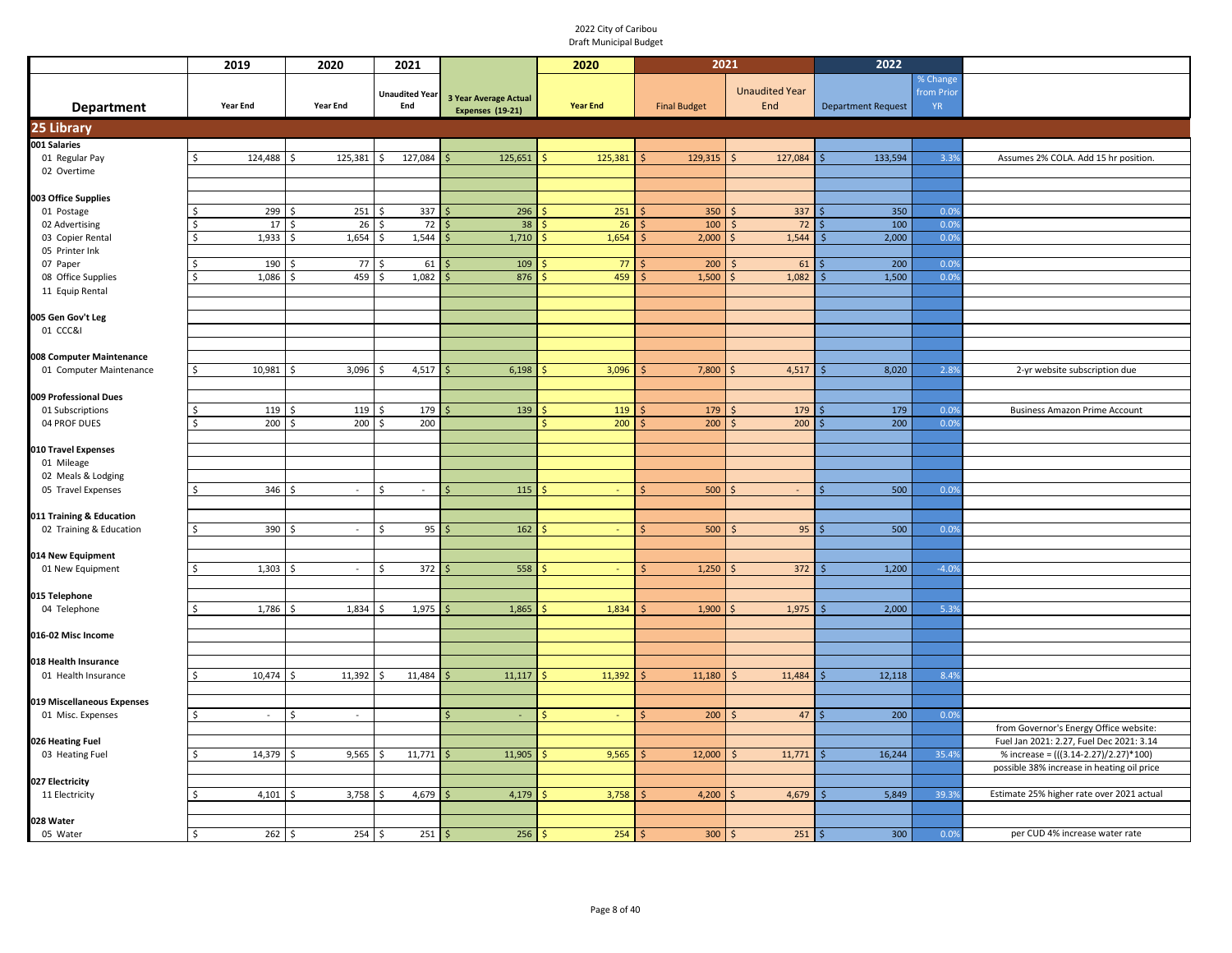|                                | 2019                             | 2020            | 2021                         |                                                  | 2020            | 2021                |                              | 2022                      |                                    |                                     |
|--------------------------------|----------------------------------|-----------------|------------------------------|--------------------------------------------------|-----------------|---------------------|------------------------------|---------------------------|------------------------------------|-------------------------------------|
| <b>Department</b>              | <b>Year End</b>                  | <b>Year End</b> | <b>Unaudited Year</b><br>End | <b>3 Year Average Actual</b><br>Expenses (19-21) | <b>Year End</b> | <b>Final Budget</b> | <b>Unaudited Year</b><br>End | <b>Department Request</b> | % Change<br>from Prio<br><b>YR</b> |                                     |
| 25 Library (continued)         |                                  |                 |                              |                                                  |                 |                     |                              |                           |                                    |                                     |
| 029 Sewer                      |                                  |                 |                              |                                                  |                 |                     |                              |                           |                                    |                                     |
| 01 Sewer                       | 258<br>Ŝ                         | 252             | 251<br>.\$                   | 254                                              | 252             | 275                 | $\zeta$<br>251               | 275                       | 0.09                               | per CUD 2% increase sewer rate      |
|                                |                                  |                 |                              |                                                  |                 |                     |                              |                           |                                    |                                     |
| 031 Building Maintenance       |                                  |                 |                              |                                                  |                 |                     |                              |                           |                                    |                                     |
| 01 Building Maintenance        | $6,746$ \$<br>S.                 | 5,691           | $3,652$ \$<br>S,             | 5,363                                            | 5,691           | 4,000               | 3,652                        | 4,000                     | 0.0%                               |                                     |
|                                |                                  |                 |                              |                                                  |                 |                     |                              |                           |                                    |                                     |
| 032 Property Insurance         |                                  |                 |                              |                                                  |                 |                     |                              |                           |                                    |                                     |
| 01 Property Insurance          | 1,578                            | 1,660           | $1,769$ \$                   | 1,669                                            | 1,660           | 1,938               | 1,769                        | 1,800                     | $-7.1%$                            | Number from finance                 |
|                                |                                  |                 |                              |                                                  |                 |                     |                              |                           |                                    |                                     |
| 034 Worker's Compensation      |                                  |                 |                              |                                                  |                 |                     |                              |                           |                                    |                                     |
| 01 Worker's Compensation       | 314<br>\$                        | 386<br>Ś        | $338$ \$<br>Ś                | 346                                              | 386             | 309                 | 338<br>S.                    | 340                       | 10.0                               | Number from finance                 |
|                                |                                  |                 |                              |                                                  |                 |                     |                              |                           |                                    |                                     |
| 038 Social Security            |                                  |                 |                              |                                                  |                 |                     |                              |                           |                                    |                                     |
| 01 Social Security             | $9,186$ \$<br>- Š                | 9,255           | $9,419$ \$                   | 9,287                                            | 9,255           | 9,893               | 9,419                        | 10,220                    | 3.3%                               | Number from finance                 |
|                                |                                  |                 |                              |                                                  |                 |                     |                              |                           |                                    |                                     |
| 040 City & State Retirement    |                                  |                 |                              |                                                  |                 |                     |                              |                           |                                    |                                     |
| 01 City & State Retirement     | . \$<br>$\overline{\phantom{a}}$ | Ś<br>٠          | \$<br>٠                      | ٠                                                |                 | 1,780               | $\sim$                       | $\sim$                    | $-100.0$                           | Number from finance                 |
|                                |                                  |                 |                              |                                                  |                 |                     |                              |                           |                                    |                                     |
| 055 Books & Periodicals        |                                  |                 |                              |                                                  |                 |                     |                              |                           |                                    |                                     |
| 01 Mars and Swift              |                                  | (0)             |                              |                                                  | (0)             |                     |                              |                           |                                    |                                     |
| 03 Books & Periodicals         | 15,179<br>Ŝ.                     | 15,971          | 15,768                       | 15,640<br>l S                                    | 15,971          | 17,500              | $\leq$<br>15,768             | 17,600                    | 0.6%                               | Cloud Library subscription increase |
|                                |                                  |                 |                              |                                                  |                 |                     |                              |                           |                                    |                                     |
| <b>271 Contracted Services</b> |                                  |                 |                              |                                                  |                 |                     |                              |                           |                                    |                                     |
| 01 Janitorial & Supplies       | 10,686<br>.s                     | 9,078           | $9,800$ \$                   | 9,855                                            | 9,078           | 11,500              | 9,800                        | 12,000                    | 4.3%                               | Contract last reviewed in 2013      |
|                                |                                  |                 |                              |                                                  |                 |                     |                              |                           |                                    |                                     |
| 406 Programming                |                                  |                 |                              |                                                  |                 |                     |                              |                           |                                    |                                     |
| 01 Library Programs            | 704                              | 591             | ς<br>434                     | 577                                              | 591             | 750                 | 434<br>$\zeta$               | 1,000                     | 33.39                              | Return to programming in 2022       |
| 02 Archives                    | 371S<br><sup>\$</sup>            | 279             | 566<br>Ś                     |                                                  | 279             | 500                 | $566$ \$<br>S.               | 500                       | 0.09                               |                                     |
| <b>Totals</b>                  | $217,377$ \$<br>$\zeta$          | $201,230$ \$    | $207,700$ \$                 | $208,164$ \$                                     | $201,229$ \$    | $222,119$ \$        | $207,747$ \$                 | 232,789                   | 4.8%                               |                                     |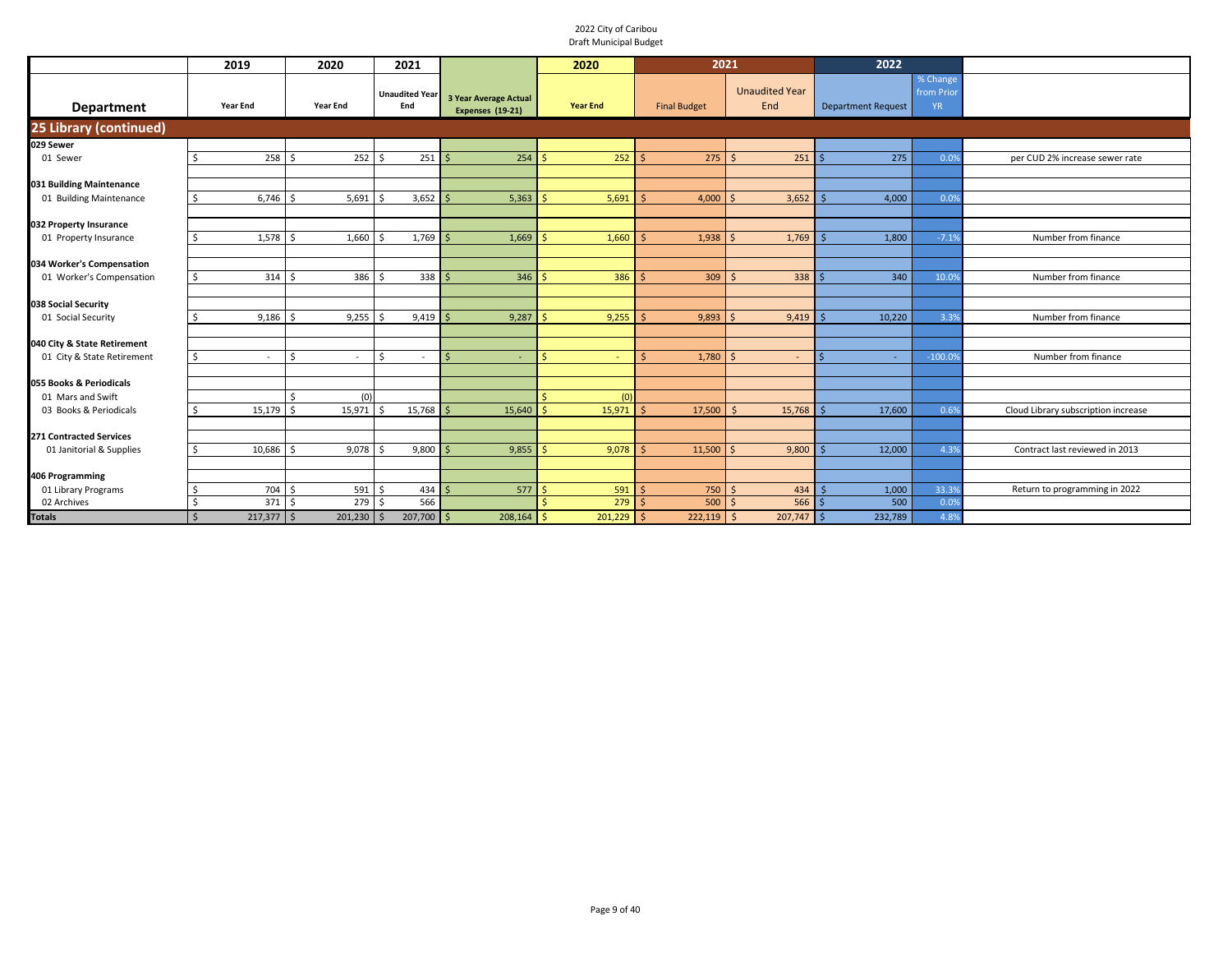|                                            | 2019            | 2020            | 2021                         |                                           | 2020                 | 2021                |                              | 2022                      |                                     |                               |
|--------------------------------------------|-----------------|-----------------|------------------------------|-------------------------------------------|----------------------|---------------------|------------------------------|---------------------------|-------------------------------------|-------------------------------|
| <b>Department</b>                          | <b>Year End</b> | <b>Year End</b> | <b>Unaudited Year</b><br>End | 3 Year Average Actual<br>Expenses (19-21) | <b>Year End</b>      | <b>Final Budget</b> | <b>Unaudited Year</b><br>End | <b>Department Request</b> | % Change<br>from Prior<br><b>YR</b> |                               |
| <b>31 Fire and Ambulance</b>               |                 |                 |                              |                                           |                      |                     |                              |                           |                                     |                               |
| 001 Salaries                               |                 |                 |                              |                                           |                      |                     |                              |                           |                                     |                               |
| 01 Regular Pay                             | 822,283         | 846,236<br>Ś    | 866,319<br>ς.                | 844,946                                   | 846,236<br>Š.        | 906,310             | 866,319<br>$\zeta$           | 959,851                   | 5.99                                | Contract approved.            |
| 02 Overtime                                | 357,310         | 298,616<br>Ś    | 343,920                      | 333,282                                   | 298,616<br>Ŝ         | 290,000             | 343,920                      | 371,000                   | 27.99                               | Assumes 2% COLA for non-union |
| 05 Stand By Pay                            | 49,608          | 45,816          | 55,256                       | 50,227                                    | 45,816               | 47,736              | 55,256<br><sup>5</sup>       | 56,000                    | 17.3%                               | (from CFAD)                   |
| 07 Amb. Billing Salaries                   | 91,025          | 72,780          | 64,783                       | 76,196                                    | 72,780               | 81,025              | 64,783<br><sup>5</sup>       | 50,651                    | $-37.5%$                            | (number from finance)         |
| 08 Special Transports                      |                 |                 |                              |                                           |                      |                     |                              |                           |                                     |                               |
| 003 Office Supplies                        |                 |                 |                              |                                           |                      |                     |                              |                           |                                     |                               |
| 01 Postage                                 |                 | 55<br>Ś         | 9 <sup>1</sup>               | 21                                        | 55<br><b>S</b>       | 300                 | 9 <sup>°</sup>               | 100                       | $-66.79$                            |                               |
| 02 Advertising                             | 2,768<br>Ś      | 136<br>Ś        |                              |                                           | 136<br><b>S</b>      |                     |                              |                           |                                     |                               |
| 03 Copier Rent                             | 295             | Ś<br>848        | 904                          |                                           | 848<br>$\hat{\zeta}$ | 960                 | 904                          | 960                       | 0.0%                                |                               |
| 04 Equipment Repair                        |                 |                 |                              |                                           |                      |                     |                              |                           |                                     |                               |
| 05 Printer Ink                             | 20<br>ς         | 92              | 99                           | 70                                        | 92                   | 100                 | 99                           | 200                       | 100.09                              |                               |
| 07 Paper                                   |                 | $\sim$          |                              |                                           |                      |                     |                              |                           |                                     |                               |
| 08 Office Supplies                         | 2,173           | 1,082<br>Ś      | 799                          | 1,352                                     | 1,082                | 1,500               | 799                          | 1,500                     | 0.09                                |                               |
| 09 Amb. Billing Supplies                   | 7,902           | 6,573           | 7,597                        | 7,357                                     | 6,573                | 7,500               | 7,597                        | 4,500                     | $-40.0%$                            |                               |
| 13 Houlton Supplies                        | 2,443           | 1,311           |                              | 1,877                                     | 1,311                |                     |                              |                           |                                     |                               |
| 14 Calais Supplies                         | 1,992<br>Ś      | 1,997<br>Ś      | 2,481                        | 2,156                                     | 1,997                | 1,800               | 2,481                        | 1,800                     | 0.0%                                |                               |
| 15 Van Buren Supplies                      |                 | 16              |                              |                                           | 16                   |                     |                              |                           |                                     |                               |
| 16 Island Falls Supplies                   | 1,074<br>Ś      | 1,295<br>ς      | 1,638                        | 1,336                                     | 1,295                | 1,000               | 1,638                        | 1,000                     | 0.0%                                |                               |
| 17 Patten Supplies                         | 1,372<br>ς      | 1,543<br>ς      | 1,868                        | 1,594                                     | 1,543                | 1,300               | 1,868                        | 1,300                     | 0.09                                |                               |
|                                            |                 |                 |                              |                                           |                      |                     |                              |                           |                                     |                               |
| 005 Legal Fees                             |                 |                 |                              |                                           |                      |                     |                              |                           |                                     |                               |
| 04 Legal Fees                              |                 |                 |                              |                                           |                      |                     |                              |                           |                                     |                               |
| 009 Professional Dues                      |                 |                 |                              |                                           |                      |                     |                              |                           |                                     |                               |
| 01 Subscriptions                           | 95<br>ς         |                 |                              | 95                                        |                      |                     |                              |                           |                                     |                               |
| 04 Professional Dues                       | 2,115           | 2,960<br>\$     | 1,375                        | 2,150<br>ς                                | 2,960                | 3,000               | 1,375                        | 3,000                     | 0.09                                |                               |
|                                            |                 |                 |                              |                                           |                      |                     |                              |                           |                                     |                               |
| 010 Travel Expenses                        |                 |                 |                              |                                           |                      |                     |                              |                           |                                     |                               |
| 01 Mileage                                 | 202             | $\sim$<br>Ś     | Ŝ.<br>$\sim$                 | 67                                        |                      | 300                 | $\sim$                       | 300                       | 0.0%                                |                               |
| 02 Meals & Lodging                         |                 |                 |                              |                                           |                      |                     |                              |                           |                                     |                               |
| 05 Travel Expenses                         | 1,695           | 1,580<br>Ś      | $\sim$                       | 1,092                                     | 1,580                | 1,750               | $\omega$                     | 1,750                     | 0.0%                                |                               |
|                                            |                 |                 |                              |                                           |                      |                     |                              |                           |                                     |                               |
| 011 Training & Education                   |                 |                 |                              |                                           |                      |                     |                              |                           |                                     |                               |
| 02 Training & Education                    | 8,835           | 3,813<br>Ś      | 4,057<br>Ś                   | 5,568                                     | 3,813                | 8,000               | 4,057                        | 8,000                     | 0.09                                |                               |
|                                            |                 |                 |                              |                                           |                      |                     |                              |                           |                                     |                               |
| 014 New Equipment<br>01 New Equipment      | 7,230           | 6,542<br>ς      | 9,280                        | 7,684                                     | 6,542                | 9,000               | 9,280                        | 10,000                    | 11.1%                               |                               |
|                                            |                 |                 |                              |                                           |                      |                     |                              |                           |                                     |                               |
| 015 Telephone                              |                 |                 |                              |                                           |                      |                     |                              |                           |                                     |                               |
| 01 Cell Phone                              | 4,206           | 4,635           | 4,341                        | 4,394                                     | 4,635                | 4,500               | 4,341                        | 4,500                     | 0.09                                | (not provided so estimated)   |
| 04 Telephone                               | 5,757           | 4,794<br>ς      | 4,251                        | 4,934                                     | 4,794                | 5,500               | 4,251                        | 5,500                     | 0.0%                                | (not provided so estimated)   |
|                                            |                 |                 |                              |                                           |                      |                     |                              |                           |                                     |                               |
| 016 Misc Income                            |                 |                 |                              |                                           |                      |                     |                              |                           |                                     |                               |
| 01 Insurance Reports                       |                 |                 |                              |                                           |                      |                     |                              |                           |                                     |                               |
|                                            |                 |                 |                              |                                           |                      |                     |                              |                           |                                     |                               |
| 017 Communications                         |                 |                 |                              |                                           |                      |                     |                              |                           |                                     |                               |
| 01 Website                                 |                 |                 |                              |                                           |                      |                     |                              |                           |                                     |                               |
| 03 Internet                                | 1,067<br>Ś      | 1,067<br>Ŝ.     | 1,067<br>-Ś                  | 1,067                                     | 1,067<br>-S          | 1,100               | 1,067                        | 1,100<br>Ŝ.               | 0.0%                                | (not provided so estimated)   |
|                                            |                 |                 |                              |                                           |                      |                     |                              |                           |                                     |                               |
| 18 Health Insurance<br>01 Health Insurance | 289,059         | 325,323<br>Ś    | 315,979                      | 310,120                                   | 325,323              | 319,000             | 315,979                      | 352,714                   | 10.6%                               |                               |
| 02 Ambulance Health Insurance              | Ś<br>22,149     | 32,192<br>Ś     | 29,318<br>۱\$                |                                           | 32,192<br>-S         | 36,000              | 29,318<br>-\$                | 27,026<br>\$              | $-24.9%$                            |                               |
|                                            |                 |                 |                              |                                           |                      |                     |                              |                           |                                     |                               |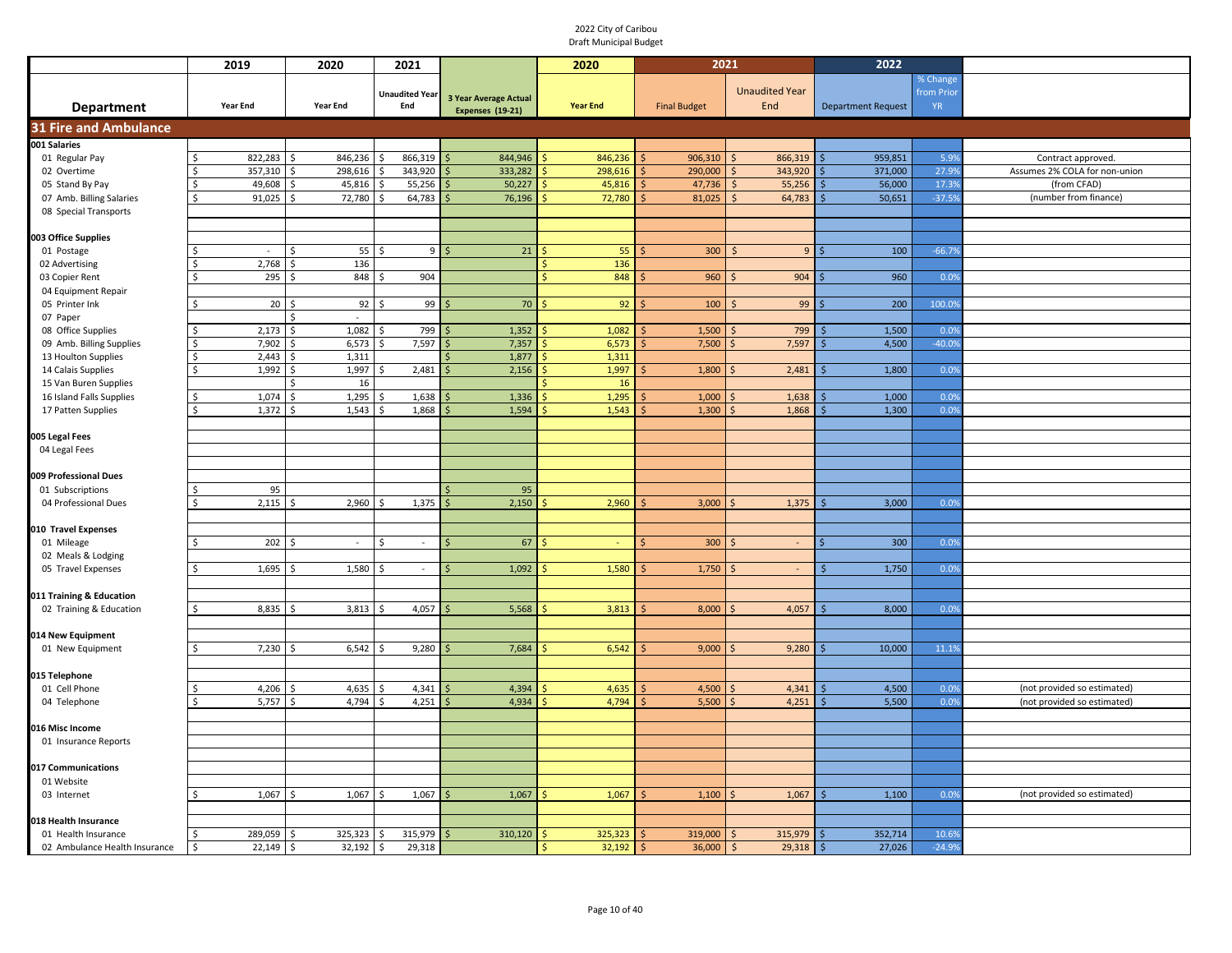|                                                     | 2019            | 2020            | 2021                         |                                                  | 2020            | 2021                |                              | 2022                      |                                     |                                                                                   |
|-----------------------------------------------------|-----------------|-----------------|------------------------------|--------------------------------------------------|-----------------|---------------------|------------------------------|---------------------------|-------------------------------------|-----------------------------------------------------------------------------------|
| <b>Department</b>                                   | <b>Year End</b> | <b>Year End</b> | <b>Unaudited Year</b><br>End | <b>3 Year Average Actual</b><br>Expenses (19-21) | <b>Year End</b> | <b>Final Budget</b> | <b>Unaudited Year</b><br>End | <b>Department Request</b> | % Change<br>from Prior<br><b>YR</b> |                                                                                   |
| <b>31 Fire and Ambulance (continued)</b>            |                 |                 |                              |                                                  |                 |                     |                              |                           |                                     |                                                                                   |
| 019 Miscellaneous Exp.                              |                 |                 |                              |                                                  |                 |                     |                              |                           |                                     |                                                                                   |
| 01 Misc. Expense                                    | 401             | 998             | 844                          | 748                                              | 998             | 1,000               | 844                          | 1,000                     | 0.0%                                | from Governor's Energy Office website:                                            |
| 026 Heating Fuel                                    |                 |                 |                              |                                                  |                 |                     |                              |                           |                                     | Fuel Jan 2021: 2.27, Fuel Dec 2021: 3.14<br>% increase = (((3.14-2.27)/2.27)*100) |
| 03 Heating Fuel                                     | 18,089<br>ς     | 17,832          | 21,397                       | 19,106                                           | 17,832          | 17,000              | 21,397                       | 29,527                    | 73.7%                               | possible 38% increase in heating oil price                                        |
|                                                     |                 |                 |                              |                                                  |                 |                     |                              |                           |                                     |                                                                                   |
| 027 Electricity                                     |                 |                 |                              |                                                  |                 |                     |                              |                           |                                     |                                                                                   |
| 11 Electricity                                      | 7,021           | 7,518           | 8,253                        | 7,598                                            | 7,518           | 7,200               | 8,253                        | 10,317                    | 43.39                               | Estimate 25% higher rate over 2021 actual                                         |
| 028 Water                                           |                 |                 |                              |                                                  |                 |                     |                              |                           |                                     |                                                                                   |
| 05 Water                                            | 706             | 803             | 917                          | 809                                              | 803             | 800                 | 917                          | 1,100                     | 37.5%                               | per CUD 4% increase water rate                                                    |
|                                                     |                 |                 |                              |                                                  |                 |                     |                              |                           |                                     |                                                                                   |
| 029 Sewer<br>01 Sewer                               | 548             | 611             | 663                          | 607                                              | 611             | 600                 | 663                          | 850                       | 41.79                               | per CUD 2% increase sewer rate                                                    |
|                                                     |                 |                 |                              |                                                  |                 |                     |                              |                           |                                     |                                                                                   |
| 030 Building Supplies                               |                 |                 |                              |                                                  |                 |                     |                              |                           |                                     |                                                                                   |
| 01 Building Supplies                                | 3,874           | 4,537           | 4,078                        | 4,163                                            | 4,537           | 4,000               | 4,078                        | 4,800                     | 20.09                               |                                                                                   |
|                                                     |                 |                 |                              |                                                  |                 |                     |                              |                           |                                     |                                                                                   |
| 031 Building Maintenance<br>01 Building Maintenance | 14,104          | 20,000          | 17,280                       | 17,128                                           | 20,000          | 20,000              | 17,280                       | 20,000                    | 0.0%                                |                                                                                   |
|                                                     |                 |                 |                              |                                                  |                 |                     |                              |                           |                                     |                                                                                   |
| 032 Property Insurance                              |                 |                 |                              |                                                  |                 |                     |                              |                           |                                     |                                                                                   |
| 01 Property Insurance                               | 1,768           | 1,553           | 1,216                        | 1,512                                            | 1,553           | 2,373               | 1,216                        | 1,279                     | $-46.1%$                            | Number from finance                                                               |
| 34 Workers Comp.                                    |                 |                 |                              |                                                  |                 |                     |                              |                           |                                     |                                                                                   |
| 01 Workers Comp.                                    | 84,658          | 110,195         | 85,491<br>-S                 | 93,448                                           | 110,195         | 84,965              | 85,491                       | 80,291                    | $-5.59$                             | Number from finance                                                               |
|                                                     |                 |                 |                              |                                                  |                 |                     |                              |                           |                                     |                                                                                   |
| 035 Unemployment Comp                               |                 |                 |                              |                                                  |                 |                     |                              |                           |                                     |                                                                                   |
| 01 Unemployment Comp.                               | 5,983           | 6,856<br>Ś      | 6,947<br>-\$                 | 6,596                                            | 6,856           | 7,210               | 6,947<br>l \$                | 7,210                     | 0.0%                                |                                                                                   |
| 036 Vehicle Insurance                               |                 |                 |                              |                                                  |                 |                     |                              |                           |                                     |                                                                                   |
| 01 Vehicle Insurance                                | 14,332          | 14,732<br>Ś     | 15,692<br>-S                 | 14,919                                           | 14,732          | 17,650              | 15,692<br>-S                 | 15,884                    | $-10.09$                            | Number from finance                                                               |
|                                                     |                 |                 |                              |                                                  |                 |                     |                              |                           |                                     |                                                                                   |
| 037 Liability Insurance<br>01 Liability Insurance   | 3,806           | 3,767           | 3,944                        | 3,839                                            | 3,767           | 3,765               | 3,944<br>-S                  | 3,251                     | $-13.79$                            | Number from finance                                                               |
|                                                     |                 |                 |                              |                                                  |                 |                     |                              |                           |                                     |                                                                                   |
| 038 Social Security                                 |                 |                 |                              |                                                  |                 |                     |                              |                           |                                     |                                                                                   |
| 01 Social Security                                  | 97,723<br>S.    | 93,024          | 98,550<br>-S                 | 96,432                                           | 93,024          | 109,710             | 98,550<br><b>S</b>           | 109,969                   | 0.29                                | Number from finance                                                               |
| 040 City & State Retirement                         |                 |                 |                              |                                                  |                 |                     |                              |                           |                                     |                                                                                   |
| 01 City & State Retirement                          | 72,715<br>Ŝ.    | 72,111          | 79,047<br>Ŝ.                 | 74,624                                           | 72,111          | 71,525              | 79,047                       | 163,167                   | 128.19                              | Number from finance                                                               |
|                                                     |                 |                 |                              |                                                  |                 |                     |                              |                           |                                     |                                                                                   |
| 046 Recognitions                                    |                 |                 |                              |                                                  |                 |                     |                              |                           |                                     |                                                                                   |
| 01 Recognitions                                     |                 |                 |                              |                                                  |                 |                     |                              |                           |                                     |                                                                                   |
| 051 Equipment Maint.                                |                 |                 |                              |                                                  |                 |                     |                              |                           |                                     |                                                                                   |
| 01 Software                                         |                 |                 |                              |                                                  |                 |                     |                              |                           |                                     |                                                                                   |
| 03 Maintenance Contracts                            | 9,084<br>-S     | 10,902          | 12,053                       | 10,680                                           | 10,902          | 9,000               | 12,053                       | 9,000                     | 0.09                                |                                                                                   |
| 05 Equipment Main.                                  | \$<br>6,471     | 6,812<br>\$     | 4,226<br>\$                  | 5,836<br>\$                                      | 6,812<br>Ŝ.     | 7,500<br>\$         | 4,226<br>\$                  | 8,000<br>\$               | 6.7%                                |                                                                                   |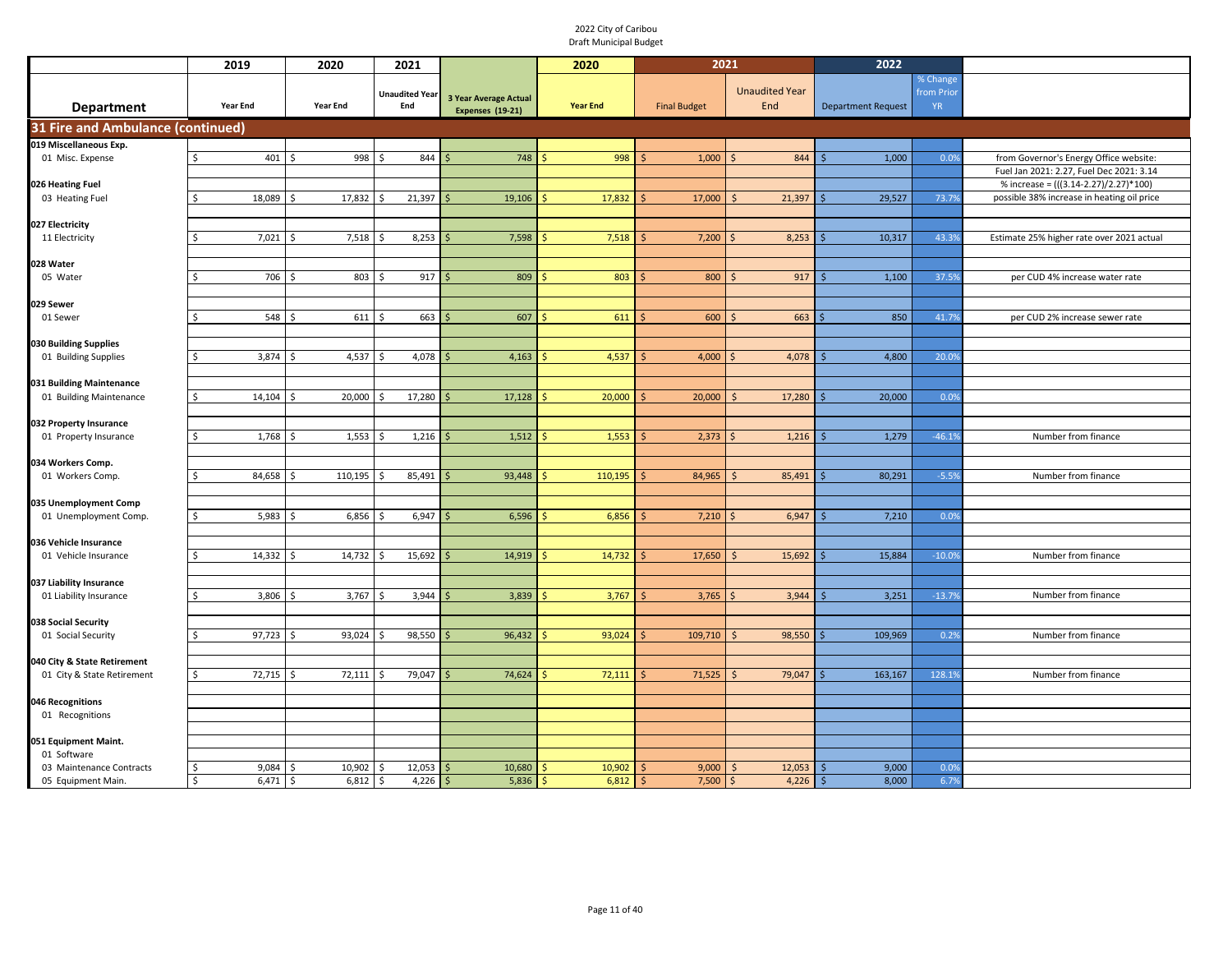|                                                 | 2019                        | 2020            | 2021                         |                                                         | 2020                        | 2021                |                              | 2022                      |                                     |  |
|-------------------------------------------------|-----------------------------|-----------------|------------------------------|---------------------------------------------------------|-----------------------------|---------------------|------------------------------|---------------------------|-------------------------------------|--|
| <b>Department</b>                               | <b>Year End</b>             | <b>Year End</b> | <b>Unaudited Year</b><br>End | <b>3 Year Average Actual</b><br><b>Expenses (19-21)</b> | <b>Year End</b>             | <b>Final Budget</b> | <b>Unaudited Year</b><br>End | <b>Department Request</b> | % Change<br>from Prior<br><b>YR</b> |  |
| 31 Fire and Ambulance (continued)               |                             |                 |                              |                                                         |                             |                     |                              |                           |                                     |  |
| 067 Paid Call Firefighters                      |                             |                 |                              |                                                         |                             |                     |                              |                           |                                     |  |
| 01 Paid Call Firefighters                       | 25,950<br>Ŝ.                | 26,000<br>Ŝ.    | 35,175<br>S.                 | 29,042<br>Ŝ                                             | 26,000                      | 26,000              | 35,175<br>Ŝ.                 | 26,000<br>Ŝ.              | 0.0%                                |  |
| 068 Janitorial Services                         |                             |                 |                              |                                                         |                             |                     |                              |                           |                                     |  |
| 01 Janitorial Services                          |                             |                 |                              |                                                         |                             |                     |                              |                           |                                     |  |
|                                                 |                             |                 |                              |                                                         |                             |                     |                              |                           |                                     |  |
| 069 Paid Call Insurance                         |                             |                 |                              |                                                         |                             |                     |                              |                           |                                     |  |
| 01 Paid Call Insurance                          | $\sim$                      | Ś<br>$\sim$     | Ŝ.<br>$\omega$               | Ś<br>$\blacksquare$                                     |                             | 400                 | $\sim$                       | 400                       | 0.0%                                |  |
| 070 Clothing Allowance                          |                             |                 |                              |                                                         |                             |                     |                              |                           |                                     |  |
| 01 Uniforms                                     | 6,974                       | 7,721           | 8,000                        | 7,565                                                   | 7,721                       | 8,000               | 8,000                        | 8,000                     | 0.0%                                |  |
| 02 Turnout Gear                                 | 2,741                       | 779             | 1,500                        | 1,673                                                   | 779                         | 1,500               | 1,500                        | 2,500                     | 66.7%                               |  |
| 03 Clothing                                     |                             |                 |                              |                                                         |                             |                     |                              |                           |                                     |  |
| 04 Boots<br>06 Clothing Allowance               | 120                         | 414             | 500                          | 345                                                     | 414                         | 500                 | 500                          | 1,000                     | 100.0%                              |  |
|                                                 |                             |                 |                              |                                                         |                             |                     |                              |                           |                                     |  |
| 071 Radio Maintenance                           |                             |                 |                              |                                                         |                             |                     |                              |                           |                                     |  |
| 01 Vehicle                                      | 852                         | 912             | 1,193                        | 986                                                     | 912                         | 1,500               | 1,193<br>-S                  | 3,500                     | 133.3%                              |  |
| 02 Building<br>03 Radio Maintenance             | Ŝ.<br>$\sim$<br>1,390<br>Ś. | 1,334<br>\$     | 2,102<br>Ŝ.                  | $\mathsf{S}$                                            |                             |                     | $\mathsf{S}$                 |                           | 25.0%                               |  |
|                                                 |                             |                 |                              | 1,609                                                   | 1,334                       | 4,000               | 2,102                        | 5,000                     |                                     |  |
| 072 Ladder Testing                              |                             |                 |                              |                                                         |                             |                     |                              |                           |                                     |  |
| 01 Ladder Testing                               | 3,500                       | 3,975           | $\sim$                       | 2,492                                                   | 3,975                       | 4,000               | $\sim$<br>$\varsigma$        | 4,000<br>Ŝ.               | 0.0%                                |  |
|                                                 |                             |                 |                              |                                                         |                             |                     |                              |                           |                                     |  |
| 073 Vehicle Repair<br>01 Vehicle Repair         | 13,952                      | 19,620          | 14,986                       | 16,186                                                  | 19,620                      | 15,000              | 14,986                       | 15,000                    | 0.0%                                |  |
|                                                 |                             |                 |                              |                                                         |                             |                     |                              |                           |                                     |  |
| 074 Tires                                       |                             |                 |                              |                                                         |                             |                     |                              |                           |                                     |  |
| 01 Tires                                        | 6,198                       | 5,433           | 5,847                        | 5,826                                                   | 5,433                       | 7,500               | 5,847                        | 7,500                     | 0.0%                                |  |
| 02 Tire Replacement                             |                             |                 |                              |                                                         |                             |                     |                              |                           |                                     |  |
| 075 Gas/Oil/Filters                             |                             |                 |                              |                                                         |                             |                     |                              |                           |                                     |  |
| 01 Gas/Oil/Filters                              | 3,736                       | 1,999<br>\$     | 3,970                        | 3,235                                                   | 1,999                       | 4,000               | 3,970<br>-Ś                  | 6,000                     | 50.0%                               |  |
|                                                 |                             |                 |                              |                                                         |                             |                     |                              |                           |                                     |  |
| 076 Diesel Fuel<br>01 Diesel Fuel               | 34,607                      | 20,412          | 20,604<br>S.                 | 25,208                                                  | 20,412                      | 27,000              | 20,604<br>Ŝ.                 | 44,091                    | 63.39                               |  |
|                                                 |                             |                 |                              |                                                         |                             |                     |                              |                           |                                     |  |
| 077 Batteries                                   |                             |                 |                              |                                                         |                             |                     |                              |                           |                                     |  |
| 01 Vehicle                                      |                             |                 |                              |                                                         |                             |                     |                              |                           |                                     |  |
| 02 Equipment                                    | 298                         | $\sim$          | 613<br>S.                    | 304                                                     | $\sim$                      | 1,000               | 613                          | 1,000                     | 0.0%                                |  |
| 03 Batteries                                    |                             |                 |                              |                                                         |                             |                     |                              |                           |                                     |  |
| 078 Field Expenses                              |                             |                 |                              |                                                         |                             |                     |                              |                           |                                     |  |
| 01 Field Expenses                               | 210<br>ς.                   | 311<br>-Ś       | $\sim$                       | 174<br>Ŝ                                                | 311                         | 750                 | $\sim$<br>-Ś                 | 1,000<br>\$               | 33.3%                               |  |
|                                                 |                             |                 |                              |                                                         |                             |                     |                              |                           |                                     |  |
| 079 Employee Physicals<br>01 Employee Physicals | 323<br>Ŝ.                   | 168             | 142                          | 211                                                     | 168                         | 1,200               | 142<br>Ś                     | 1,200                     | 0.0%                                |  |
|                                                 |                             |                 |                              |                                                         |                             |                     |                              |                           |                                     |  |
| 080 Paid Call Volunteers                        |                             |                 |                              |                                                         |                             |                     |                              |                           |                                     |  |
| 01 Paid Call Volunteers                         | 1,325<br>Ŝ.                 | 932             | 4,165<br>.s                  | 2,141                                                   | 932                         | 2,000               | 4,165                        | 3,000                     | 50.0%                               |  |
|                                                 |                             |                 |                              |                                                         |                             |                     |                              |                           |                                     |  |
| 082 Bad Debt Allowance<br>01 Bad Debt Allowance | 107,290<br>Ŝ.               | 108,453         | 126,524                      | 114,089                                                 | 108,453                     | 120,000             | 126,524<br>Ŝ                 | 100,000                   | $-16.7%$                            |  |
| 02 Collection Fee                               | \$<br>1,620                 | \$<br>1,664     | 2,045<br>\$                  | 1,776<br>$\mathsf{\hat{S}}$                             | $\mathsf{\hat{S}}$<br>1,664 | 2,000<br>\$         | 2,045<br>$\zeta$             | 2,000<br>$\frac{1}{2}$    | 0.0%                                |  |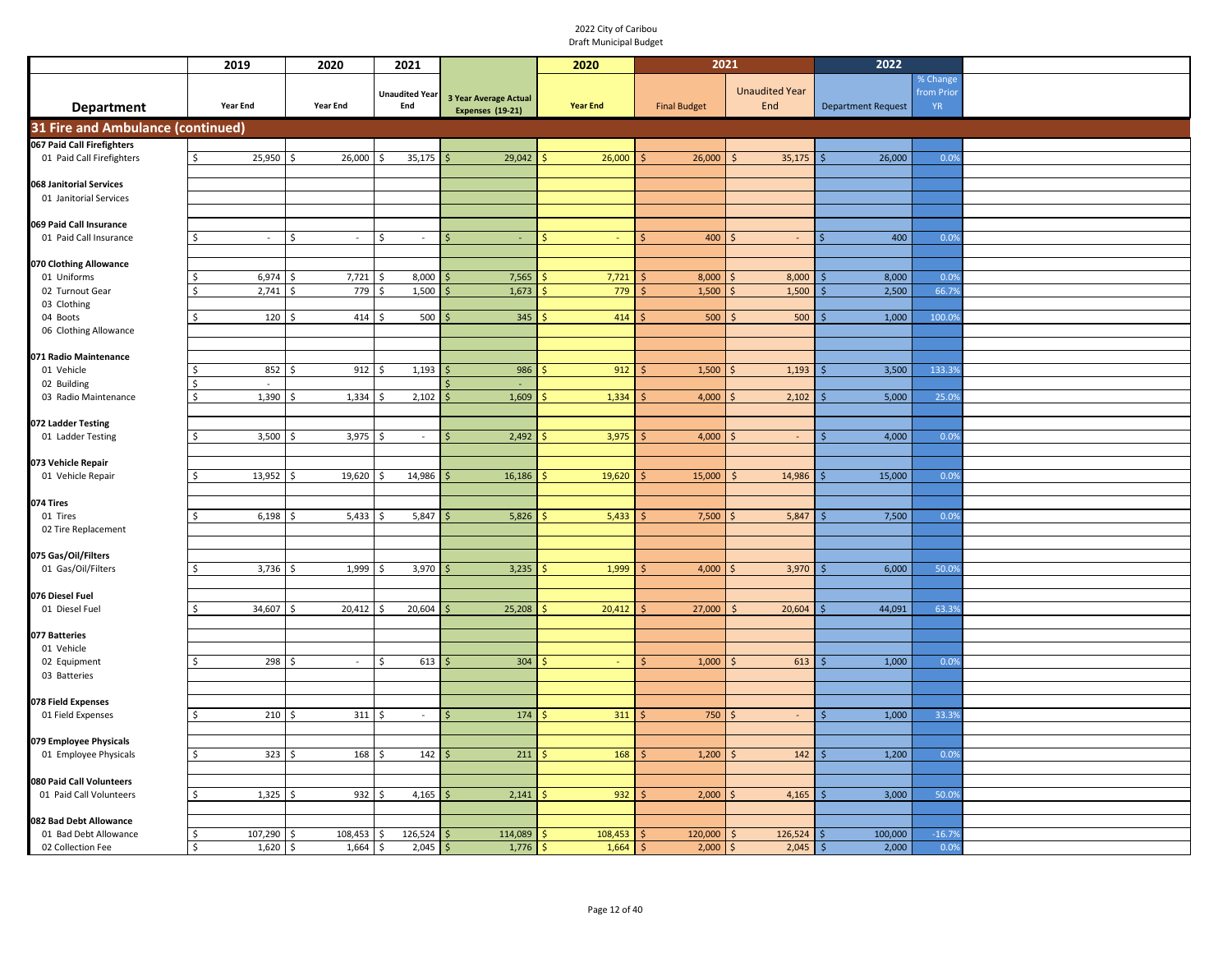|                                   | 2019                      | 2020            | 2021                         |                                                  | 2020              | 2021                |                              | 2022                      |                                     |  |
|-----------------------------------|---------------------------|-----------------|------------------------------|--------------------------------------------------|-------------------|---------------------|------------------------------|---------------------------|-------------------------------------|--|
| Department                        | <b>Year End</b>           | <b>Year End</b> | <b>Unaudited Year</b><br>End | 3 Year Average Actual<br><b>Expenses (19-21)</b> | <b>Year End</b>   | <b>Final Budget</b> | <b>Unaudited Year</b><br>End | <b>Department Request</b> | % Change<br>from Prior<br><b>YR</b> |  |
| 31 Fire and Ambulance (continued) |                           |                 |                              |                                                  |                   |                     |                              |                           |                                     |  |
| 083 Contractual Allowance         |                           |                 |                              |                                                  |                   |                     |                              |                           |                                     |  |
| 01 Contractual Allowance          |                           |                 |                              |                                                  |                   |                     |                              |                           |                                     |  |
|                                   |                           |                 |                              |                                                  |                   |                     |                              |                           |                                     |  |
| 085 Transport Meals               |                           |                 |                              |                                                  |                   |                     |                              |                           |                                     |  |
| 01 Transport Meals                | $7,802$ \$                | 5,506           | $3,411$ \$                   | 5,573                                            | 5,506             | 7,000               | 3,411                        | 7,000                     | 0.0%                                |  |
|                                   |                           |                 |                              |                                                  |                   |                     |                              |                           |                                     |  |
| 086 Air Transports                |                           |                 |                              |                                                  |                   |                     |                              |                           |                                     |  |
| 01 Air Transports                 |                           |                 |                              |                                                  |                   |                     |                              |                           |                                     |  |
|                                   |                           |                 |                              |                                                  |                   |                     |                              |                           |                                     |  |
| 087 Medical Supplies              |                           |                 |                              |                                                  |                   |                     |                              |                           |                                     |  |
| 01 Ambulance Supplies             | 7,120                     | 10,484<br>ı \$  | $12,602$ \$                  | 10,069                                           | 10,484<br>$\zeta$ | $10,500$ \$         | 12,602                       | 10,500                    | 0.0%                                |  |
| 02 Oxygen                         | $2,860$ \$                | 3,130           | $3,508$ \$                   | 3,166                                            | 3,130             | $3,500$ \$          | 3,508                        | 3,500                     | 0.0%                                |  |
| 03 Medical Supplies               | $6,527$ \$                | 9,575           | $6,693$ \$                   | 7,598                                            | 9,575             | $9,250$ \$          | 6,693                        | 9,250                     | 0.0%                                |  |
|                                   |                           |                 |                              |                                                  |                   |                     |                              |                           |                                     |  |
| 292 EMS Licenses                  |                           |                 |                              |                                                  |                   |                     |                              |                           |                                     |  |
| 01 EMS License                    | $1,863$ \$                | 857             | $1,765$ \$                   | 1,495                                            | 857               | $1,870$ \$          | 1,765                        | 1,870                     | 0.0%                                |  |
|                                   |                           |                 |                              |                                                  |                   |                     |                              |                           |                                     |  |
| <b>Comstar Ambulance Billing</b>  |                           |                 |                              |                                                  |                   |                     |                              | 31,000                    | 100.0%                              |  |
|                                   |                           |                 |                              |                                                  |                   |                     |                              |                           |                                     |  |
| <b>Totals</b>                     | $2,261,217$ \$<br>$\zeta$ | $2,263,231$ \$  | $2,331,284$ \$               | $2,256,391$ \$                                   | $2,263,231$ \$    | $2,350,449$ \$      | $2,331,284$ \$               | 2,622,708                 | 11.6%                               |  |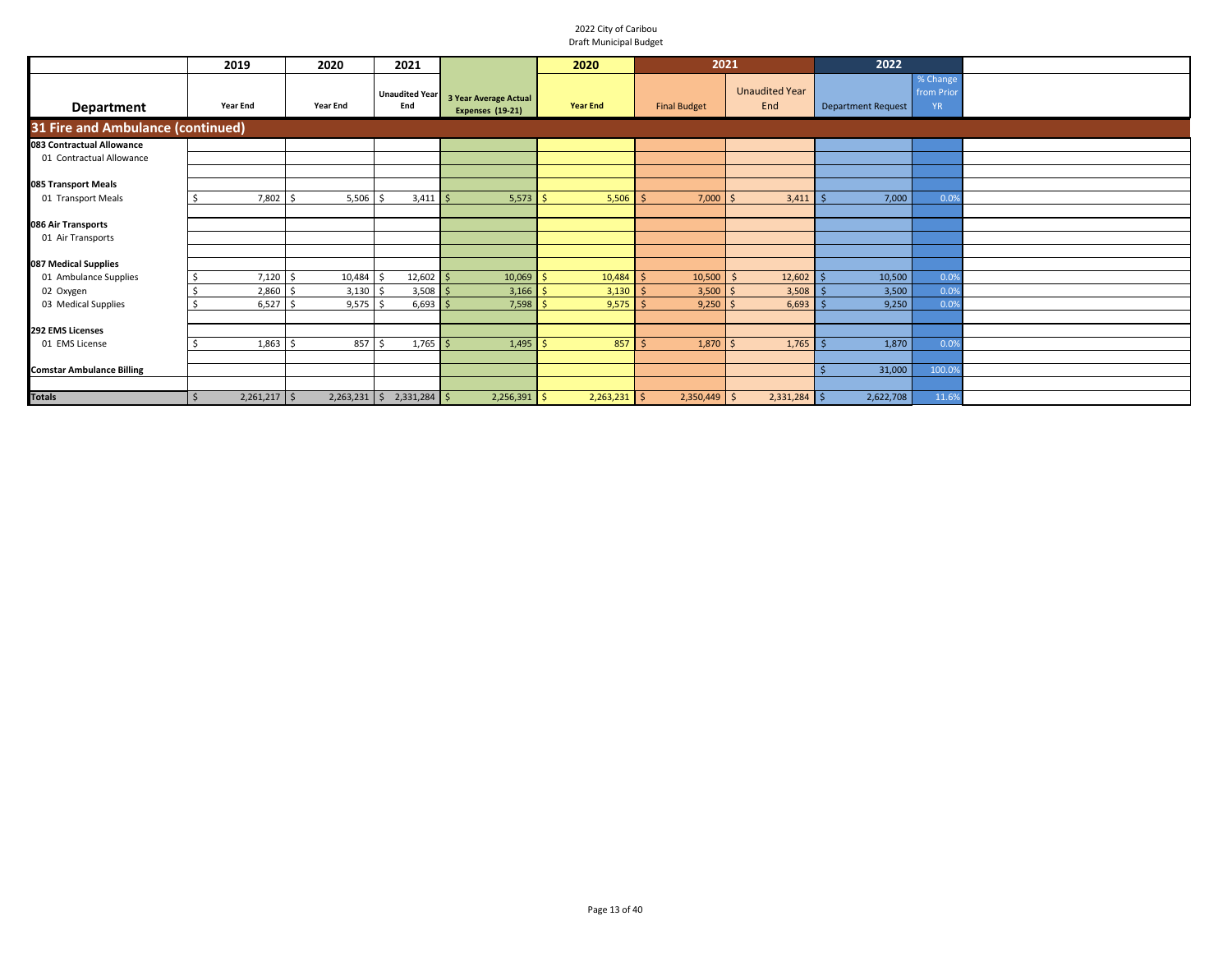|                               | 2019                | 2020                    | 2021                         |                              | 2020            | 2021                        |                              | 2022                      |                                     |                                                                              |
|-------------------------------|---------------------|-------------------------|------------------------------|------------------------------|-----------------|-----------------------------|------------------------------|---------------------------|-------------------------------------|------------------------------------------------------------------------------|
| <b>Department</b>             | <b>Year End</b>     | <b>Year End</b>         | <b>Unaudited Year</b><br>End | <b>3 Year Average Actual</b> | <b>Year End</b> | <b>Final Budget</b>         | <b>Unaudited Year</b><br>End | <b>Department Request</b> | % Change<br>from Prior<br><b>YR</b> |                                                                              |
|                               |                     |                         |                              | Expenses (19-21)             |                 |                             |                              |                           |                                     |                                                                              |
| <b>35 Police</b>              |                     |                         |                              |                              |                 |                             |                              |                           |                                     |                                                                              |
| 001 Salaries                  |                     |                         |                              |                              |                 |                             |                              |                           |                                     |                                                                              |
|                               | 954,583<br>Š.       | 889,306                 | 922,801                      | 922,230                      | 889,306         | 908,690                     | 922,801<br>$\zeta$           | 942,888<br>Ŝ              | 3.8%                                |                                                                              |
| 01 Regular Pay<br>02 Overtime | 61,172              | 68,354                  | 72,898                       | 67,474                       | 68,354          | 65,000<br>Ś                 | 72,898<br>.\$                | 72,500                    | 11.5%                               | Assumes 2% for non-union. Number from finance<br>Finance estimate = \$72,500 |
| 04 Nursing                    | 240                 |                         |                              |                              |                 |                             |                              |                           |                                     |                                                                              |
| 06 Police Reserves Salary     | 19,525<br>Ś         | 37,746 \$               | $41,154$ \$                  | 32,808                       | 37,746          | 50,000                      | 41,154                       | 50,000                    | 0.0%                                | Finance estimate = \$50,000 also                                             |
|                               |                     |                         |                              |                              |                 |                             |                              |                           |                                     |                                                                              |
| 003 Office Supplies           |                     |                         |                              |                              |                 |                             |                              |                           |                                     |                                                                              |
| 01 Postage                    | 452                 | 622<br><sup>\$</sup>    | 315<br>-Ś                    | 463                          | 622             | 600<br>-Ś                   | 315                          | 600                       | 0.0%                                |                                                                              |
| 02 Advertising                | 196                 | $\sim$                  | Ŝ.<br>$\sim$                 | 65                           |                 | 250<br>-Ś                   | $\sim$                       | 250                       | 0.0%                                |                                                                              |
| 03 Copier Rental              | 1,890               | 1,920                   | 1,920<br>Ś.                  | 1,910                        | 1,920           | 1,920<br>$\mathsf{\dot{S}}$ | 1,920                        | 1,920                     | 0.0%                                |                                                                              |
| 05 Printer Ink                | 574                 | 974<br>\$               | 789<br>\$                    | 779                          | 974             | 600<br>-S                   | 789                          | 800                       | 33.3%                               | Ink cost has increased.                                                      |
| 07 Paper                      | 493                 | 483                     | 287<br>-Ś                    | 421                          | 483             | 500                         | 287                          | 500                       | 0.0%                                |                                                                              |
| 08 Office Supplies            | $1,353$ \$<br>Ś     | $1,322$ \$              | 1,810                        | 1,495                        | 1,322           | 1,400<br>Ś                  | 1,810                        | 2,000<br>Ŝ                | 42.9%                               | Office supply costs have increased.                                          |
|                               |                     |                         |                              |                              |                 |                             |                              |                           |                                     |                                                                              |
| 006 Legal Fees                |                     |                         |                              |                              |                 |                             |                              |                           |                                     |                                                                              |
| 01 Legal Fees                 |                     |                         |                              |                              |                 |                             |                              |                           |                                     |                                                                              |
| 009 Professional Dues         |                     |                         |                              |                              |                 |                             |                              |                           |                                     |                                                                              |
| 01 Subscriptions              | 711                 | 566                     | 1,030                        | 769                          | 566             | 600                         | 1,030                        | 700                       | 16.79                               |                                                                              |
| 04 Professional Dues          | $210 \pm$<br>S      | 485                     | 625<br>$\zeta$               | 440                          | 485             | $\mathsf{S}$<br>550         | 625<br>$\breve{\varsigma}$   | 900                       | 63.6%                               |                                                                              |
|                               |                     |                         |                              |                              |                 |                             |                              |                           |                                     |                                                                              |
| 010 Travel Expenses           |                     |                         |                              |                              |                 |                             |                              |                           |                                     |                                                                              |
| 01 Mileage                    | $\sim$              | ¢.<br>$\sim$            | $\sim$<br>Ŝ.                 |                              |                 | 300                         | $\sim$                       | 300                       | 0.0%                                |                                                                              |
| 02 Meals & Lodging            | 758                 | $105 \frac{1}{5}$       | 571                          | 478                          | 105             | 1,200<br>-Ś                 | 571                          | 1,200<br>Ś                | 0.0%                                |                                                                              |
| 05 Travel Expenses            | $\zeta$<br>$926$ \$ | 359                     | Ŝ.<br>$\mathcal{L}^{\pm}$    | 428<br>$\zeta$               | 359             | 1,000<br>$\leq$             | $\sim$                       | 1,000                     | 0.0%                                |                                                                              |
|                               |                     |                         |                              |                              |                 |                             |                              |                           |                                     |                                                                              |
| 011 Training & Education      |                     |                         |                              |                              |                 |                             |                              |                           |                                     |                                                                              |
| 02 Training & Education       | 21,685<br>Ŝ         | 15,468<br>Ŝ.            | 34,421<br>-Ś                 | 23,858                       | 15,468          | 20,000                      | 34,421                       | 33,000                    | 65.0%                               | Send 2 to BLETP in 2022.                                                     |
|                               |                     |                         |                              |                              |                 |                             |                              |                           |                                     |                                                                              |
| 013 Car Allowance             |                     |                         |                              |                              |                 |                             |                              |                           |                                     |                                                                              |
| 01 Car Allowance              | 3,565               | 2,648<br>Ŝ.             | 3,039                        | 3,084                        | 2,648           | 3,600                       | 3,039                        | 3,600                     | 0.0%                                |                                                                              |
|                               |                     |                         |                              |                              |                 |                             |                              |                           |                                     |                                                                              |
| 014 New Equipment             | 3,704               | 2,516                   | 2,107                        | 2,776                        | 2,516           | 2,500                       | 2,107                        | 2,500                     | 0.0%                                |                                                                              |
| 01 New Equipment              |                     |                         |                              |                              |                 |                             |                              |                           |                                     |                                                                              |
| 015 Telephone                 |                     |                         |                              |                              |                 |                             |                              |                           |                                     |                                                                              |
| 01 Cell Phone                 | 3,110               | 3,353                   | 4,463                        | 3,642                        | 3,353           | 3,300<br>-Ś                 | 4,463                        | 4,500                     | 36.49                               | (not provided so estimated)                                                  |
| 04 Telephone                  | 4,404               | 3,091                   | 3,178                        | 3,558                        | 3,091           | 3,500<br>Ŝ                  | 3,178                        | 3,500<br>Ŝ.               | 0.0%                                | (not provided so estimated)                                                  |
|                               |                     |                         |                              |                              |                 |                             |                              |                           |                                     |                                                                              |
| 017 Communication Fees        |                     |                         |                              |                              |                 |                             |                              |                           |                                     |                                                                              |
| 01 Web Site                   |                     |                         |                              |                              |                 |                             |                              |                           |                                     |                                                                              |
| 03 Internet                   | 2,383<br>ς.         | 2,311<br>I \$           | 2,643<br>Ŝ.                  | 2,445                        | 2,311           | 2,900<br>-Ś                 | 2,643<br>$\zeta$             | 4,900<br>Ŝ.               | 69.0%                               | Increase in METRO                                                            |
|                               |                     |                         |                              |                              |                 |                             |                              |                           |                                     |                                                                              |
| 018 Health Insurance          |                     |                         |                              |                              |                 |                             |                              |                           |                                     |                                                                              |
| 01 Health Insurance           | 312,394             | $297,411$ \$<br>$\zeta$ | $270,750$ \$                 | 293,518                      | 297,411         | 272,600<br>-S               | 270,750                      | 291,309                   | 6.9%                                | Number from finance                                                          |
|                               |                     |                         |                              |                              |                 |                             |                              |                           |                                     |                                                                              |
| 019 Miscellaneous Expenses    |                     |                         |                              |                              |                 |                             |                              |                           |                                     |                                                                              |
| 01 Misc. Expense              | $1,451$ \$<br>Ś.    | 729 \$                  | 845                          | 1,008                        | 729             | 1,500<br>-Ś                 | 845                          | 1,500                     | 0.0%                                |                                                                              |
| 027 Electricity               |                     |                         |                              |                              |                 |                             |                              |                           |                                     |                                                                              |
| 11 Electricity                | 20                  |                         |                              |                              |                 |                             |                              |                           |                                     |                                                                              |
| 13 Radio Tower                | $132 \,$ \$<br>\$   | $160 \,$ \$             | $173 \mid 5$                 | 155                          | 160<br>Ŝ.       | 175                         | $173 \,$ \$<br>Ŝ             | 216                       | 23.5%                               | Estimate 25% higher rate over 2021 actual                                    |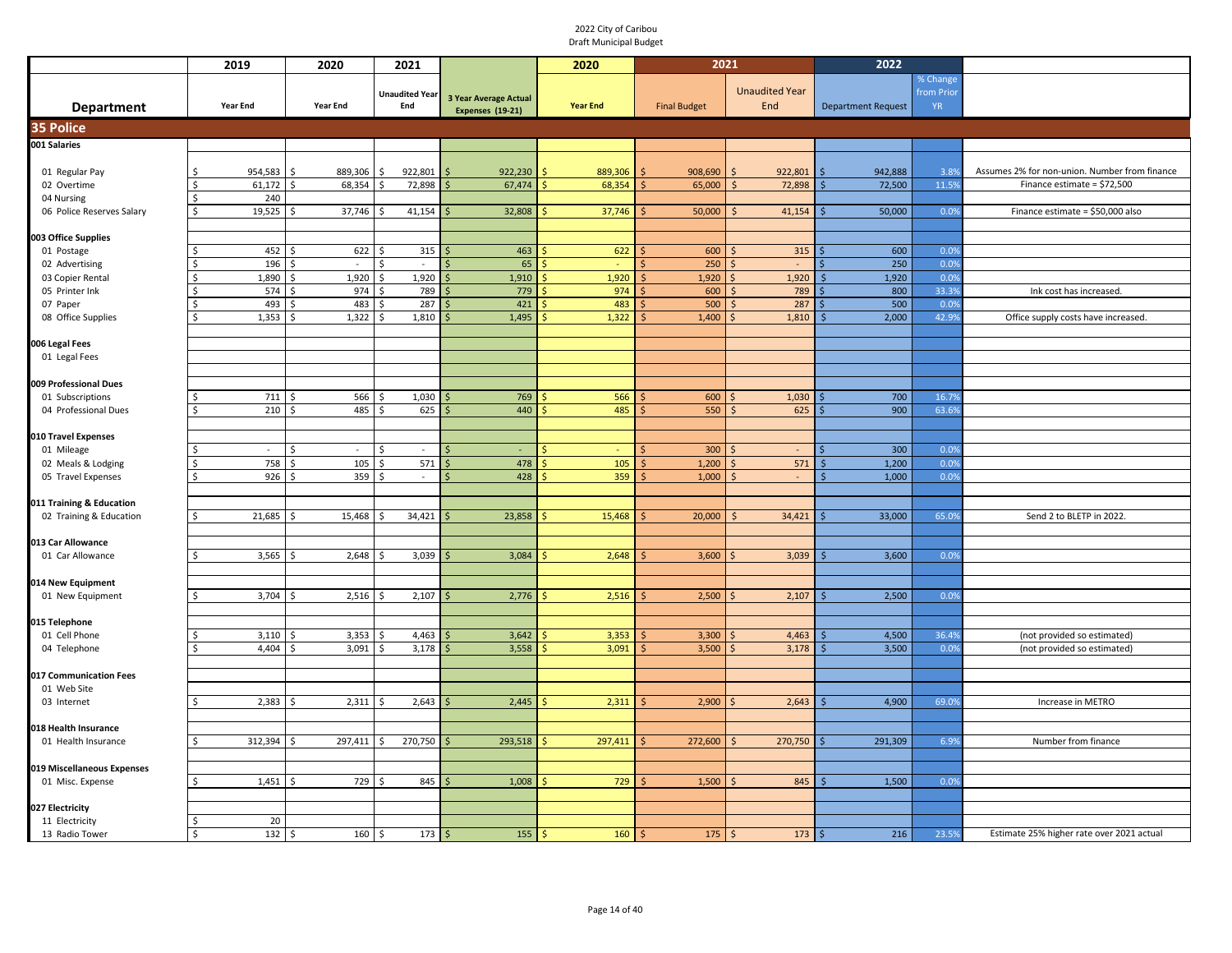|                                                   | 2019             | 2020            | 2021                         |                                                  | 2020            | 2021                |                              | 2022                      |                                     |                                                 |
|---------------------------------------------------|------------------|-----------------|------------------------------|--------------------------------------------------|-----------------|---------------------|------------------------------|---------------------------|-------------------------------------|-------------------------------------------------|
| <b>Department</b>                                 | <b>Year End</b>  | <b>Year End</b> | <b>Unaudited Year</b><br>End | <b>3 Year Average Actual</b><br>Expenses (19-21) | <b>Year End</b> | <b>Final Budget</b> | <b>Unaudited Year</b><br>End | <b>Department Request</b> | % Change<br>from Prior<br><b>YR</b> |                                                 |
| 35 Police (continued)                             |                  |                 |                              |                                                  |                 |                     |                              |                           |                                     |                                                 |
| 028 Water                                         |                  |                 |                              |                                                  |                 |                     |                              |                           |                                     |                                                 |
| 05 Water                                          | Š.<br>609 \$     | 564             | 468<br>Ŝ                     | 547                                              | 564             | 600                 | 468<br>Ś                     | 600                       | 0.09                                |                                                 |
| 030 Building Supplies                             |                  |                 |                              |                                                  |                 |                     |                              |                           |                                     |                                                 |
| 01 Building Supplies                              | 1,781            | 1,464<br>-Ŝ     | 2,038                        | 1,761<br>$\zeta$                                 | 1,464           | 1,600               | 2,038                        | 1,600                     | 0.09                                |                                                 |
|                                                   |                  |                 |                              |                                                  |                 |                     |                              |                           |                                     |                                                 |
| 031 Building Maintenance                          |                  |                 |                              |                                                  |                 |                     |                              |                           |                                     |                                                 |
| 01 Building Maintenance                           | 4,410<br>S       | 3,000           | 4,763                        | 4,057                                            | 3,000           | 3,000               | 4,763                        | 4,500                     | 50.09                               | PD in need of repairs                           |
| 032 Property Insurance                            |                  |                 |                              |                                                  |                 |                     |                              |                           |                                     |                                                 |
| 01 Property Insurance                             | $518$ \$<br>\$.  | 558             | 612<br>-Ś                    | 562                                              | 558             | 600                 | 612                          | 612                       | 2.0%                                | Number from finance                             |
|                                                   |                  |                 |                              |                                                  |                 |                     |                              |                           |                                     |                                                 |
| 034 Worker's Compensation                         | Ś.               |                 | 28,145                       |                                                  |                 |                     |                              |                           | 17.29                               | Number from finance                             |
| 01 Worker's Compensation                          | 24,502           | 32,947          |                              | 28,531                                           | 32,947          | 23,261              | 28,145                       | 27,260                    |                                     |                                                 |
| 036 Vehicle Insurance                             |                  |                 |                              |                                                  |                 |                     |                              |                           |                                     |                                                 |
| 01 Vehicle Insurance                              | $7,559$ \$<br>Ŝ. | 8,036           | 7,955<br>Ŝ.                  | 7,850                                            | 8,036           | 8,050               | 7,955                        | 7,784                     | $-3.39$                             | Number from finance                             |
|                                                   |                  |                 |                              |                                                  |                 |                     |                              |                           |                                     |                                                 |
| 037 Liability Insurance<br>01 Liability Insurance | $10,299$ \$<br>Ś | 10,096          | 10,363<br>Ŝ.                 | 10,253                                           | 10,096          | 10,500              | 10,363                       | 10,320                    | $-1.79$                             | Number from finance                             |
|                                                   |                  |                 |                              |                                                  |                 |                     |                              |                           |                                     |                                                 |
| 038 Social Security                               |                  |                 |                              |                                                  |                 |                     |                              |                           |                                     |                                                 |
| 01 Social Security                                | 77,198           | 73,423          | 78,127<br>-S                 | 76,249                                           | 73,423          | 78,771              | 78,127<br>$\mathsf{S}$       | 81,502.15                 | 3.59                                | Number from finance                             |
| 040 City & State Retirement                       |                  |                 |                              |                                                  |                 |                     |                              |                           |                                     |                                                 |
| 01 City & State Retirement                        | 45,204           | 47,130          | 57,725                       | 50,020                                           | 47,130          | 54,000              | 57,725                       | 64,567                    | 19.69                               | Number from finance                             |
|                                                   |                  |                 |                              |                                                  |                 |                     |                              |                           |                                     | (2N)                                            |
| 044 Reimbursement                                 |                  |                 |                              |                                                  |                 |                     |                              |                           |                                     |                                                 |
| 01 Reimbursement                                  |                  |                 |                              |                                                  |                 |                     |                              |                           |                                     |                                                 |
| 051 Equipment Maintenance                         |                  |                 |                              |                                                  |                 |                     |                              |                           |                                     |                                                 |
| 05 Equipment Maintenance                          | 1,014            | 545             | 535                          |                                                  | 545             | 1,000               | 535                          | 1,000                     | 0.09                                |                                                 |
|                                                   |                  |                 |                              |                                                  |                 |                     |                              |                           |                                     |                                                 |
| 068 Janitorial Services                           |                  |                 |                              |                                                  |                 |                     |                              |                           |                                     | Prior to 2021, PD was budgeted at \$10,000+ for |
| 01 Janitorial Services                            | 13,864<br>ς.     | 6,175<br>-S     | $4,967$ \$<br>Ŝ.             | 8,335                                            | 6,175           | 6,000               | 4,967                        | 10,000                    | 66.7%                               | janitorial                                      |
|                                                   |                  |                 |                              |                                                  |                 |                     |                              |                           |                                     |                                                 |
| 070 Clothing Allowance                            |                  |                 |                              |                                                  |                 |                     |                              |                           |                                     |                                                 |
| 01 Uniforms                                       | 6,443            | 6,405           | 4,480                        | 5,776                                            | 6,405           | 6,400               | 4,480                        | 6,400                     | 0.09                                |                                                 |
| 071 Radio Maintenance                             |                  |                 |                              |                                                  |                 |                     |                              |                           |                                     |                                                 |
| 01 Vehicle                                        | 299              | 210             | 446<br>-S                    | 318                                              | 210             | 250                 | 446                          | 250                       | 0.09                                |                                                 |
| 03 Radio Maintenance                              | 388<br>S         | 459<br>- \$     | 55<br>$\zeta$                | 301                                              | 459             | 750                 | 55                           | 750                       | 0.0%                                |                                                 |
|                                                   |                  |                 |                              |                                                  |                 |                     |                              |                           |                                     |                                                 |
| 073 Vehicle Repair<br>01 Vehicle Repair           | 15,633           | 22,579          | 14,952                       | 17,721                                           | 22,579          | 14,000              | 14,952                       | 18,000                    | 28.69                               | Repairs more costly                             |
|                                                   |                  |                 |                              |                                                  |                 |                     |                              |                           |                                     |                                                 |
| 074 Tires                                         |                  |                 |                              |                                                  |                 |                     |                              |                           |                                     |                                                 |
| 01 Tires                                          | $2,232$ \$       | 4,987           | 2,842<br>Ŝ.                  | 3,353                                            | 4,987           | 3,200               | 2,842                        | 3,200                     | 0.09                                |                                                 |
| 075 Gas/Oil/Filters                               |                  |                 |                              |                                                  |                 |                     |                              |                           |                                     |                                                 |
| 01 Gas/Oil/Filters                                | $28,311$ \$      | 23,888          | $29,726$ \$<br>\$            | 27,308                                           | 23,888          | 27,000              | 29,726<br>$\zeta$            | 46,624<br>\$              | 72.79                               |                                                 |
|                                                   |                  |                 |                              |                                                  |                 |                     |                              |                           |                                     |                                                 |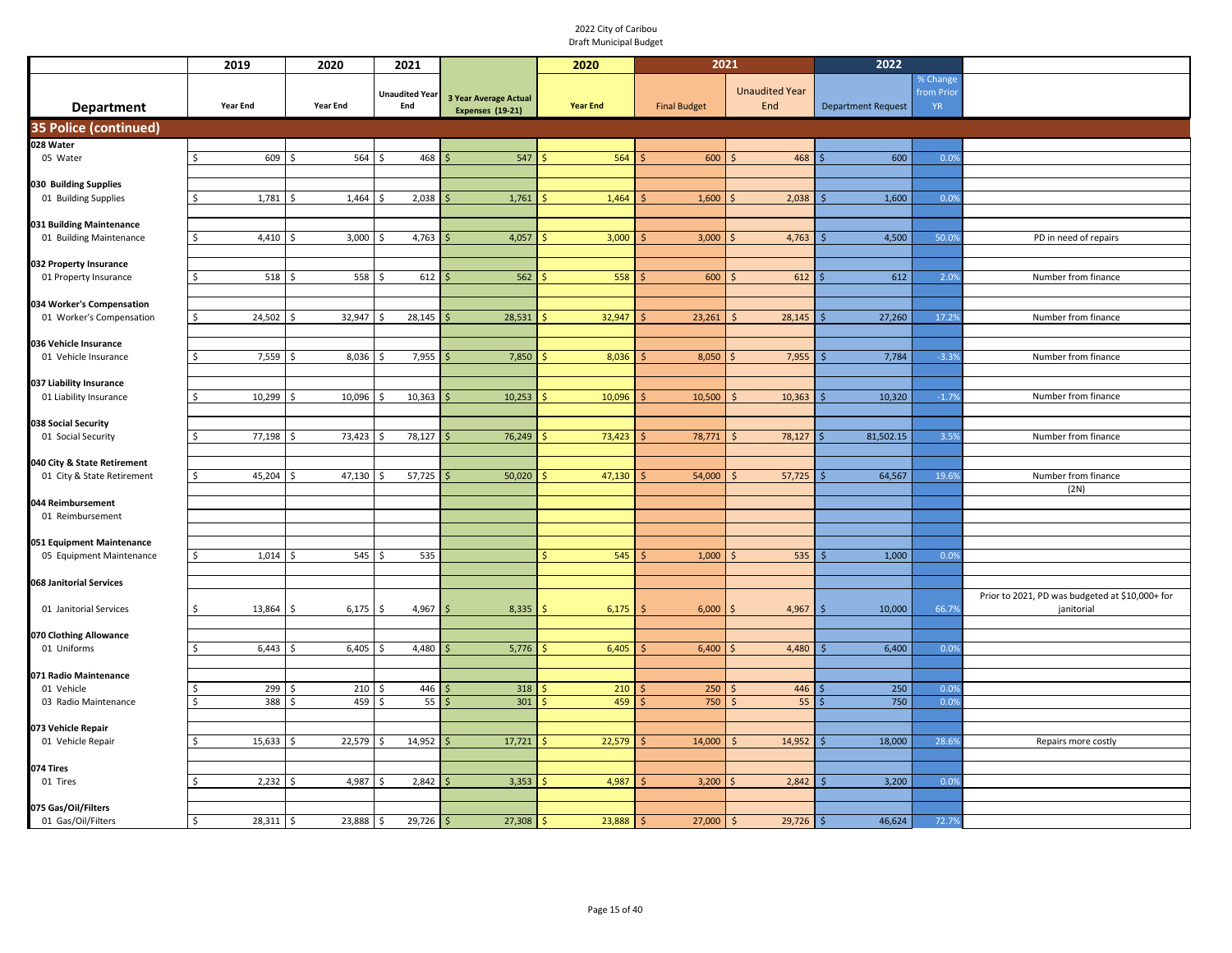|                                                           | 2019                    | 2020            | 2021                         |                                                  | 2020            |                     | 2021                         | 2022                      |                                     |                                                     |
|-----------------------------------------------------------|-------------------------|-----------------|------------------------------|--------------------------------------------------|-----------------|---------------------|------------------------------|---------------------------|-------------------------------------|-----------------------------------------------------|
| <b>Department</b>                                         | <b>Year End</b>         | <b>Year End</b> | <b>Unaudited Year</b><br>End | <b>3 Year Average Actual</b><br>Expenses (19-21) | <b>Year End</b> | <b>Final Budget</b> | <b>Unaudited Year</b><br>End | <b>Department Request</b> | % Change<br>from Prior<br><b>YR</b> |                                                     |
| <b>35 Police (continued)</b>                              |                         |                 |                              |                                                  |                 |                     |                              |                           |                                     |                                                     |
| 077 Batteries                                             |                         |                 |                              |                                                  |                 |                     |                              |                           |                                     |                                                     |
| 01 Vehicle                                                |                         |                 |                              |                                                  |                 |                     |                              |                           |                                     |                                                     |
|                                                           |                         |                 |                              |                                                  |                 |                     |                              |                           |                                     |                                                     |
| 079 Employee Physicals<br>01 Employee Physicals           | .s<br>$\sim$            | $\sim$          | Ŝ<br>$\sim$                  | $\sim$                                           |                 | 500                 | $\sim$                       | 500                       | 0.0%                                |                                                     |
| 02 Psycological Evaluations                               | 1,040<br>$\frac{1}{2}$  | 1,500<br>Ś      | 750<br>Ŝ.                    | 1,097                                            | 1,500           | 1,500<br>Ś          | 750<br>Ŝ                     | 1,500<br>Ś                | 0.0%                                |                                                     |
| 03 Poly Graph Testing                                     | $\mathsf{S}$<br>$\sim$  | 300<br>Ś        | 300<br>Ŝ.                    | 200                                              | 300             | 500                 | 300<br>Ŝ                     | 500                       | 0.0%                                |                                                     |
|                                                           |                         |                 |                              |                                                  |                 |                     |                              |                           |                                     |                                                     |
| 089 Equipment Reserves                                    |                         |                 |                              |                                                  |                 |                     |                              |                           |                                     |                                                     |
| 01 Equipment Reserves                                     | 710<br>\$               | 473<br>\$       | 90<br>S.                     | 424                                              | 473             | 1,000               | 90<br><sup>5</sup>           | 1,000<br>Ś                | 0.0%                                |                                                     |
|                                                           |                         |                 |                              |                                                  |                 |                     |                              |                           |                                     |                                                     |
| 090 Dog Constable<br>01 Dog Constable                     | 5,000<br>ς.             | 380             | $\sim$                       | 1,793                                            | 380             | 6,000               | $\sim$                       | 6,000<br>ς                | 0.09                                | We need to keep in budget.                          |
|                                                           |                         |                 |                              |                                                  |                 |                     |                              |                           |                                     |                                                     |
| 093 Meals for Prisoners                                   |                         |                 |                              |                                                  |                 |                     |                              |                           |                                     |                                                     |
| 01 Meals for Prisioners                                   | 2,704<br>Ŝ.             | $\sim$          | 149<br>Ŝ.                    | 951                                              | $\sim$          | 2,000               | 149                          | 4,000                     | 100.09                              | Increase in price & meals given.                    |
|                                                           |                         |                 |                              |                                                  |                 |                     |                              |                           |                                     |                                                     |
| 094 Video Equipment                                       |                         |                 |                              |                                                  |                 |                     |                              |                           |                                     |                                                     |
| 01 Video Equipment                                        | 410                     | 655             | 537                          | 534                                              | 655             | 800                 | 537                          | 800                       | 0.09                                |                                                     |
|                                                           |                         |                 |                              |                                                  |                 |                     |                              |                           |                                     |                                                     |
| 097 Uniform Maintenance<br>01 Uniform Mainenance          | Ŝ.<br>$\sim$            | ς<br>$\sim$     | Ŝ<br>$\sim$                  | $\sim$                                           | $\sim$          | 200                 | $\sim$                       | 200                       | 0.09                                |                                                     |
|                                                           |                         |                 |                              |                                                  |                 |                     |                              |                           |                                     |                                                     |
| 098 Medical Tests/Supplies                                |                         |                 |                              |                                                  |                 |                     |                              |                           |                                     |                                                     |
| 01 Medical Tests/Supplies                                 | 547<br>\$               | 4,536           | 15,347                       | 6,810                                            | 4,536           | 3,500               | 15,347                       | 3,500                     | 0.09                                |                                                     |
| 02 Laundry                                                | 622<br>Ŝ.               | 293             | 563                          | 493                                              | 293             | 650                 | 563                          | 650                       | 0.0%                                |                                                     |
|                                                           |                         |                 |                              |                                                  |                 |                     |                              |                           |                                     |                                                     |
| 03 Drug Testing                                           |                         |                 |                              |                                                  |                 |                     |                              | 15,000<br>Ŝ               | 100.0%                              | ~\$14,000 YTD in 2021 new prosecution procedures    |
|                                                           |                         |                 |                              |                                                  |                 |                     |                              |                           |                                     | have resulted in PD paying for testing seized drugs |
| 102 Computer Tech Support                                 |                         |                 |                              |                                                  |                 |                     |                              |                           |                                     |                                                     |
| 01 Computer Tech Support                                  | 4,335<br><sup>\$</sup>  | 6,190           | 8,404                        | 6,310                                            | 6,190           | 6,500               | 8,404                        | 7,500                     | 15.49                               | Increased connection costs.                         |
| 02 Recorder Maint                                         | 1,734<br><sup>\$</sup>  | 1,734           | 1,734                        | 1,734                                            | 1,734           | 1,900               | 1,734                        | 1,900                     | 0.0%                                |                                                     |
|                                                           |                         |                 |                              |                                                  |                 |                     |                              |                           |                                     |                                                     |
| 179 Animal Shelter Services                               |                         |                 |                              |                                                  |                 |                     |                              |                           |                                     |                                                     |
| 01 Animal Shelter Services                                | 14,740                  | 14,740          | 14,740                       | 14,740                                           | 14,740          | 14,740              | 14,740                       | 14,740.20                 | 0.0%                                |                                                     |
|                                                           |                         |                 |                              |                                                  |                 |                     |                              |                           |                                     |                                                     |
| 229 Small Equipment Reserve<br>01 Small Equipment Reserve |                         |                 |                              |                                                  |                 |                     |                              |                           |                                     |                                                     |
|                                                           |                         |                 |                              |                                                  |                 |                     |                              |                           |                                     |                                                     |
| 230 Police Car Reserve                                    |                         |                 |                              |                                                  |                 |                     |                              |                           |                                     |                                                     |
| 01 Police Car Reserve                                     |                         |                 |                              |                                                  |                 |                     |                              |                           |                                     |                                                     |
| <b>Totals</b>                                             | $\zeta$<br>1,668,034 \$ |                 | $1,603,194$ \$ 1,656,630 \$  | $1,641,835$ \$                                   | $1,603,194$ \$  | $1,621,457$ \$      | $1,656,630$ \$               | 1,763,342                 | 8.8%                                |                                                     |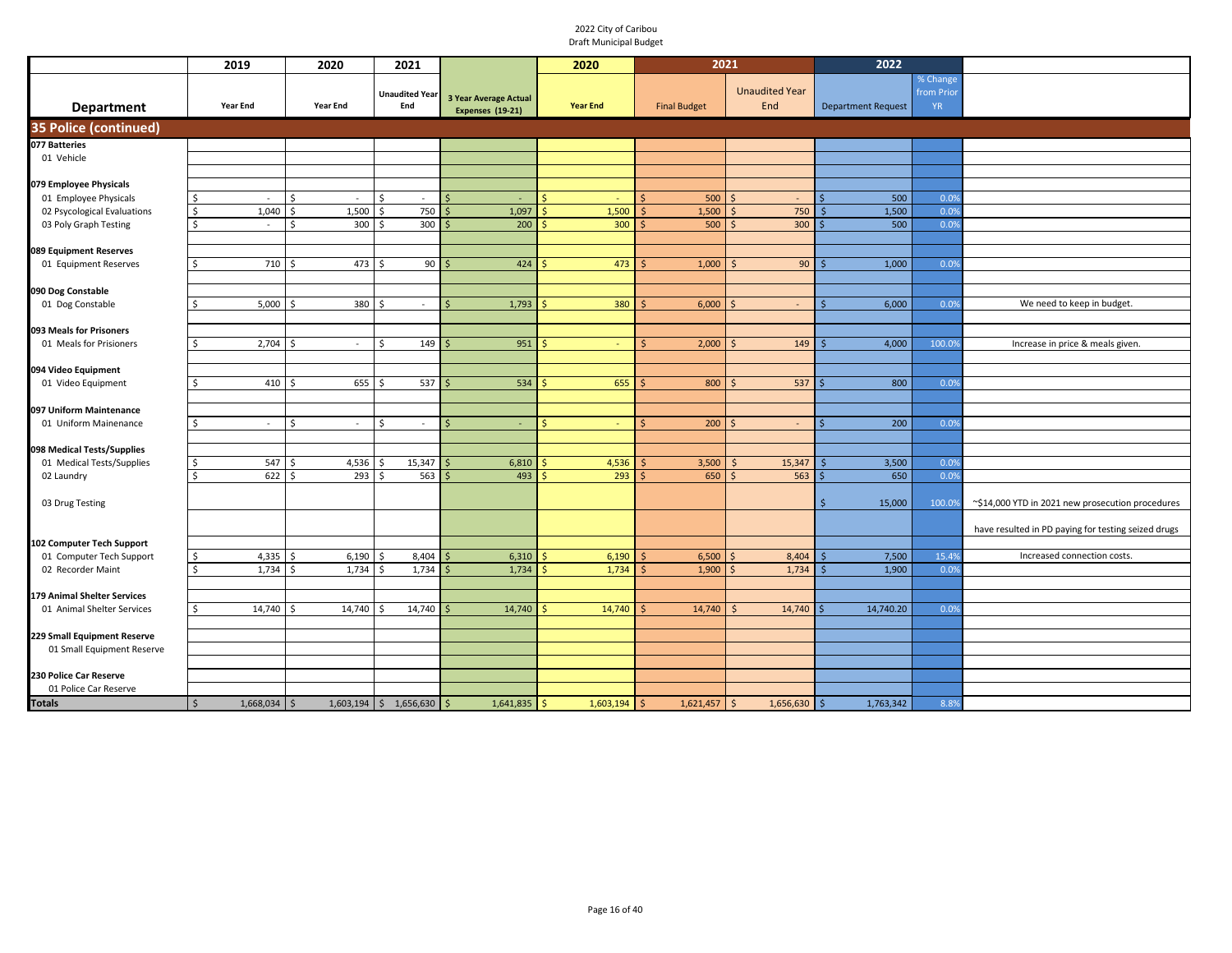|                      | 2019            | 2020            | 2021                  |                                           | 2020            | 2021                |                              | 2022                      |                                     |                                          |
|----------------------|-----------------|-----------------|-----------------------|-------------------------------------------|-----------------|---------------------|------------------------------|---------------------------|-------------------------------------|------------------------------------------|
| Department           | <b>Year End</b> | <b>Year End</b> | Unaudited Year<br>End | 3 Year Average Actual<br>Expenses (19-21) | <b>Year End</b> | <b>Final Budget</b> | <b>Unaudited Year</b><br>End | <b>Department Request</b> | % Change<br>from Prior<br><b>YR</b> |                                          |
| <b>38 Protection</b> |                 |                 |                       |                                           |                 |                     |                              |                           |                                     |                                          |
| 105 Street Lights    |                 |                 |                       |                                           |                 |                     |                              |                           |                                     |                                          |
| 01 Street Lights     | 87,296          | 24,618          | $24,155$ \$           | 45,357                                    | 24,618          | 25,000              | $24,155$ \$                  | 25,000                    |                                     |                                          |
| 02 Maintenance       | 350             | 20,000          | $16,674$ \$           | 12,341                                    | 20,000          | 10,000              | $16,674$ \$                  | 17,000                    | 70.0                                |                                          |
|                      |                 |                 |                       |                                           |                 |                     |                              |                           |                                     |                                          |
| 106 Hydrant Fees     |                 |                 |                       |                                           |                 |                     |                              |                           |                                     |                                          |
| 01 Hydrant Fees      | 332,147         | 321,433         | $322,027$ \$          | 325,203                                   | 321,433         | 330,000             | 322,027                      | 325,000                   |                                     | PUC allows a charge of \$355,000 per CUD |
|                      |                 |                 |                       |                                           |                 |                     |                              |                           |                                     |                                          |
| <b>Totals</b>        | $419,794$ \$    | 366,051         | $362,857$ \$          | 382,901                                   | $366,051$ \$    | 365,000             | $362,857$ \$                 | 367,000                   |                                     |                                          |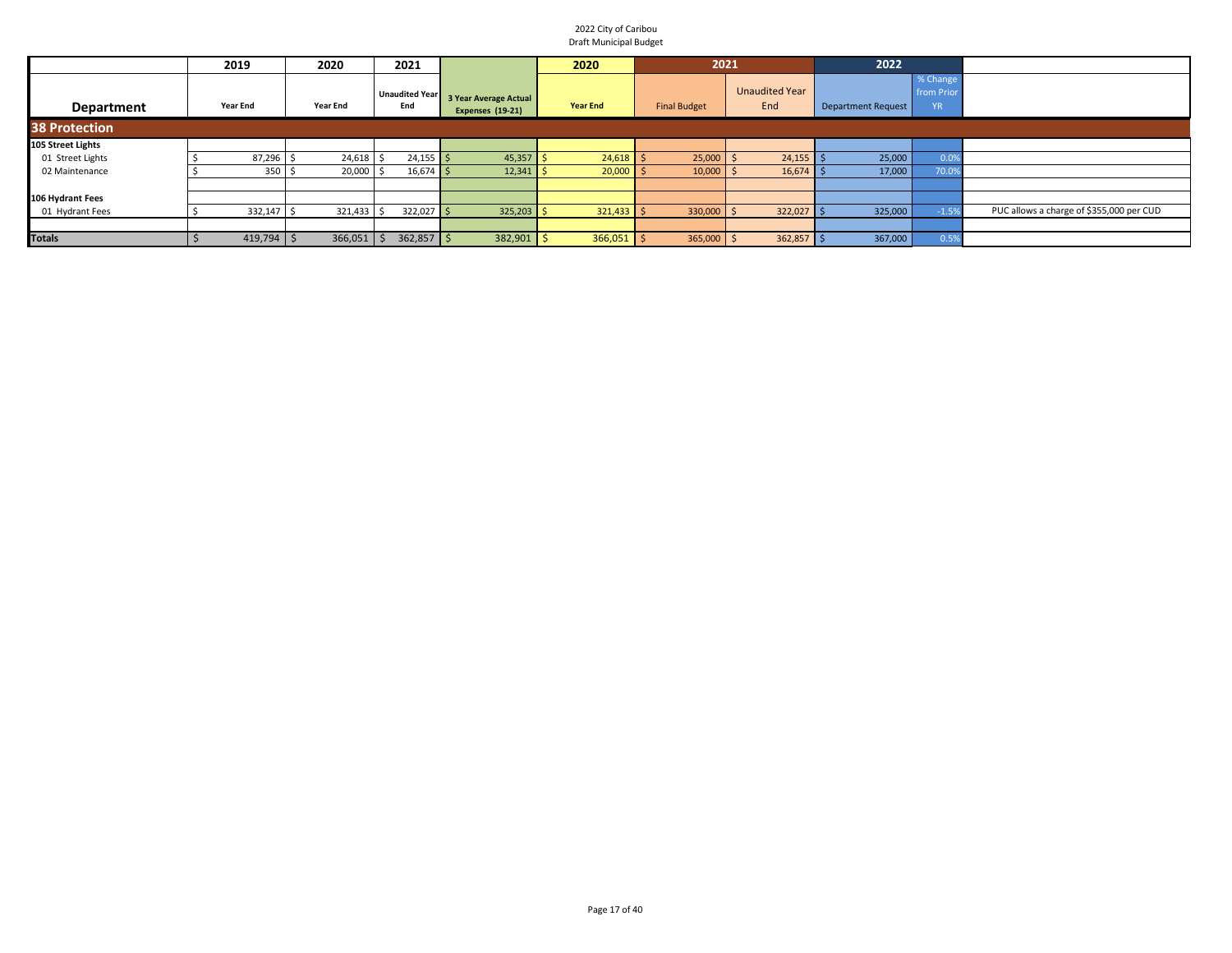|                                                    | 2019           | 2020         | 2021                         |                                           | 2020            | 2021                |                              | 2022                      |                                     |                                           |
|----------------------------------------------------|----------------|--------------|------------------------------|-------------------------------------------|-----------------|---------------------|------------------------------|---------------------------|-------------------------------------|-------------------------------------------|
| Department                                         | Year End       | Year End     | <b>Unaudited Year</b><br>End | 3 Year Average Actual<br>Expenses (19-21) | <b>Year End</b> | <b>Final Budget</b> | <b>Unaudited Year</b><br>End | <b>Department Request</b> | % Change<br>from Prior<br><b>YR</b> |                                           |
| <b>39 Emergency Management</b>                     |                |              |                              |                                           |                 |                     |                              |                           |                                     |                                           |
| 001 Salaries                                       |                |              |                              |                                           |                 |                     |                              |                           |                                     |                                           |
| 07 Salaries                                        | 8,573          | 6,858<br>-\$ | 7,135                        | 7,522<br><sup>5</sup>                     | 6,858           | 7,135               | $\mathsf{S}$<br>7,135        | 7,278<br>Ŝ.               | 2.0%                                | Assumes 2% COLA.                          |
|                                                    |                |              |                              |                                           |                 |                     |                              |                           |                                     | (not provided so estimated)               |
| 003 Office Supplies<br>01 Postage                  |                |              |                              |                                           |                 |                     |                              |                           |                                     |                                           |
| 08 Office Supplies                                 | $\sim$         | $\omega$     | Ŝ.<br>$\sim$                 | ς.                                        | $\sim$          | 40<br>Ś             | S.                           | 40                        | 0.0%                                |                                           |
|                                                    |                |              |                              |                                           |                 |                     |                              |                           |                                     |                                           |
| 010 Travel Expenses                                |                |              |                              |                                           |                 |                     |                              |                           |                                     |                                           |
| 05 Travel Expenses                                 |                |              |                              |                                           |                 |                     |                              |                           |                                     |                                           |
| 011 Training & Education                           |                |              |                              |                                           |                 |                     |                              |                           |                                     |                                           |
| 02 Training & Education                            | $\omega$       | \$<br>$\sim$ | \$<br>$\sim$                 | $\blacksquare$                            |                 | 150                 | -Ś<br>$\omega$               | 150                       | 0.0%                                |                                           |
|                                                    |                |              |                              |                                           |                 |                     |                              |                           |                                     |                                           |
| 014 New Equipment<br>01 New Equipment              | 3,457          | 15<br>Š.     | \$<br>$\sim$                 | 1,157                                     | 15              | 750                 | $\omega$<br>$\zeta$          | 750                       | 0.0%                                |                                           |
|                                                    |                |              |                              |                                           |                 |                     |                              |                           |                                     |                                           |
| 015 Telephone                                      |                |              |                              |                                           |                 |                     |                              |                           |                                     |                                           |
| 04 Telephone                                       | 730            | 172<br>\$    | \$<br>$\sim$                 | 301                                       | 172             | 365                 | -\$<br>$\sim$                | 365<br>Ś                  | 0.0%                                |                                           |
|                                                    |                |              |                              |                                           |                 |                     |                              |                           |                                     |                                           |
| 017 Communications<br>03 Communications (Internet) | $\omega$       |              |                              | $\mathsf{S}$<br>÷.                        |                 |                     |                              |                           |                                     |                                           |
|                                                    |                |              |                              |                                           |                 |                     |                              |                           |                                     |                                           |
| 019 Miscellaneous Expenses                         |                |              |                              |                                           |                 |                     |                              |                           |                                     |                                           |
| 01 Misc. Expenses                                  | \$<br>150      | $\omega$     | Ŝ.<br>$\sim$                 | 50<br>Ś                                   |                 | 100                 | $\sim$                       | 100                       | 0.0%                                |                                           |
| 024-02 Water & Sewer                               |                |              |                              |                                           |                 |                     |                              |                           |                                     |                                           |
|                                                    |                |              |                              |                                           |                 |                     |                              |                           |                                     |                                           |
| 027 Electricity                                    |                |              |                              |                                           |                 |                     |                              |                           |                                     |                                           |
| 11 Electricity                                     | 139<br>ς.      | 170          | 193                          | 167                                       | 170             | 200                 | 193<br>Ŝ                     | 241                       | 20.6%                               | Estimate 25% higher rate over 2021 actual |
| 13 Radio Tower<br>12 PWPUMP HOUSE                  | 16             |              |                              |                                           |                 |                     |                              |                           |                                     |                                           |
|                                                    |                |              |                              |                                           |                 |                     |                              |                           |                                     |                                           |
| 030 Building Supplies                              |                |              |                              |                                           |                 |                     |                              |                           |                                     |                                           |
| 01 Building Supplies                               | 87             | 19<br>-S     | 129<br>-S                    | 78                                        | 19              | 200                 | 129<br>-Ś                    | 200                       | 0.0%                                |                                           |
| 031 Building Maintenance                           |                |              |                              |                                           |                 |                     |                              |                           |                                     |                                           |
| 01 Building Maintenance                            | $343 \quad $5$ | 212          | 301<br>\$.                   | 285<br>Ŝ.                                 | 212             | 750<br>Ś            | 301<br>$\sim$                | 750<br>Ś                  | 0.0%                                |                                           |
|                                                    |                |              |                              |                                           |                 |                     |                              |                           |                                     |                                           |
| 032 Property Insurance                             |                | Š.           |                              |                                           | 355             | 400                 | 375<br>-Ś                    | 392                       | $-2.1%$                             |                                           |
| 01 Property Insurance                              | 365            | 355          | 375                          | 365                                       |                 |                     |                              |                           |                                     | Number from finance                       |
| 036 Vehicle Insurance                              |                |              |                              |                                           |                 |                     |                              |                           |                                     |                                           |
| 01 Vehicle Insurance                               | 2,350          | 2,356        | 2,419                        | 2,375                                     | 2,356           | 2,350               | 2,419<br>l \$                | 2,409                     | 2.5%                                | Number from finance                       |
|                                                    |                |              |                              |                                           |                 |                     |                              |                           |                                     |                                           |
| 038 Social Security<br>01 Social Security          | 622<br>S.      | 497          | 516                          | 545                                       | 497             | 546                 | 516                          | 527                       | $-3.59$                             | (not provided so estimated)               |
|                                                    |                |              |                              |                                           |                 |                     |                              |                           |                                     |                                           |
| 040 City & State Retirement                        |                |              |                              |                                           |                 |                     |                              |                           |                                     |                                           |
| 01 City & State Retirement                         | $(0)$ \$       | $\sim$       | Ŝ.<br>$\sim$                 | (0)                                       |                 | 252                 | -S                           | 260                       | 3.2%                                | (not provided so estimated)               |
| 051 Equipment Maintenance                          |                |              |                              |                                           |                 |                     |                              |                           |                                     |                                           |
| 01 Software                                        |                |              |                              |                                           |                 |                     |                              |                           |                                     |                                           |
| 05 Equipment Maintenance                           |                |              |                              |                                           |                 |                     |                              |                           |                                     |                                           |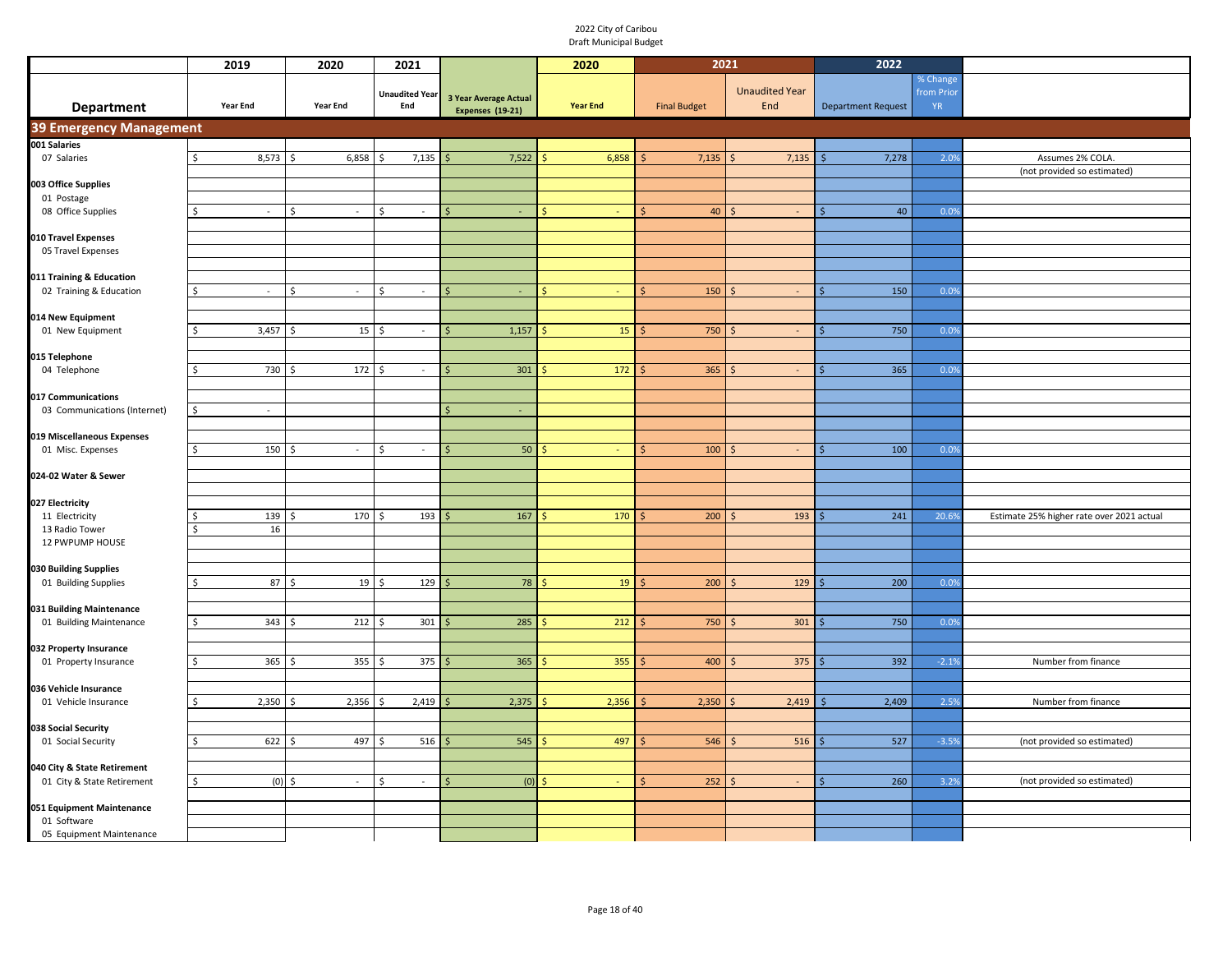|                                         | 2019                              | 2020                    | 2021                         |                                                  | 2020                 | 2021                   |                              | 2022               |                                    |  |
|-----------------------------------------|-----------------------------------|-------------------------|------------------------------|--------------------------------------------------|----------------------|------------------------|------------------------------|--------------------|------------------------------------|--|
| <b>Department</b>                       | <b>Year End</b>                   | <b>Year End</b>         | <b>Unaudited Year</b><br>End | 3 Year Average Actual<br><b>Expenses (19-21)</b> | <b>Year End</b>      | <b>Final Budget</b>    | <b>Unaudited Year</b><br>End | Department Request | % Change<br>from Prio<br><b>YR</b> |  |
| 39 Emergency Management (continued)     |                                   |                         |                              |                                                  |                      |                        |                              |                    |                                    |  |
| 068 Janitorial Services                 |                                   |                         |                              |                                                  |                      |                        |                              |                    |                                    |  |
| 01 Janitorial Services                  | $\sim$                            | \$<br>$\sim$            |                              | $\sim$                                           | Ŝ.<br><b>College</b> | $\mathsf{S}$<br>$\sim$ | $\mathsf{\hat{S}}$<br>$\sim$ |                    |                                    |  |
|                                         |                                   |                         |                              |                                                  |                      |                        |                              |                    |                                    |  |
| 071 Radio Maintenance                   |                                   |                         |                              |                                                  |                      |                        |                              |                    |                                    |  |
| 03 Radio Maintenance                    |                                   |                         |                              |                                                  |                      |                        |                              |                    |                                    |  |
|                                         |                                   |                         |                              |                                                  |                      |                        |                              |                    |                                    |  |
| 073 Vehicle Repair<br>01 Vehicle Repair |                                   | Ś                       |                              | $\sim$                                           | Š.<br>$\sim$         |                        |                              |                    |                                    |  |
|                                         |                                   |                         |                              |                                                  |                      |                        |                              |                    |                                    |  |
| 074 Tires                               |                                   |                         |                              |                                                  |                      |                        |                              |                    |                                    |  |
| 01 Tires                                | $\sim$                            | $\mathsf{S}$<br>$\sim$  |                              | $\sim$                                           | Ŝ.<br>control        |                        |                              |                    |                                    |  |
|                                         |                                   |                         |                              |                                                  |                      |                        |                              |                    |                                    |  |
| 075 Gas/Oil/Filters                     |                                   |                         |                              |                                                  |                      |                        |                              |                    |                                    |  |
| 01 Gas/Oil/Filters                      |                                   | 121                     |                              | 121                                              | 121                  |                        |                              | 132                | 100.0%                             |  |
|                                         |                                   |                         |                              |                                                  |                      |                        |                              |                    |                                    |  |
| 078 Field Expenses                      |                                   |                         |                              |                                                  |                      |                        |                              |                    |                                    |  |
| 01 Field Expenses                       | $\sim$                            | <sup>\$</sup><br>$\sim$ |                              | $\sim$                                           | ς.<br>$\sim$         |                        |                              |                    |                                    |  |
|                                         |                                   |                         |                              |                                                  |                      |                        |                              |                    |                                    |  |
| 108 CEM Rent                            |                                   |                         |                              |                                                  |                      |                        |                              |                    |                                    |  |
| 01 CEM Rent                             | $\sim$                            |                         |                              | $\overline{\phantom{a}}$                         |                      |                        |                              |                    |                                    |  |
| <b>Totals</b>                           | $16,830$ \$<br>$\mathsf{\hat{S}}$ | $10,775$ \$             | $11,068$ \$                  | 12,966                                           | $10,775$ \$<br>.s    | $13,238$ \$            | $11,068$ \$                  | 13,593             | 2.7%                               |  |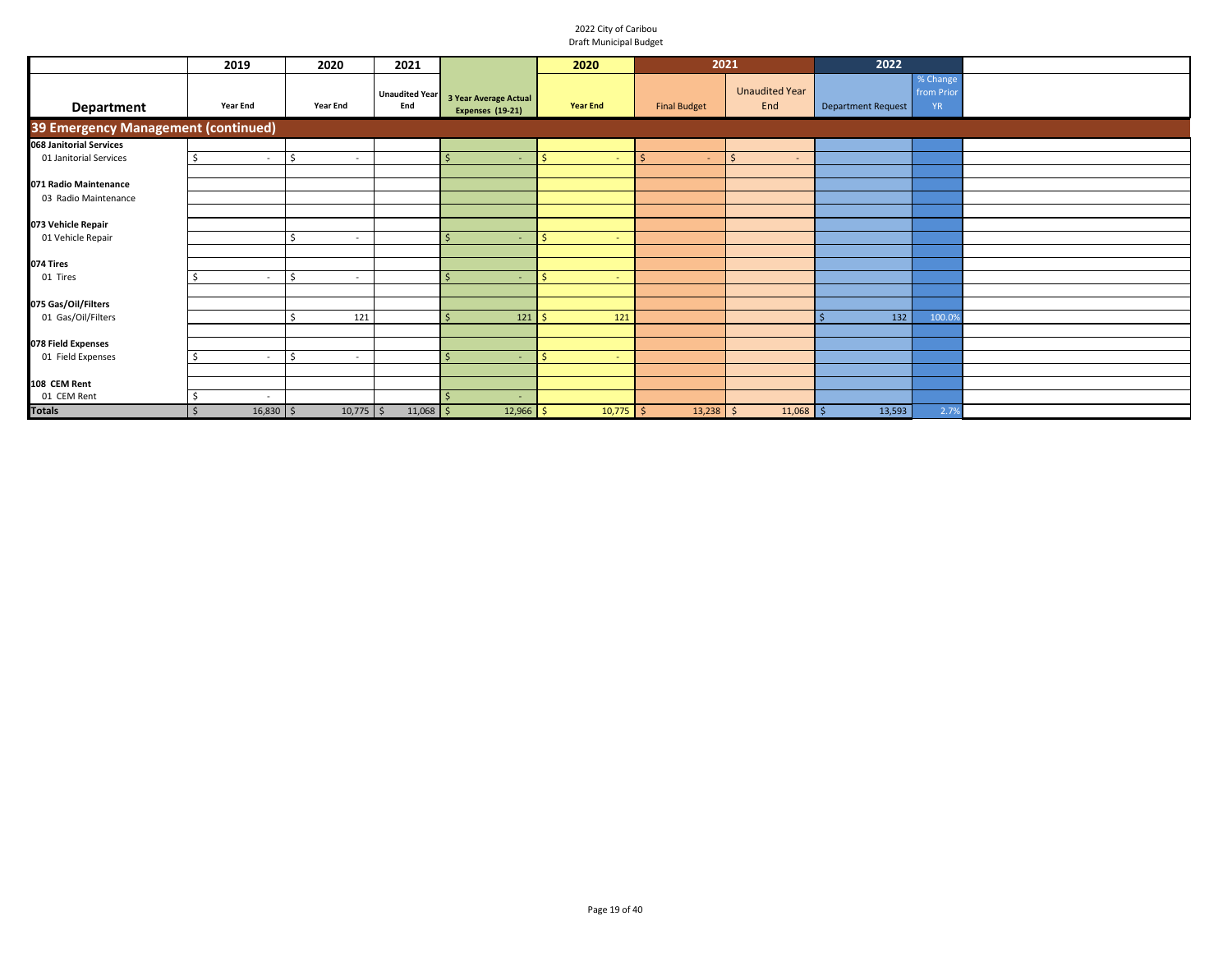|                          | 2019                             | 2020            | 2021                  |                              | 2020                       | 2021                |                                       | 2022                      |                 |                                                |
|--------------------------|----------------------------------|-----------------|-----------------------|------------------------------|----------------------------|---------------------|---------------------------------------|---------------------------|-----------------|------------------------------------------------|
|                          |                                  |                 |                       |                              |                            |                     |                                       |                           | % Change        |                                                |
|                          |                                  |                 | <b>Unaudited Year</b> | <b>3 Year Average Actual</b> |                            |                     | <b>Unaudited Year</b>                 |                           | from Prior      |                                                |
| <b>Department</b>        | <b>Year End</b>                  | <b>Year End</b> | End                   | Expenses (19-21)             | <b>Year End</b>            | <b>Final Budget</b> | End                                   | <b>Department Request</b> | <b>YR</b>       |                                                |
| <b>40 Public Works</b>   |                                  |                 |                       |                              |                            |                     |                                       |                           |                 |                                                |
| 001 Salaries             |                                  |                 |                       |                              |                            |                     |                                       |                           |                 |                                                |
|                          |                                  |                 |                       |                              |                            |                     |                                       |                           |                 |                                                |
| 01 Regular Pay           | 629,566<br>Ŝ.                    | 600,660<br>Ŝ.   | 646,852               | 625,693                      | 600,660                    | 652,900             | 646,852                               | 680,815                   | 4.3%            | Assume 2% COLA non-union. Number from finance. |
| 02 Overtime              | 120,139<br>$\breve{\phantom{a}}$ | 84,250          | 71,026                | 91,805                       | 84,250                     | 93,000              | 71,026                                | 97,725                    | 5.1%            | 13% or 270 hr OT                               |
| 07 Salaries              |                                  |                 |                       |                              |                            |                     |                                       |                           |                 |                                                |
|                          |                                  |                 |                       |                              |                            |                     |                                       |                           |                 |                                                |
| 003 Office Supplies      |                                  |                 |                       |                              |                            |                     |                                       |                           |                 |                                                |
| 01 Postage               | $\sim$                           | Ś<br>86         | 52                    | 46                           | 86                         | 40                  | 52                                    | 50                        | 25.09           |                                                |
| 02 Advertising           | $\sim$                           | $\zeta$<br>525  | 672                   | 399                          | 525                        | 400                 | 672                                   | 300                       | $-25.09$        |                                                |
| 05 Printer Ink           | $\sim$                           |                 |                       | $\overline{\phantom{a}}$     |                            |                     |                                       |                           |                 |                                                |
| 07 Paper                 | 24                               | 35              |                       | 20<br>$\ddot{\varsigma}$     | 35                         | 30                  |                                       | 30 <sub>o</sub>           | 0.09            |                                                |
| 08 Office Supplies       | 383                              | 168             | 198                   | 250                          | 168                        | 250                 | 198                                   | 250                       | 0.0%            |                                                |
| 11 Equipment Rental      | 1,026                            | 935             | 928                   | 963                          | 935                        | 900                 | 928                                   | 900                       | 0.0%            |                                                |
| 12 Software              | 634<br>Ŝ.                        | 840<br>.\$      | 840<br>Ŝ              | 771                          | 840                        | 650                 | 840                                   | 650                       | 0.0%            |                                                |
|                          |                                  |                 |                       |                              |                            |                     |                                       |                           |                 |                                                |
| 010 Travel Expenses      |                                  |                 |                       |                              |                            |                     |                                       |                           |                 |                                                |
| 02 Meal & Lodging        | $\sim$                           | 122<br>\$       | $\sim$                | 41                           | 122                        | 200                 |                                       | 200                       | 0.09            |                                                |
| 05 Travel Expenses       | $\zeta$<br>$\omega$              | 239<br>Ŝ.       | 200<br>Ŝ.             | 146<br>$\breve{\varsigma}$   | 239                        | 200                 | 200                                   | 200                       | 0.09            |                                                |
|                          |                                  |                 |                       |                              |                            |                     |                                       |                           |                 |                                                |
| 011 Training & Education |                                  |                 |                       |                              |                            |                     |                                       |                           |                 |                                                |
| 02 Training & Education  | 375                              | 124<br>Ŝ.       | 300                   | 266                          | 124                        | 300                 | 300<br>Ś                              | 300                       | 0.0%            |                                                |
|                          |                                  |                 |                       |                              |                            |                     |                                       |                           |                 |                                                |
| 014 New Equipment        |                                  |                 |                       |                              |                            |                     |                                       |                           |                 |                                                |
| 01 New Equipment         | 3,139                            | 3,500           | 2,730                 | 3,123                        | 3,500                      | 3,500               | 2,730                                 | 3,500                     | 0.0%            |                                                |
| 02 Office                |                                  |                 |                       |                              |                            |                     |                                       |                           |                 |                                                |
| 03 Shop                  |                                  |                 |                       |                              |                            |                     |                                       |                           |                 |                                                |
|                          |                                  |                 |                       |                              |                            |                     |                                       |                           |                 |                                                |
| 015 Telephone            |                                  |                 |                       |                              |                            |                     |                                       |                           |                 |                                                |
| 01 Cell Phone            | 720<br>1,202                     | 720<br>1,144    | 720<br>1,062          | 720<br>1,136                 | 720<br>1,144               | 720                 | 720<br>1,062                          | 720<br>1,100              | 0.09<br>$-8.3%$ |                                                |
| 04 Telephone             |                                  |                 |                       |                              |                            | 1,200               |                                       |                           |                 |                                                |
| 017 Communications       |                                  |                 |                       |                              |                            |                     |                                       |                           |                 |                                                |
| 03 Internet              | 539                              | 539<br>.\$      | 539<br>Ŝ.             | 539                          | 539                        | 545                 | 539                                   | 540                       | $-0.99$         |                                                |
|                          |                                  |                 |                       |                              |                            |                     |                                       |                           |                 |                                                |
| 018 Health Insurance     |                                  |                 |                       |                              |                            |                     |                                       |                           |                 |                                                |
| 01 Health Insurance      | 252,234<br>Ŝ.                    | 258,529         | 227,290<br>.s         | 246,018                      | 258,529                    | 260,300             | 227,290<br>Ŝ                          | 210,344                   | $-19.29$        | Number from finance                            |
|                          |                                  |                 |                       |                              |                            |                     |                                       |                           |                 |                                                |
| 019 Misc. Expense        |                                  |                 |                       |                              |                            |                     |                                       |                           |                 |                                                |
| 01 Misc. Expense         | 1,257<br>Š.                      | 1,344<br>ς.     | 1,281                 | 1,294                        | 1,344                      | 1,250               | 1,281<br>$\varsigma$                  | 1,250                     | 0.09            |                                                |
|                          |                                  |                 |                       |                              |                            |                     |                                       |                           |                 |                                                |
| 026 Heating Fuel         |                                  |                 |                       |                              |                            |                     |                                       |                           |                 |                                                |
| 03 Heating Fuel          | 14,336                           | 11,275          | 12,408                | 12,673                       | 11,275                     | 12,000              | 12,408                                | 15,000                    | 25.0%           | Propane Increase Price                         |
|                          |                                  |                 |                       |                              |                            |                     |                                       |                           |                 |                                                |
| 027 Electricity          |                                  |                 |                       |                              |                            |                     |                                       |                           |                 |                                                |
| 01 P.W. Main Garage      | 9,147                            | 9,533<br>Ś,     | 10,474<br>Š.          | 9,718                        | 9,533                      | 9,250               | 10,474                                | 13,092                    | 41.5%           | Estimate 25% higher rate over 2021 actual      |
| 02 P.W. Cold Storage     | 443                              | 444             | 481<br>Ś              | 456                          | 444                        | 450                 | 481                                   | 602                       | 33.7%           | Estimate 25% higher rate over 2021 actual      |
| 03 P.W. Sand Dome        | 212<br><sup>\$</sup>             | 293<br>$\zeta$  | 285<br>Ś              | 263                          | 293                        | 300                 | 285                                   | 356                       | 18.6%           | Estimate 25% higher rate over 2021 actual      |
| 04 P.W. Outside Lights   | \$<br>217                        | 217             | 231<br>\$             | 222                          | 217                        | 220                 | 231                                   | 288                       | 31.0%           | Estimate 25% higher rate over 2021 actual      |
| 11 Electricity           | 430<br><sup>\$</sup>             | 355             | 377<br>Ś              | 387                          | 355                        | 400                 | 377                                   | 471                       | 17.79           | Estimate 25% higher rate over 2021 actual      |
| 12 P.W. Pump House       | 386<br>Ś                         | 369<br>¢        | 451<br>Ś              | 402                          | 369                        | 380                 | 451                                   | 564                       | 48.4%           | Estimate 25% higher rate over 2021 actual      |
|                          |                                  |                 |                       |                              |                            |                     |                                       |                           |                 |                                                |
| 028 Water                |                                  |                 |                       |                              |                            |                     |                                       |                           |                 |                                                |
| 05 Water                 | $\mathsf{\hat{S}}$<br>$1,488$ \$ | 1,488           | Ś<br>$1,524$ \$       | 1,500                        | $\mathsf{S}$<br>$1,488$ \$ | 1,500               | $1,524$ \$<br>$\overline{\mathsf{S}}$ | 1,585                     | 5.79            | (not provided so estimated)                    |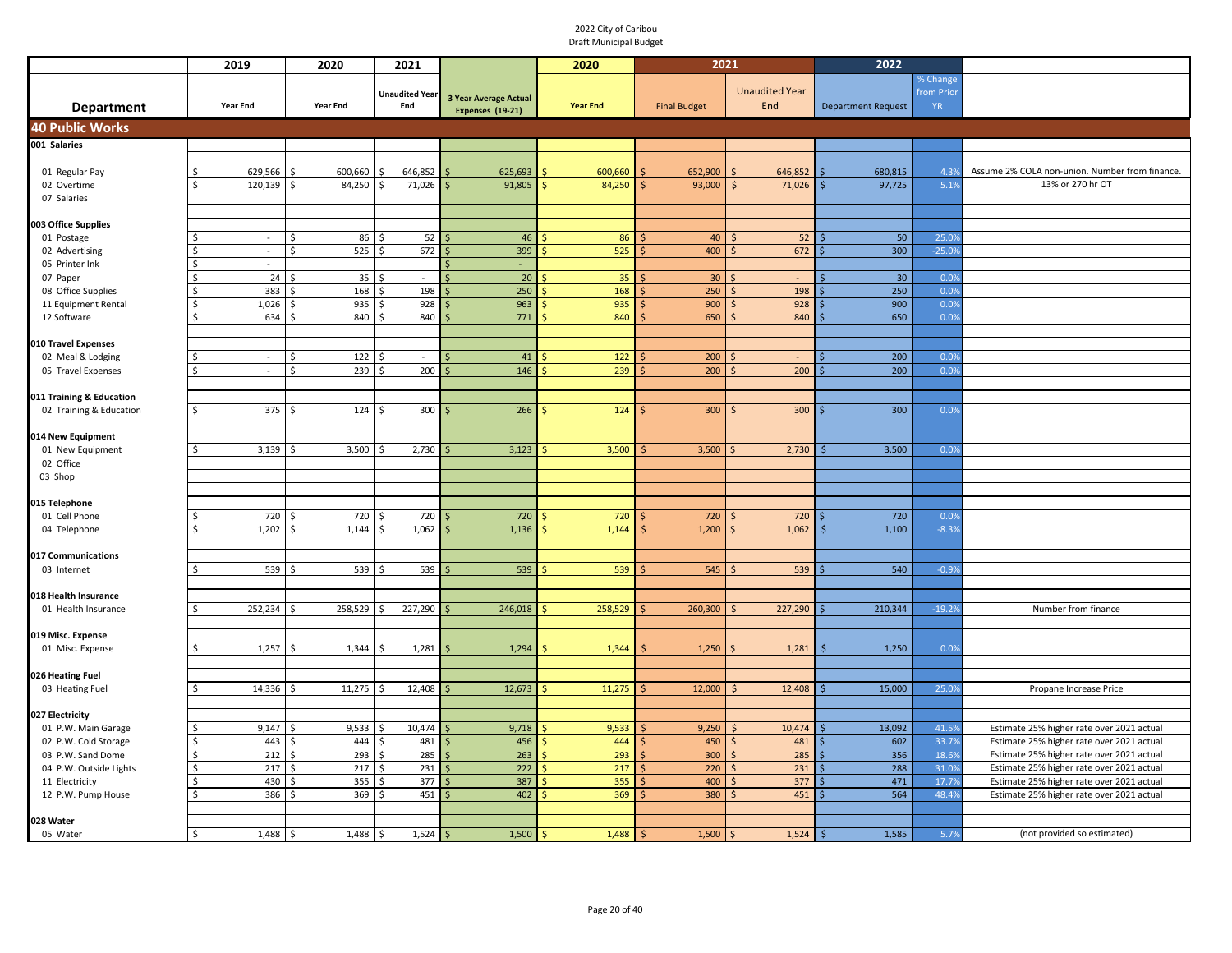|                                                 | 2019                | 2020                   | 2021                         |                                                  | 2020            | 2021                   |                              | 2022                      |                                     |                                                        |
|-------------------------------------------------|---------------------|------------------------|------------------------------|--------------------------------------------------|-----------------|------------------------|------------------------------|---------------------------|-------------------------------------|--------------------------------------------------------|
| <b>Department</b>                               | <b>Year End</b>     | <b>Year End</b>        | <b>Unaudited Year</b><br>End | 3 Year Average Actual<br><b>Expenses (19-21)</b> | <b>Year End</b> | <b>Final Budget</b>    | <b>Unaudited Year</b><br>End | <b>Department Request</b> | % Change<br>from Prior<br><b>YR</b> |                                                        |
| <b>40 Public Works (continued)</b>              |                     |                        |                              |                                                  |                 |                        |                              |                           |                                     |                                                        |
| 029 Sewer                                       |                     |                        |                              |                                                  |                 |                        |                              |                           |                                     |                                                        |
| 01 Sewer                                        | 392                 | Ŝ.<br>481              | 508<br>Ś                     | 461                                              | 481             | 450                    | 508<br>-Ś                    | 518                       | 15.19                               | per CUD 2% increase sewer rate                         |
|                                                 |                     |                        |                              |                                                  |                 |                        |                              |                           |                                     |                                                        |
| 030 Building Supplies<br>01 Building Supplies   | 835                 | 549<br>-Ś              | 964                          | 782                                              | 549             | 900                    | 964                          | 900                       | 0.0%                                |                                                        |
|                                                 |                     |                        |                              |                                                  |                 |                        |                              |                           |                                     |                                                        |
| 031 Building Maintenance                        |                     |                        |                              |                                                  |                 |                        |                              |                           |                                     |                                                        |
| 01 Building Maintenance                         | 6,367               | 5,227                  | 5,055                        | 5,550                                            | 5,227           | 5,000                  | 5,055                        | 5,000                     | 0.0%                                |                                                        |
|                                                 |                     |                        |                              |                                                  |                 |                        |                              |                           |                                     |                                                        |
| 032 Property Insurance<br>01 Property Insurance | 2,732<br>Ś          | 2,678                  | 2,764                        | 2,725                                            | 2,678           | 3,185                  | 2,764                        | 2,819                     | $-11.5%$                            | Number from finance                                    |
|                                                 |                     |                        |                              |                                                  |                 |                        |                              |                           |                                     |                                                        |
| 034 Worker's Compensation                       |                     |                        |                              |                                                  |                 |                        |                              |                           |                                     |                                                        |
| 01 Worker's Compensation                        | Ś<br>39,869         | 42,243                 | 35,238                       | 39,116                                           | 42,243          | 42,961                 | 35,238                       | 31,443                    | $-26.8%$                            | Number from finance                                    |
|                                                 |                     |                        |                              |                                                  |                 |                        |                              |                           |                                     |                                                        |
| 036 Vehicle Insurance                           | Ś                   |                        |                              |                                                  |                 |                        |                              |                           | $-4.6%$                             | Number from finance                                    |
| 01 Vehicle Insurance                            | 26,017              | 26,134                 | 26,761                       | 26,304                                           | 26,134          | 28,000                 | 26,761                       | 26,716                    |                                     |                                                        |
| 038 Social Security                             |                     |                        |                              |                                                  |                 |                        |                              |                           |                                     |                                                        |
| 01 Social Security                              | 53,929              | 49,409<br>- \$         | 55,235<br>S,                 | 52,857                                           | 49,409          | 57,060                 | 55,235                       | 59,558<br>Ś               | 4.4%                                | Number from finance                                    |
|                                                 |                     |                        |                              |                                                  |                 |                        |                              |                           |                                     | (based on their figures)                               |
| 040 City & State Retirement                     |                     |                        |                              |                                                  |                 |                        |                              |                           |                                     |                                                        |
| 01 City & State Retirement                      | 13,207              | 9,611<br>S.            | 8,871                        | 10,563                                           | 9,611           | 15,000                 | 8,871                        | 12,000                    | $-20.09$                            | Number from finance<br>(reflects actual participation) |
| 051 Equipment Maintenance                       |                     |                        |                              |                                                  |                 |                        |                              |                           |                                     |                                                        |
| 01 Software                                     |                     | 53                     |                              |                                                  | 53              |                        |                              |                           |                                     |                                                        |
| 05 Equipment Maintenance                        | 147,941<br>Ś        | 155,896<br>Ŝ.          | 173,168<br>\$                | 159,002                                          | 155,896         | 145,000                | 173,168<br>$\mathsf{S}$      | 153,000                   | 5.5%                                | parts increase                                         |
| 06 Air Compressor                               |                     |                        |                              |                                                  |                 |                        |                              |                           |                                     |                                                        |
| 08 Snow Plow repairs                            | Ś<br>11,197         | 14,328                 | 12,588                       | 12,705                                           | 14,328          | 12,500                 | 12,588                       | 12,500                    | 0.0%                                | Steel increase                                         |
| 070 Clothing Allowance                          |                     |                        |                              |                                                  |                 |                        |                              |                           |                                     |                                                        |
| 03 Clothing                                     | 4,475               | 4,060                  | 4,815                        | 4,450                                            | 4,060           | 4,000                  | 4,815                        | 5,600                     | 40.09                               | Per union contract (10 @350 3@700)                     |
| 04 Boots                                        | 1,790<br>Ś.         | 1,663                  | 2,148                        | 1,867                                            | 1,663           | 1,800                  | 2,148                        | 2,200<br>Ś.               | 22.2%                               |                                                        |
| 06 Clothing Allowance                           |                     |                        |                              |                                                  |                 |                        |                              |                           |                                     |                                                        |
| 071 Radio Maintenance                           |                     |                        |                              |                                                  |                 |                        |                              |                           |                                     |                                                        |
| 01 Vehicle                                      | \$                  | Ŝ.                     | Ŝ.<br>700                    | 233                                              |                 | 700                    | 700                          | 700                       | 0.09                                |                                                        |
| 03 Radio Maintenance                            | $40 \,$ \$<br>Ś     | 99                     | 122<br>Ś                     | 87                                               | 99              | 150                    | 122<br>Ś                     | 150                       | 0.0%                                |                                                        |
|                                                 |                     |                        |                              |                                                  |                 |                        |                              |                           |                                     |                                                        |
| 074 Tires                                       |                     |                        |                              |                                                  |                 |                        |                              |                           |                                     |                                                        |
| 01 Tires others<br>03 Heavy Equipment           | 1,500<br>7,358<br>Ś | 1,335<br>4,800         | 1,200<br>4,894<br>Ŝ.         | 1,345<br>5,684                                   | 1,335<br>4,800  | 1,200<br>4,800         | 1,200<br>4,894               | 1,300<br>5,184<br>\$      | 8.39<br>8.0%                        | 8% price increase<br>8% price increase                 |
| 04 Trucks                                       | Ś<br>6,934          | 8,021                  | 7,200                        | 7,385                                            | 8,021           | 7,200<br>Ŝ             | 7,200                        | 7,775                     | 8.0%                                | 8% price increase                                      |
|                                                 |                     |                        |                              |                                                  |                 |                        |                              |                           |                                     |                                                        |
| 075 Gas/Oil/Filters                             |                     |                        |                              |                                                  |                 |                        |                              |                           |                                     |                                                        |
| 01 Gas/Oil/Filters                              | 6,429<br>¢          | 6,083<br>$\prec$       | 7,122<br><b>&lt;</b>         | 6,545                                            | 6,083           | 7,000                  | 7,122                        | 13,000                    | 85.79                               |                                                        |
| 076 Diesel Fuel                                 |                     |                        |                              |                                                  |                 |                        |                              |                           |                                     |                                                        |
| 01 Diesel                                       | 102,215             | 64,936                 | 69,905                       | 79,019                                           | 64,936          | 92,500                 | 69,905                       | 149,659                   | 61.89                               |                                                        |
|                                                 |                     |                        |                              |                                                  |                 |                        |                              |                           |                                     |                                                        |
| 109 Safety Material                             |                     |                        |                              |                                                  |                 |                        |                              |                           |                                     |                                                        |
| 01 Safety Material                              | 1,556<br>Ś          | <sup>\$</sup><br>2,262 | 2,244<br>Ŝ                   | 2,021<br>Ŝ.                                      | 2,262<br>\$     | 2,500<br><sup>\$</sup> | 2,244                        | 2,500<br>Ś                | 0.0%                                |                                                        |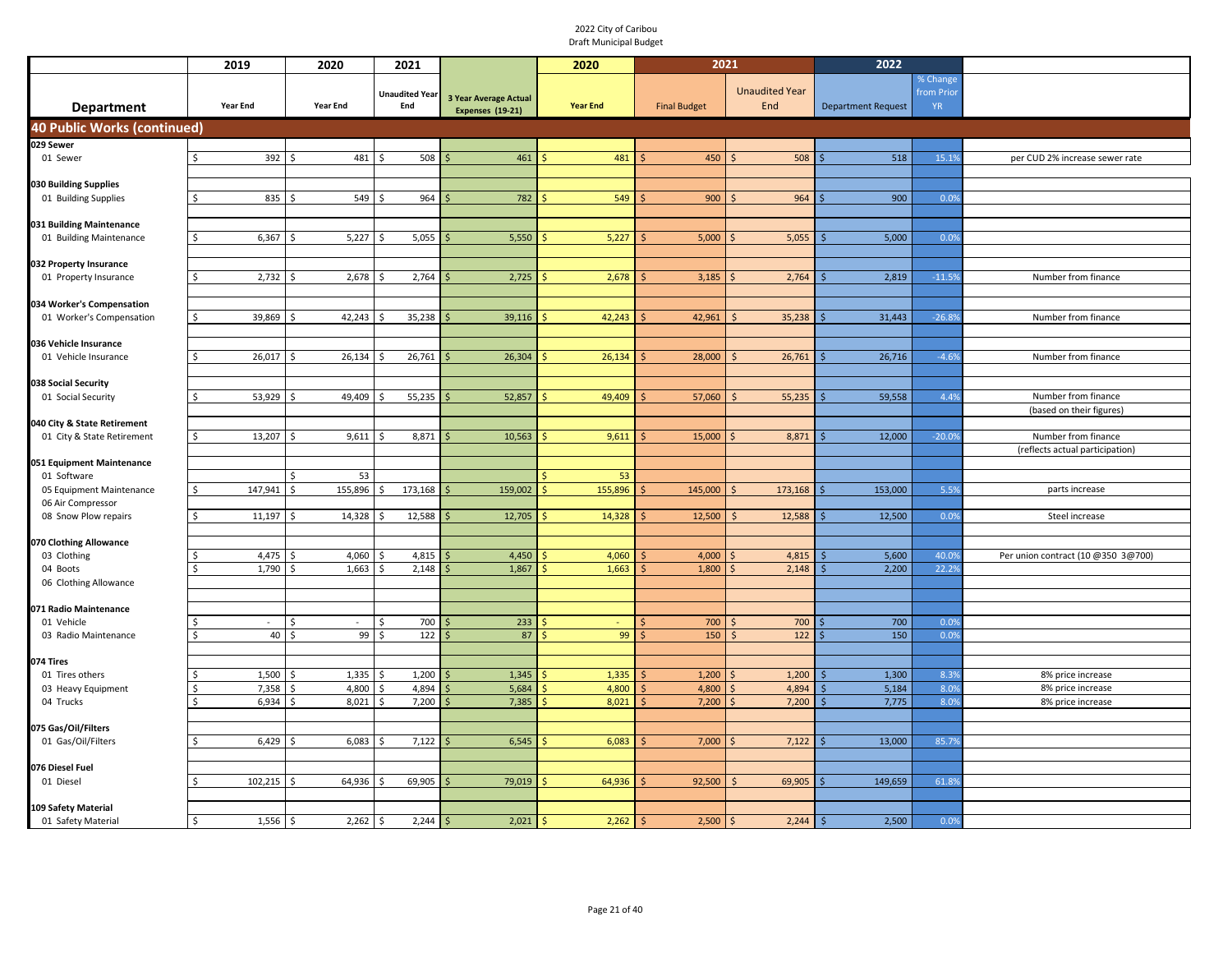|                                    | 2019            | 2020             | 2021                         |                                                  | 2020            | 2021                |                              | 2022                      |                                    |                                              |
|------------------------------------|-----------------|------------------|------------------------------|--------------------------------------------------|-----------------|---------------------|------------------------------|---------------------------|------------------------------------|----------------------------------------------|
| Department                         | <b>Year End</b> | <b>Year End</b>  | <b>Unaudited Year</b><br>End | 3 Year Average Actual<br><b>Expenses (19-21)</b> | <b>Year End</b> | <b>Final Budget</b> | <b>Unaudited Year</b><br>End | <b>Department Request</b> | % Change<br>from Prio<br><b>YR</b> |                                              |
| <b>40 Public Works (continued)</b> |                 |                  |                              |                                                  |                 |                     |                              |                           |                                    |                                              |
| 110 Equipment Rental               |                 |                  |                              |                                                  |                 |                     |                              |                           |                                    |                                              |
| 01 Equipment Rental                |                 |                  |                              |                                                  |                 |                     |                              |                           |                                    |                                              |
|                                    |                 |                  |                              |                                                  |                 |                     |                              |                           |                                    |                                              |
| 111 Tools - Shop                   | 1,535           | 1,779            | 1,497                        | 1,604                                            | 1,779           | 1,750               | 1,497                        | 1,750                     |                                    |                                              |
| 01 Tools - Shop                    |                 |                  |                              |                                                  |                 |                     |                              |                           | 0.09                               |                                              |
| 112 Tools-Road/Ground              |                 |                  |                              |                                                  |                 |                     |                              |                           |                                    |                                              |
| 01 Tools - Road/Ground             | 1,033           | 974<br>Ŝ.        | 1,340                        | 1,116                                            | 974             | 1,000               | 1,340                        | 1,250                     | 25.09                              | Broken, lost, or shop tools (union contract) |
|                                    |                 |                  |                              |                                                  |                 |                     |                              |                           |                                    |                                              |
| 113 Propane                        |                 |                  |                              |                                                  |                 |                     |                              |                           |                                    |                                              |
| 01 Propane                         |                 |                  |                              |                                                  |                 | Ś                   |                              | 150                       | 100.09                             | Should have not been deleted                 |
| 114 Industrial Gas/Solvent         |                 |                  |                              |                                                  |                 |                     |                              |                           |                                    |                                              |
| 01 Ind. Gas                        | 1,700           | 1,694<br>$\zeta$ | 1,700                        | 1,698                                            | 1,694           | 1,700               | 1,700                        | 1,700                     | 0.0%                               |                                              |
| 02 Solvents/Cleaners               |                 |                  |                              |                                                  |                 |                     |                              |                           |                                    |                                              |
|                                    |                 |                  |                              |                                                  |                 |                     |                              |                           |                                    |                                              |
| 115 Lubricants                     |                 |                  |                              |                                                  |                 |                     |                              |                           |                                    |                                              |
| 01 Lubricants                      | 11,463          | 13,927<br>Ŝ.     | 13,074                       | 12,821                                           | 13,927          | 13,000              | 13,074<br>S                  | 13,800                    | 6.2%                               | 6% price Increase                            |
| 116 Salt & Calcium                 |                 |                  |                              |                                                  |                 |                     |                              |                           |                                    |                                              |
| 01 Rock Salt                       | 148,662         | 111,557<br>Ś     | 100,580                      | 120,266                                          | 111,557         | 134,000             | 100,580                      | 136,000                   | 1.59                               | 1700 tons @ 80.                              |
| 02 Liquid Deicer                   | 25,138          | 19,366           | 33,623                       | 26,042                                           | 19,366          | 28,000              | 33,623                       | 27,000                    | $-3.69$                            | 4 Loads @ 6750.00                            |
|                                    |                 |                  |                              |                                                  |                 |                     |                              |                           |                                    |                                              |
| 117 Gravel                         |                 |                  |                              |                                                  |                 |                     |                              |                           |                                    |                                              |
| 01 Gravel                          | 4,140           | $\blacksquare$   | 2,982<br>Ŝ.                  | 2,374                                            |                 | 3,000<br>Ś          | 2,982                        | 3,000                     | 0.0%                               |                                              |
| 118 Crushed Stone                  |                 |                  |                              |                                                  |                 |                     |                              |                           |                                    |                                              |
| 01 Crushed Stone                   | 2,413           | 26,000<br>Ŝ.     |                              | 14,207<br>$\zeta$                                | 26,000          |                     |                              |                           |                                    |                                              |
|                                    |                 |                  |                              |                                                  |                 |                     |                              |                           |                                    |                                              |
| 119 Liquid Asphalt                 |                 |                  |                              |                                                  |                 |                     |                              |                           |                                    |                                              |
| 01 Liquid Asphalt                  | 188,683         | Ŝ.<br>$\sim$     |                              | 94,341                                           | $\sim$          |                     |                              |                           |                                    |                                              |
| 120 Shim and Patch                 |                 |                  |                              |                                                  |                 |                     |                              |                           |                                    |                                              |
| 01 Shim/Paver                      | 56,117          | 41,107<br>Ś      | 42,114                       | 46,446                                           | 41,107          | 40,000              | 42,114                       | 43,000                    | 7.5%                               | Price Increase                               |
| 02 Patch                           | 14,504<br>Ŝ.    | 16,000<br>\$.    | 19,099<br>Ŝ.                 | 16,534                                           | 16,000          | 16,000              | 19,099<br><sup>5</sup>       | 17,000                    | 6.3%                               | Price Increase                               |
|                                    |                 |                  |                              |                                                  |                 |                     |                              |                           |                                    |                                              |
| 121 Asphalt                        |                 |                  |                              |                                                  |                 |                     |                              |                           |                                    |                                              |
| 01 Asphalt                         | 205,450<br>Ŝ.   | 378,848<br>S.    | 400,000<br>Ŝ.                | 328,099                                          | 378,848         | 400,000             | 400,000<br>Ś                 | 434,563                   | 8.69                               | Town 2710 ton @ 83.00 country 2587 t @81.00  |
| 122 Culverts & Guard Rails         |                 |                  |                              |                                                  |                 |                     |                              |                           |                                    |                                              |
| 01 Culverts & Guard Rails          | 9,200<br>Ŝ.     | 8,428<br>\$      | 7,892<br>Ŝ.                  | 8,506                                            | 8,428           | 9,000<br>Ś          | 7,892                        | 8,000                     | $-11.19$                           |                                              |
|                                    |                 |                  |                              |                                                  |                 |                     |                              |                           |                                    |                                              |
| 123 Signs                          |                 |                  |                              |                                                  |                 |                     |                              |                           |                                    |                                              |
| 01 Signs                           | 1,543           | 2,157<br>\$      | 1,507<br>Ŝ                   | 1,736                                            | 2,157           | 1,500<br>Ŝ          | 1,507<br>Ŝ                   | 1,500<br>Ś                | 0.0%                               |                                              |
|                                    |                 |                  |                              |                                                  |                 |                     |                              |                           |                                    |                                              |
| 124 Sidewalks<br>01 Sidewalks      |                 | Ś.               | Š.                           |                                                  |                 |                     |                              | Ś                         |                                    |                                              |
|                                    | $\sim$          | 3,000            | 3,623                        | 2,208                                            | 3,000<br>ς      | 3,000               | 3,623                        | 3,000                     | 0.0%                               |                                              |
| 126 Traffic Paint                  |                 |                  |                              |                                                  |                 |                     |                              |                           |                                    |                                              |
| 01 Traffic Paint                   | 9,059<br>Ŝ.     | \$<br>10,621     | 11,160<br>\$                 | 10,280                                           | 10,621<br>-\$   | 10,750<br>-\$       | $\zeta$<br>11,160            | 12,000<br>\$              | 11.69                              | Price Increase (Dennis reduced)              |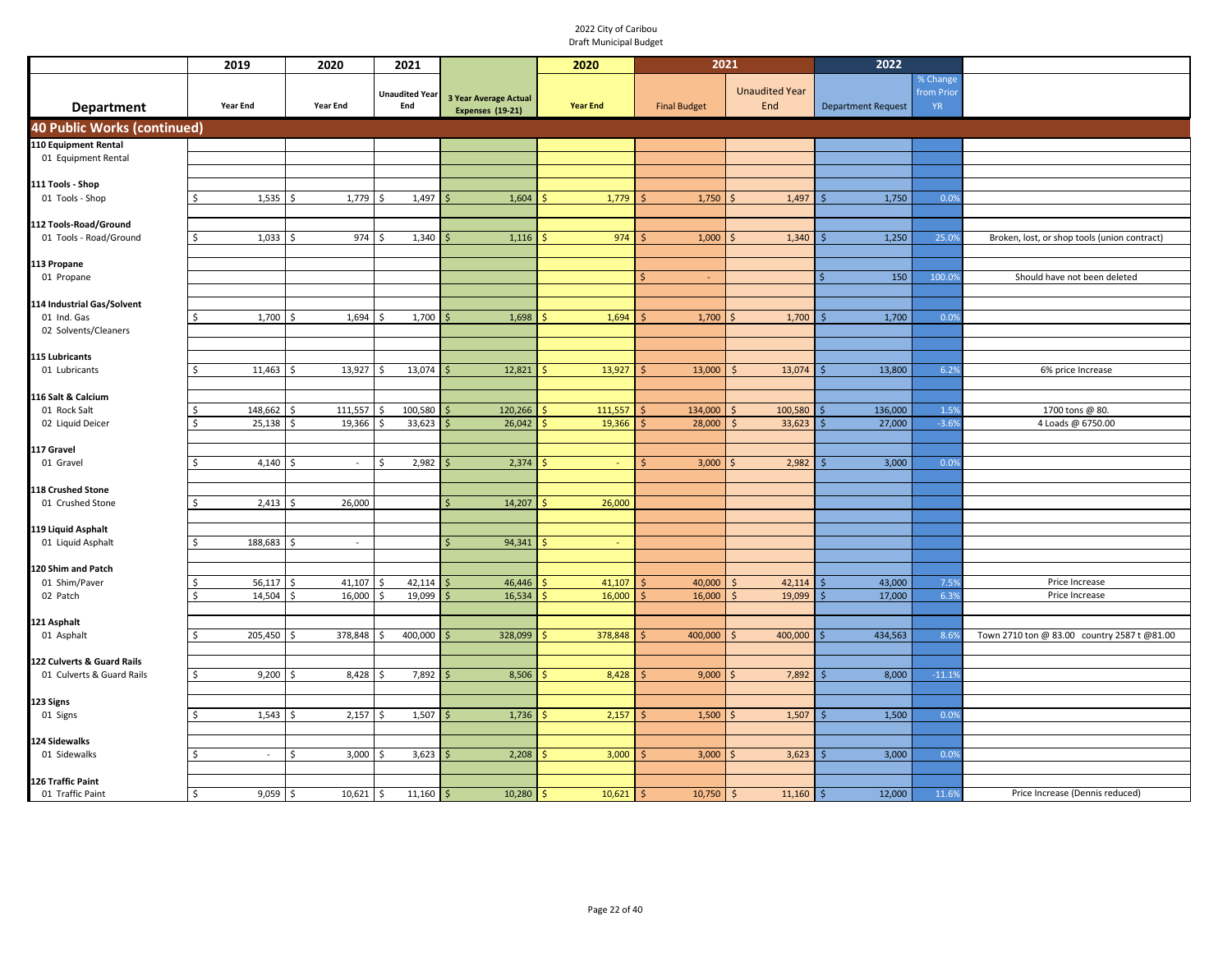|                                    | 2019            | 2020            | 2021                         |                                                  | 2020            | 2021                |                                      | 2022                      |                                    |                                  |
|------------------------------------|-----------------|-----------------|------------------------------|--------------------------------------------------|-----------------|---------------------|--------------------------------------|---------------------------|------------------------------------|----------------------------------|
| <b>Department</b>                  | <b>Year End</b> | <b>Year End</b> | <b>Unaudited Year</b><br>End | <b>3 Year Average Actual</b><br>Expenses (19-21) | <b>Year End</b> | <b>Final Budget</b> | <b>Unaudited Year</b><br>End         | <b>Department Request</b> | % Change<br>from Prio<br><b>YR</b> |                                  |
| <b>40 Public Works (continued)</b> |                 |                 |                              |                                                  |                 |                     |                                      |                           |                                    |                                  |
| 127 Vehicle Paint                  |                 |                 |                              |                                                  |                 |                     |                                      |                           |                                    |                                  |
| 01 Vehicle Paint                   | 3,214           | 2,573           | $2,898$ \$                   | 2,895                                            | Š.<br>2,573     | 2,500               | 2,898                                | 2,500                     | 0.0%                               |                                  |
|                                    |                 |                 |                              |                                                  |                 |                     |                                      |                           |                                    |                                  |
| <b>130 Construction Material</b>   |                 |                 |                              |                                                  |                 |                     |                                      |                           |                                    |                                  |
| 01 Construction Material           | $2,868$ \$      | 1,872           | $2,736$ \$<br>- S            | 2,492                                            | 1,872           | 2,800               | 2,736                                | 3,000                     | 7.1%                               |                                  |
|                                    |                 |                 |                              |                                                  |                 |                     |                                      |                           |                                    |                                  |
| 131 Sand Account                   |                 |                 |                              |                                                  |                 |                     |                                      |                           |                                    |                                  |
| 01 Sand Account                    | 41,664          | 42,400          | $42,400$ \$                  | 42,155                                           | $42,400$ \$     | 42,000              | $42,400$ \$<br>$\ddot{\phantom{1}}$  | 46,000                    | 9.5%                               | 4200 yd. @11.00( Price increase) |
|                                    |                 |                 |                              |                                                  |                 |                     |                                      |                           |                                    |                                  |
| 132 Municipal Maintenance          |                 |                 |                              |                                                  |                 |                     |                                      |                           |                                    |                                  |
| 01 Municipal Maintenance           | 8,440<br>S.     | $7,150$ \$      | $8,000$ \$                   | 7,863                                            | 7,150<br>Ŝ      | 8,000               | 8,000                                | 8,000                     | 0.0%                               | Mostly weed spraying             |
|                                    |                 |                 |                              |                                                  |                 |                     |                                      |                           |                                    |                                  |
| 133 Tools Insurance                |                 |                 |                              |                                                  |                 |                     |                                      |                           |                                    |                                  |
| 01 Tools Insurance                 |                 |                 |                              |                                                  |                 |                     |                                      |                           |                                    |                                  |
|                                    |                 |                 |                              |                                                  |                 |                     |                                      |                           |                                    |                                  |
| 134 Drug/Alcohol Testing           |                 |                 |                              |                                                  |                 |                     |                                      |                           |                                    |                                  |
| 01 Drug/Alcohol Testing            | $943 \quad $5$  | 1,109           | $650 \, \text{S}$<br>-S      | 901                                              | 1,109<br>S      | 900                 | $650$ \$                             | 900                       | 0.0%                               |                                  |
|                                    |                 |                 |                              |                                                  |                 |                     |                                      |                           |                                    |                                  |
| <b>271 Contracted Services</b>     |                 |                 |                              |                                                  |                 |                     |                                      |                           |                                    |                                  |
| 01 Janitorial & Supplies           |                 |                 |                              |                                                  |                 |                     |                                      |                           |                                    |                                  |
| <b>Totals</b>                      | $2,210,450$ \$  |                 | $2,068,165$ \$ 2,099,299 \$  | $2,162,136$ \$                                   | $2,068,165$ \$  | 2,191,691           | $\ddot{\varsigma}$<br>$2,099,299$ \$ | 2,287,467                 | 4.4%                               |                                  |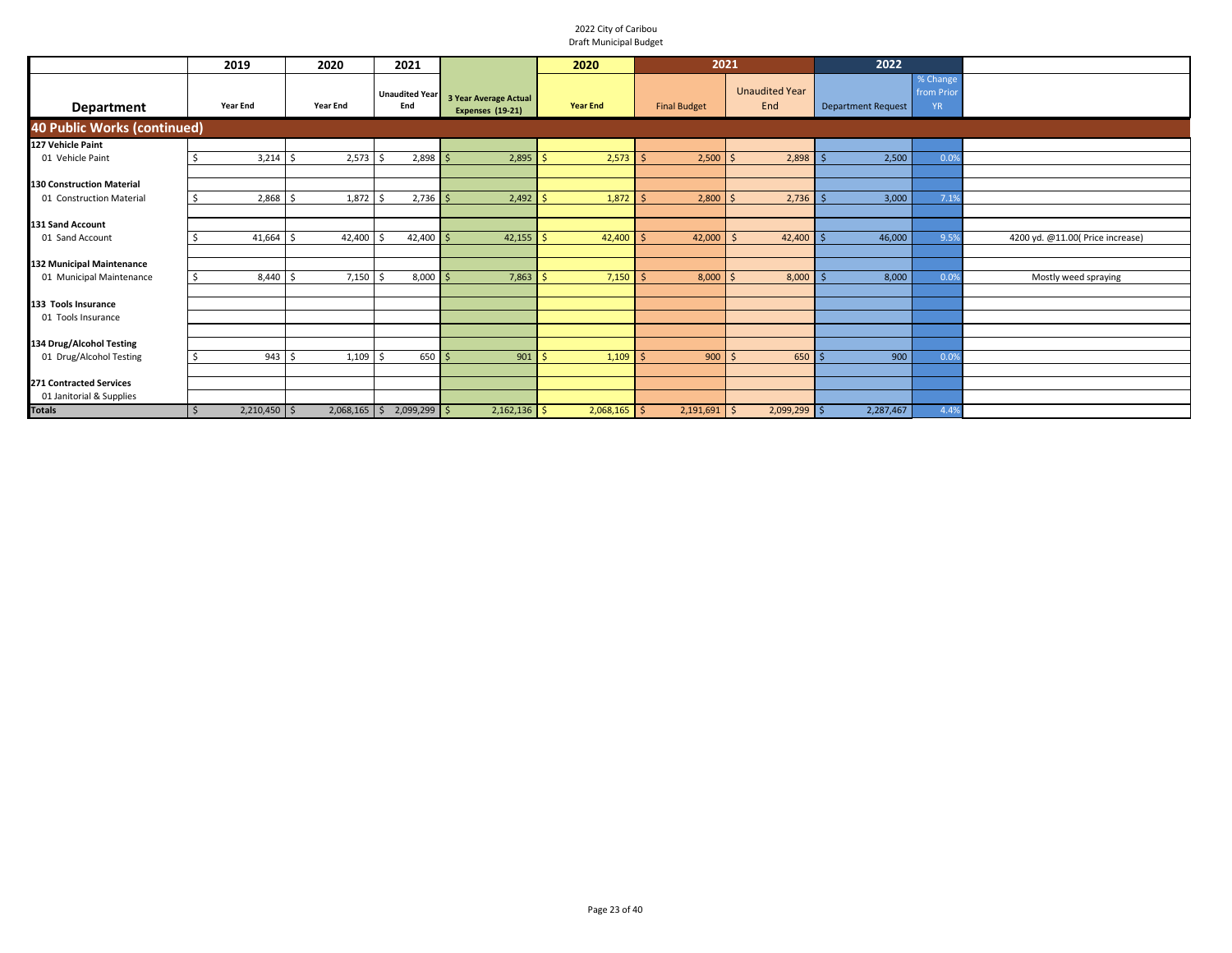|                                         | 2019                          | 2020               |                      | 2021                  |                       | 2020            |      | 2021                |                          | 2022                      |               |                                               |
|-----------------------------------------|-------------------------------|--------------------|----------------------|-----------------------|-----------------------|-----------------|------|---------------------|--------------------------|---------------------------|---------------|-----------------------------------------------|
|                                         |                               |                    |                      |                       |                       |                 |      |                     |                          |                           | % Change      |                                               |
|                                         |                               |                    |                      | <b>Unaudited Year</b> | 3 Year Average Actual |                 |      |                     | <b>Unaudited Year</b>    |                           | from Prio     |                                               |
| <b>Department</b>                       | Year End                      | <b>Year End</b>    |                      | End                   | Expenses (19-21)      | <b>Year End</b> |      | <b>Final Budget</b> | End                      | <b>Department Request</b> | YR.           |                                               |
| <b>50 Recreation</b>                    |                               |                    |                      |                       |                       |                 |      |                     |                          |                           |               |                                               |
| 001 Salaries                            |                               |                    |                      |                       |                       |                 |      |                     |                          |                           |               |                                               |
| 01 Regular Pay                          | 195,982<br>\$                 | 196,120<br>-Ś      | $\hat{\zeta}$        | 203,368               | 198,490               | 196,120         |      | 204,205             | 203,368<br>$\zeta$       | 226,827                   | 11.19         | Assumes 2% COLA. Number from finance.         |
| 02 Overtime                             |                               |                    |                      |                       |                       |                 |      |                     |                          |                           |               |                                               |
| 07 Salaries                             | Ś<br>90,854                   | 68,045             |                      | 80,773                | 79,891                | 68,045          |      | 80,000              | 80,773                   | 90,000                    | 12.5%         | 2022 ME minimum wage increase                 |
|                                         |                               |                    |                      |                       |                       |                 |      |                     |                          |                           |               | Reduced to \$80,000 during COVID              |
| 003 Office Supplies                     |                               |                    |                      |                       |                       |                 |      |                     |                          |                           |               | Should go back to pre-COVID level             |
| 01 Postage                              | Š.                            | 220                | 220                  | 110                   | 183                   | 220             |      | 250                 | 110<br>¢                 | 250                       | 0.09          |                                               |
| 02 Advertising                          | Ś<br>2,668                    |                    | 778<br>$\hat{\zeta}$ | 1,526                 | 1,657                 | 778             |      | 1,500               | 1,526                    | 1,500                     | 0.0%          |                                               |
| 03 Copier Rental                        | 1,560<br><sub>S</sub>         | 1,560              | Š                    | 1,560                 | 1,560                 | 1,560           |      | 1,560               | 1,560                    | 1,560                     | 0.09          |                                               |
| 04 Equipment Repair                     | $\mathsf{\hat{S}}$<br>$\sim$  | $\sim$             | Ś                    | $\sim$                | ٠                     |                 |      | 150                 | \$<br>$\sim$             | 150                       | 0.0%          |                                               |
| 05 Printer Ink                          | Ŝ.<br>Ś                       | 84                 | 159<br>Ś             | 68<br>107             | 104<br>148            | 159<br>147      |      | 100                 | 68<br>$\varsigma$<br>107 | 100<br>250                | 0.09          |                                               |
| 07 Paper                                | Ś                             | 190<br>899<br>634  | 147                  | 418                   | 650                   | 634             |      | 250<br>900          | 418                      | 1,000                     | 0.0%<br>11.19 | Slight increase                               |
| 08 Office Supplies                      |                               |                    |                      |                       |                       |                 |      |                     |                          |                           |               |                                               |
| 008 Computer Maintenance                |                               |                    |                      |                       |                       |                 |      |                     |                          |                           |               |                                               |
| 01 Computer Maintenance                 | Ś                             | 214<br>1,134       |                      | 840                   | 729                   | 1,134           |      | 500                 | 840                      | 840                       | 68.09         |                                               |
|                                         |                               |                    |                      |                       |                       |                 |      |                     |                          |                           |               |                                               |
| 009 Professional Dues                   |                               |                    |                      |                       |                       |                 |      |                     |                          |                           |               |                                               |
| 04 Professional Dues                    | Ś                             | 180                | 255                  | 255                   | 230                   | 255             |      | 255                 | 255                      | 225                       | $-11.89$      |                                               |
|                                         |                               |                    |                      |                       |                       |                 |      |                     |                          |                           |               |                                               |
| 010 Travel Expenses                     |                               |                    |                      |                       |                       |                 |      |                     |                          |                           |               |                                               |
| 01 Mileage                              |                               | 88<br>$\sim$       | Ś                    | $\sim$                | 29                    |                 |      | 150                 | $\sim$                   | 150                       | 0.09          | Hoping to get back to normal.                 |
| 02 Meals & Lodging                      |                               | 298<br>$\omega$    | Ś                    | $\sim$                | 99                    |                 |      | 300                 | $\sim$                   | 300                       | 0.09          |                                               |
| 04 Conference Fee                       | Ś                             | 250<br>$\omega$    | \$                   | $\omega$              | 83<br>S               |                 |      | 200                 | $\omega$                 | 200                       | 0.0%          |                                               |
| 05 Travel Expenses                      | Ś                             | 27<br>$\omega$     |                      | $\sim$                | 9 <sup>°</sup>        |                 |      | 200                 | $\sim$                   | 200                       | 0.0%          |                                               |
|                                         |                               |                    |                      |                       |                       |                 |      |                     |                          |                           |               |                                               |
| 011 Training & Education                |                               |                    |                      |                       |                       |                 |      |                     |                          |                           |               |                                               |
| 02 Training & Education                 | Ŝ.                            | 512<br>$\sim$      |                      | 319                   | 277                   | $\blacksquare$  |      | 500                 | 319                      | 500                       | 0.09          |                                               |
|                                         |                               |                    |                      |                       |                       |                 |      |                     |                          |                           |               |                                               |
| 013 Car Allowance                       | Ś<br>3,200                    | 3,200              |                      | 3,262                 | 3,221                 | 3,200           |      | 3,200               | 3,262                    | 3,500                     | 9.49          |                                               |
| 01 Car Allowance                        |                               |                    |                      |                       |                       |                 |      |                     |                          |                           |               | Requesting increase based on use.             |
| 015 Telephone                           |                               |                    |                      |                       |                       |                 |      |                     |                          |                           |               |                                               |
| 01 Cell Phone                           | $\sim$<br>S                   |                    |                      |                       |                       |                 |      |                     |                          |                           |               |                                               |
| 02 Rec Center                           | Ś<br>1,694                    | 2,139              |                      | 2,362                 | 2,065                 | 2,139           | l \$ | 2,200               | 2,362                    | 2,400                     | 9.19          | (not provided so estimated)                   |
| 04 Telephone                            | \$                            | 613                | 56<br>Ŝ.             | $\sim$                | 223<br>Ŝ.             | 56              |      | 400                 | $\sim$<br>ς              | 400<br>ς                  | 0.0%          | For new park building                         |
|                                         |                               |                    |                      |                       |                       |                 |      |                     |                          |                           |               |                                               |
| 017 Internet                            |                               |                    |                      |                       |                       |                 |      |                     |                          |                           |               |                                               |
| 03 Internet                             | $\zeta$                       | 991<br>1,070<br>S, |                      | 1,166                 | 1,076                 | 1,070           |      | 1,200               | 1,166                    | 1,200                     | 0.09          |                                               |
|                                         |                               |                    |                      |                       |                       |                 |      |                     |                          |                           |               |                                               |
| 018 Health Insurance                    |                               |                    |                      |                       |                       |                 |      |                     |                          |                           |               |                                               |
| 01 Health Insurance                     | 61,609<br>Ŝ.                  | 67,030<br>- \$     | Ŝ.                   | 70,572                | 66,404                | 67,030          |      | 65,720              | 70,572<br>$\zeta$        | 79,409                    | 20.89         | Number from finance                           |
|                                         |                               |                    |                      |                       |                       |                 |      |                     |                          |                           |               |                                               |
| 026 Heating Fuel                        |                               |                    |                      |                       |                       |                 |      |                     |                          |                           |               |                                               |
| 01 Recreation Center                    | 32,957<br>\$                  | 13,969<br>l \$     | Ŝ.                   | 17,313                | 21,413                | 13,969<br>Š.    |      | 17,000              | 17,313<br><sup>5</sup>   | 23,892                    | 40.5%         |                                               |
| 02 Teague Park                          |                               |                    |                      |                       |                       |                 |      |                     |                          |                           |               |                                               |
| 03 Heating Fuel                         |                               |                    |                      |                       |                       |                 |      |                     |                          |                           |               |                                               |
|                                         |                               |                    |                      |                       |                       |                 |      |                     |                          |                           |               | Estimate 25% higher rate over 2021 actual     |
| 027 Electricity<br>05 Recreation Center | 16,105<br>Ŝ.                  | 19,251             |                      | 21,504                | 18,953                | 19,251          |      | 18,000              | 21,504                   | 26,880                    | 49.39         | Need to keep generator plugged in             |
| 06 Teague Park                          | Ś<br>$\overline{\phantom{a}}$ |                    | 509                  | 1,901                 | 803                   | 509             |      | 2,400               | 1,901                    | 2,376                     | $-1.0%$       | Heat Pump + Electric heat (closely monitored) |
| 07 Soucy Sports Complex                 | \$                            | 635                | 386<br>ς             | 677                   | 566                   | 386             |      | 500                 | 677<br>ς                 | 1,057                     | 111.4%        | Many night games at facility                  |
| 08 Pool                                 |                               |                    |                      |                       |                       |                 |      |                     |                          |                           |               |                                               |
|                                         |                               |                    |                      |                       |                       |                 |      |                     |                          |                           |               |                                               |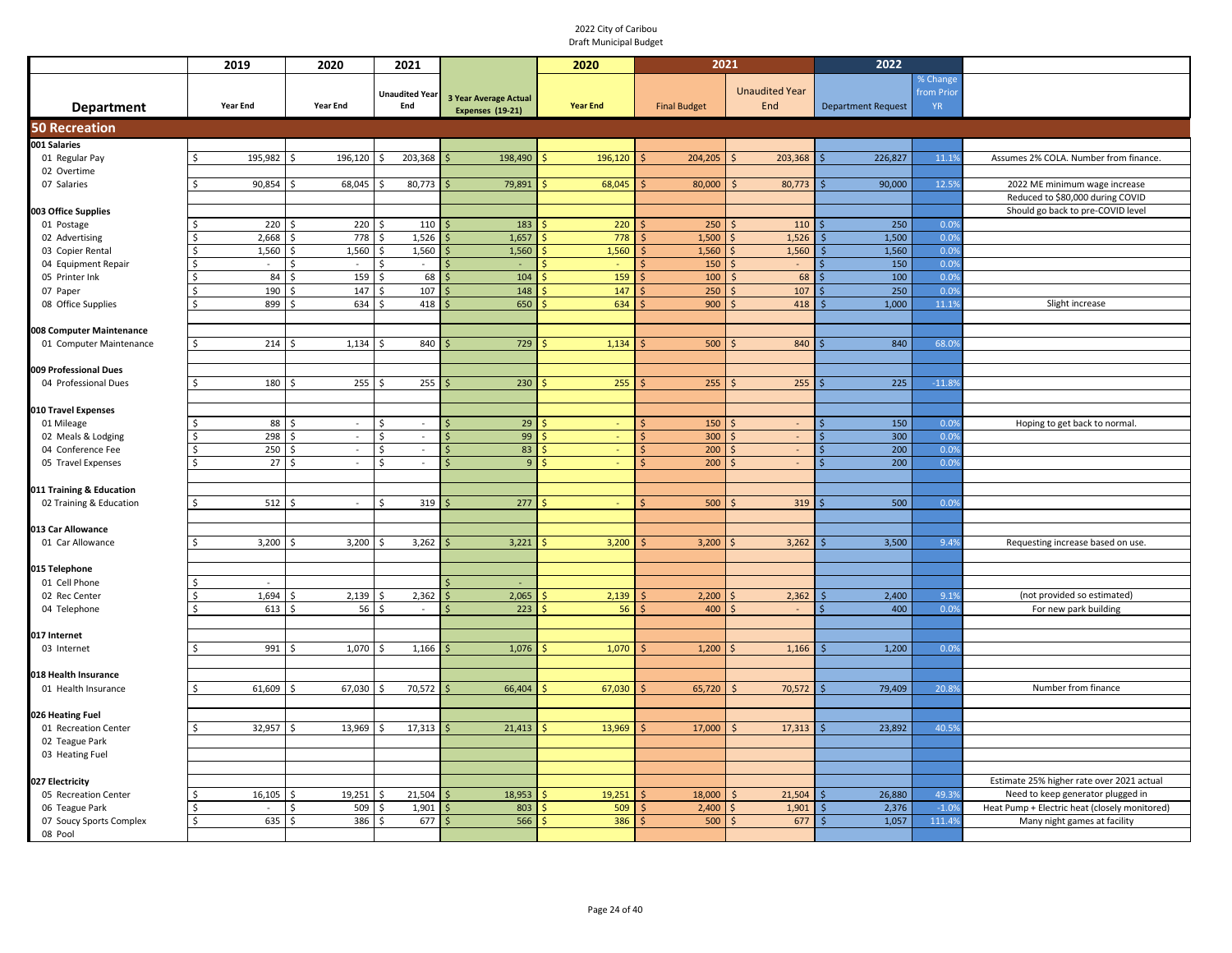|                                  | 2019                   | 2020          | 2021                         |                                           | 2020            | 2021                |                              | 2022                        |                                     |                                               |
|----------------------------------|------------------------|---------------|------------------------------|-------------------------------------------|-----------------|---------------------|------------------------------|-----------------------------|-------------------------------------|-----------------------------------------------|
| <b>Department</b>                | <b>Year End</b>        | Year End      | <b>Unaudited Year</b><br>End | 3 Year Average Actual<br>Expenses (19-21) | <b>Year End</b> | <b>Final Budget</b> | <b>Unaudited Year</b><br>End | <b>Department Request</b>   | % Change<br>from Prior<br><b>YR</b> |                                               |
| <b>50 Recreation (continued)</b> |                        |               |                              |                                           |                 |                     |                              |                             |                                     |                                               |
| 028 Water                        |                        |               |                              |                                           |                 |                     |                              |                             |                                     | per CUD 4% increase water rate                |
| 01 Recreation Center             | 860                    | 1,351<br>Ś    | 6,477<br>Ŝ.                  | 2,896                                     | 1,351           | 10,400              | 6,477                        | 13,000                      | 25.0%                               | Splash Pad addition                           |
| 02 Teague Park                   | $\sim$                 | Ś.<br>$\sim$  | 230<br>Ŝ.                    | 77                                        |                 | 300                 | 230                          | 300                         | 0.0%                                | Should be adequate for ice rink               |
| 03 Pool - Now Dog Park (may need |                        |               |                              |                                           |                 |                     |                              | 200                         | 100.0%                              | Dog Park                                      |
| 04 Soucy Complex                 | 121<br>\$              | 75            | 321                          | 172                                       | 75              | 120                 | 321                          | 120                         | 0.0%                                | This also included Dog Park (should separate) |
|                                  |                        |               |                              |                                           |                 |                     |                              |                             |                                     |                                               |
| 029 Sewer<br>01 Sewer            | 540                    | 327           | 511                          | 459                                       | 327             | 750                 | 511                          | 700                         | $-6.7%$                             | per CUD 2% increase sewer rate                |
|                                  |                        |               |                              |                                           |                 |                     |                              |                             |                                     |                                               |
| 030 Building Supplies            |                        |               |                              |                                           |                 |                     |                              |                             |                                     |                                               |
| 01 Building Supplies             | 3,622                  | 3,875<br>Ś    | 3,623                        | 3,707                                     | 3,875           | 3,800               | 3,623                        | 3,800                       | 0.0%                                |                                               |
|                                  |                        |               |                              |                                           |                 |                     |                              |                             |                                     |                                               |
| 031 Building Maintenance         |                        |               |                              |                                           |                 |                     |                              |                             |                                     |                                               |
| 01 Building Maintenance          | 29,701                 | 31,847        | 40,789                       | 34,113                                    | 31,847          | 35,650              | 40,789                       | 35,650                      | 0.0%                                | Over in 2021 due to purchase of               |
|                                  |                        |               |                              |                                           |                 |                     |                              |                             |                                     | metal siding for wellness center              |
| 032 Property Insurance           |                        |               |                              |                                           |                 |                     |                              |                             |                                     |                                               |
| 01 Property Insurance            | 5,970                  | 5,737         | 5,660                        | 5,789                                     | 5,737           | 7,246               | 5,660                        | 5,613                       | $-22.5%$                            | Number from finance                           |
| 034 Worker's Compensation        |                        |               |                              |                                           |                 |                     |                              |                             |                                     |                                               |
| 01 Worker's Compensation         | 9,567<br><sup>\$</sup> | 9,179<br>Ś    | 10,209<br>Ŝ.                 | 9,652                                     | 9,179           | 10,485              | 10,209                       | 2,750                       | $-73.8%$                            | Number from finance                           |
|                                  |                        |               |                              |                                           |                 |                     |                              |                             |                                     |                                               |
| 038 Social Security              |                        |               |                              |                                           |                 |                     |                              |                             |                                     |                                               |
| 01 Social Security               | 21,692<br>Ŝ.           | 19,937<br>\$. | 21,284                       | 20,971                                    | 19,937          | 22,510              | 21,284                       | 23,472                      | 4.3%                                | Number from finance                           |
|                                  |                        |               |                              |                                           |                 |                     |                              |                             |                                     | (based on their estimates)                    |
| 040 City & State Retirement      |                        |               |                              |                                           |                 |                     |                              |                             |                                     |                                               |
| 01 City & State Retirement       | 7,079<br>$\zeta$       | 7,155         | 7,347                        | 7,194                                     | 7,155           | 7,150               | 7,347                        | 7,345                       | 2.7%                                | Number from finance                           |
|                                  |                        |               |                              |                                           |                 |                     |                              |                             |                                     |                                               |
| 051 Equipment Maintenance        |                        |               |                              |                                           |                 |                     |                              |                             |                                     |                                               |
| 01 Equip Maint                   |                        |               |                              |                                           |                 |                     |                              |                             |                                     |                                               |
| 04 Repairs                       | 30<br>(189)            |               | 487<br>Ŝ.                    | 30<br>149                                 |                 |                     | 487                          |                             |                                     |                                               |
| 05 Equipment Maintenance         |                        |               |                              |                                           |                 |                     |                              |                             |                                     |                                               |
| 073 Vehicle Repair               |                        |               |                              |                                           |                 |                     |                              |                             |                                     |                                               |
| 01 Vehicle Repair                |                        |               |                              |                                           |                 |                     |                              |                             |                                     |                                               |
|                                  |                        |               |                              |                                           |                 |                     |                              |                             |                                     |                                               |
| 075 Gas/Oil/Filters              |                        |               |                              |                                           |                 |                     |                              |                             |                                     |                                               |
| 01 Gas/Oil/Filters               | 98                     |               | \$<br>50 <sub>1</sub>        | 74                                        |                 |                     | 50                           |                             |                                     |                                               |
|                                  |                        |               |                              |                                           |                 |                     |                              |                             |                                     |                                               |
| 135 Water Tests                  |                        |               |                              |                                           |                 |                     |                              |                             |                                     |                                               |
| 01 Water Tests                   | $\sim$                 | Ś             |                              | $\sim$                                    | \$<br>i.        |                     |                              |                             |                                     |                                               |
| 136 Youth Center Equipment       |                        |               |                              |                                           |                 |                     |                              |                             |                                     |                                               |
| 01 Youth Center Equipment        | 379                    |               |                              | 379                                       |                 |                     |                              |                             |                                     |                                               |
|                                  |                        |               |                              |                                           |                 |                     |                              |                             |                                     |                                               |
| 137 Rink Equipment               |                        |               |                              |                                           |                 |                     |                              |                             |                                     | Combine 137 Rink Equipment &                  |
| 01 Rink Equipment                | $\sim$                 | 584<br>ς      | 448                          | 344                                       | 584             | 500                 | 448                          | 800                         | 60.0%                               | 139 Rink Maintenance into one line            |
|                                  |                        |               |                              |                                           |                 |                     |                              |                             |                                     | "Rink Equipment & Maintenance'                |
| <b>138 Program Equipment</b>     |                        |               |                              |                                           |                 |                     |                              |                             |                                     |                                               |
| 01 Baseball/Softball             | 486                    | 578           | 478                          | 514                                       | 578             | 600                 | 478                          | 600                         | 0.0%                                |                                               |
| 02 Tennis                        | 75                     | 310           | 200                          | 195                                       | 310             | 200                 | 200                          | 200                         | 0.0%                                |                                               |
| 03 Soccer                        | 2,121                  | 228           | 734                          | 1,028                                     | 228             | 600                 | 734                          | 600                         | 0.0%                                |                                               |
| 04 Basketball                    | 411                    | 88            | $\sim$                       | 166                                       | 88              | 200                 | l S<br>$\sim$                | 200                         | 0.0%                                |                                               |
| 05 Arts & Crafts                 | 185<br>\$              | 1,983<br>Ś    | 1,652<br>Ŝ                   | 1,273                                     | 1,983           | 1,800               | 1,652<br>-S                  | 1,800<br>$\mathsf{\hat{S}}$ | 0.0%                                |                                               |
| 06 Program Equipment             |                        |               |                              |                                           |                 |                     |                              |                             |                                     |                                               |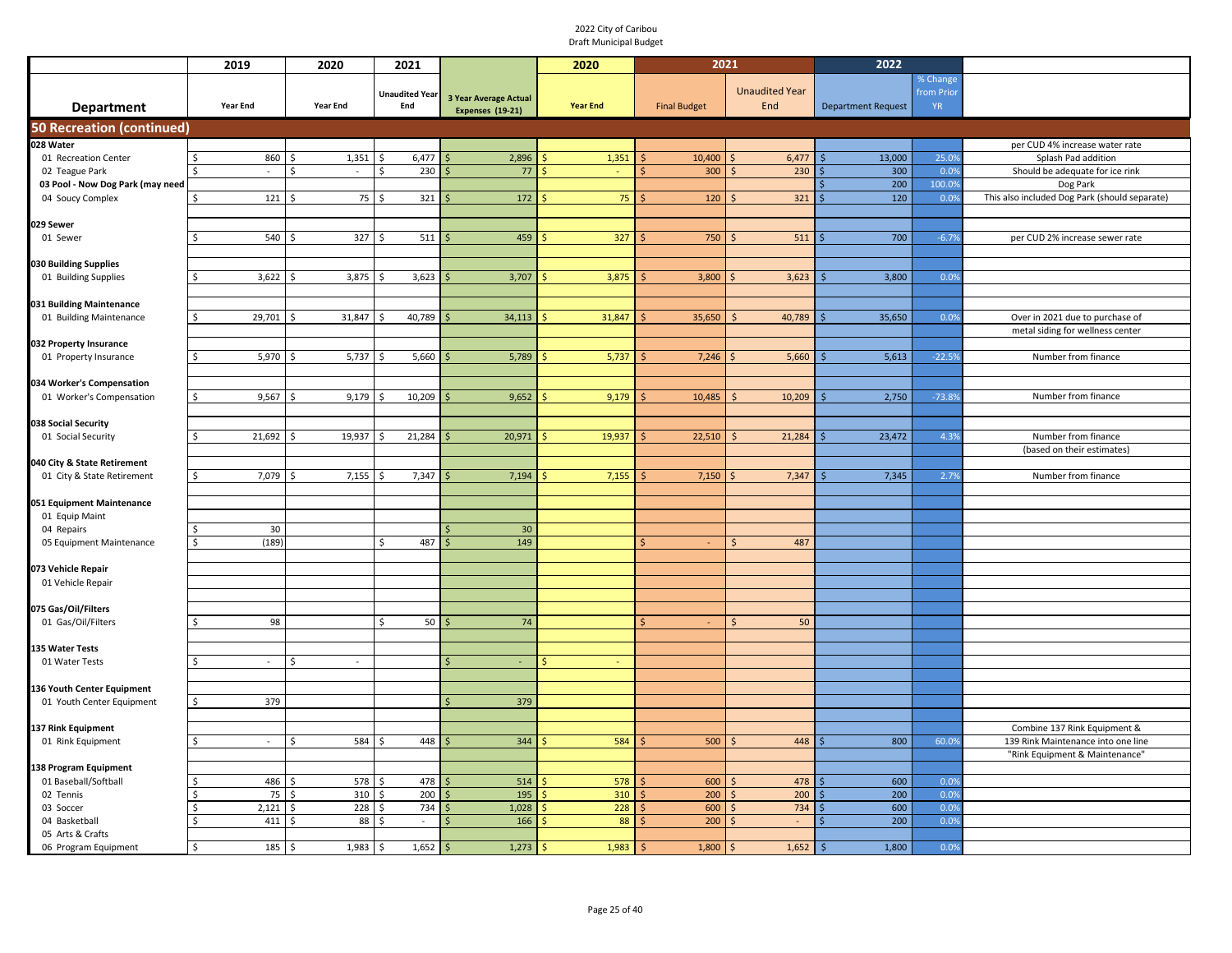|                                  | 2019                     | 2020            | 2021                         |                                                         | 2020            | 2021                |                              | 2022                      |                                     |                                      |
|----------------------------------|--------------------------|-----------------|------------------------------|---------------------------------------------------------|-----------------|---------------------|------------------------------|---------------------------|-------------------------------------|--------------------------------------|
| <b>Department</b>                | <b>Year End</b>          | <b>Year End</b> | <b>Unaudited Year</b><br>End | <b>3 Year Average Actual</b><br><b>Expenses (19-21)</b> | <b>Year End</b> | <b>Final Budget</b> | <b>Unaudited Year</b><br>End | <b>Department Request</b> | % Change<br>from Prior<br><b>YR</b> |                                      |
| <b>50 Recreation (continued)</b> |                          |                 |                              |                                                         |                 |                     |                              |                           |                                     |                                      |
| 139 Rink Maintenance             |                          |                 |                              |                                                         |                 |                     |                              |                           |                                     |                                      |
| 01 Rink Maintenance              | $\overline{\phantom{a}}$ |                 | 287S<br>Ś                    | 143                                                     |                 | $300$ \$            | 287S                         | $\sim$                    | $-100.09$                           | See note above on 137                |
|                                  |                          |                 |                              |                                                         |                 |                     |                              |                           |                                     |                                      |
| 140 Pool Supplies                |                          |                 |                              |                                                         |                 |                     |                              |                           |                                     |                                      |
| 01 Pool Supplies                 |                          | 300             | $500 \, \text{S}$<br>\$      | 267                                                     | 300<br>-Ś       | $500$ \$            | $500$ \$                     | 900                       | 80.0                                | Combine 140 Pool Supplies &          |
|                                  |                          |                 |                              |                                                         |                 |                     |                              |                           |                                     | 142 Pool Maintenance into one line   |
| 141 Trophies & Awards            |                          |                 |                              |                                                         |                 |                     |                              |                           |                                     | "Splash Pad Equipment & Maintenance" |
| 01 Trophies & Awards             | $463 \quad $5$           | 43 <sup>1</sup> | 3665<br>\$                   | $290$ \$                                                | $43 \mid 5$     | $400 \, \text{S}$   | $366$ \$                     | 400                       | 0.0%                                |                                      |
|                                  |                          |                 |                              |                                                         |                 |                     |                              |                           |                                     |                                      |
| <b>142 Pool Maintenance</b>      |                          |                 |                              |                                                         |                 |                     |                              |                           |                                     |                                      |
| 01 Pool Maintenance              | $\sim$                   | 400             | $400 \,$ \$<br>Ś             | $267$ \$                                                | 400             | $400 \, \text{S}$   | $400 \,$ $\uparrow$          | $\sim$                    | $-100.09$                           |                                      |
|                                  |                          |                 |                              |                                                         |                 |                     |                              |                           |                                     |                                      |
| <b>145 Special Events</b>        |                          |                 | 117                          |                                                         |                 |                     | 117                          |                           |                                     |                                      |
| 01 Special Events                | $2,359$ \$               | 1,237           | $2,851$ \$<br>Ś              | $2,149$ \$                                              | 1,237           | $2,500$ \$          | 2,851                        | 3,000                     | 20.09                               | Increase if no Events Coordinator    |
| 243 Rec Center Improvement       |                          |                 |                              |                                                         |                 |                     |                              |                           |                                     | (some events were in Econ Dev)       |
| <b>Totals</b>                    | 497,401                  | 461,895<br>l S  | $513,121$ \$<br>\$           | $490,806$ \$                                            | 461,895 \$      | 508,051             | $513,121$ \$<br>ΙS           | 566,616                   | 11.5%                               |                                      |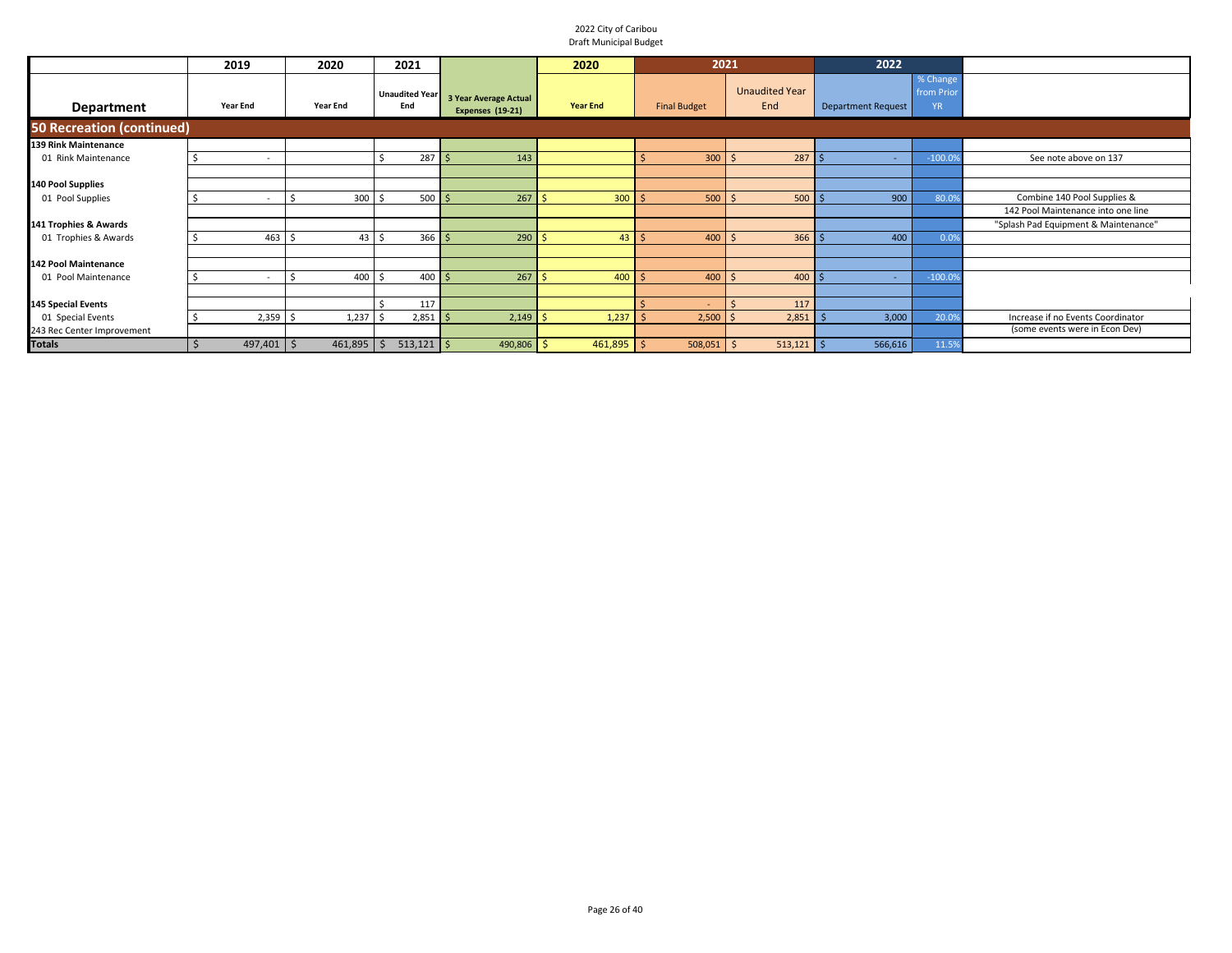|                                                 | 2019            | 2020                   | 2021                         |                                                         | 2020            | 2021                |                              | 2022                         |                                     |                                                            |
|-------------------------------------------------|-----------------|------------------------|------------------------------|---------------------------------------------------------|-----------------|---------------------|------------------------------|------------------------------|-------------------------------------|------------------------------------------------------------|
| <b>Department</b>                               | <b>Year End</b> | <b>Year End</b>        | <b>Unaudited Year</b><br>End | <b>3 Year Average Actual</b><br><b>Expenses (19-21)</b> | <b>Year End</b> | <b>Final Budget</b> | <b>Unaudited Year</b><br>End | <b>Department Request</b>    | % Change<br>from Prior<br><b>YR</b> |                                                            |
| 51 Parks                                        |                 |                        |                              |                                                         |                 |                     |                              |                              |                                     |                                                            |
| 001 Salaries                                    |                 |                        |                              |                                                         |                 |                     |                              |                              |                                     |                                                            |
| 01 Regular Pay                                  | 52,423<br>Ŝ.    | 45,009<br>Ś            | 46,535                       | 47,989                                                  | 45,009<br>Ŝ.    | 46,705              | 46,535<br>S.                 | 46,738                       | 0.1%                                | Assumes 2% COLA. Number from finance.                      |
| 02 Overtime                                     | 4,471           | 3,256<br><sup>\$</sup> | 3,579<br><sup>\$</sup>       | 3,768                                                   | 3,256           | 3,000<br>Ś          | 3,579<br>l\$                 | 5,000                        | 66.7%                               | Number from finance: \$3,000                               |
| 07 Salaries                                     | 36,986<br>Ŝ.    | 38,226<br>Ŝ.           | 34,579<br>Ŝ.                 | 36,597                                                  | 38,226          | 39,800              | 34,579                       | 36,316                       | $-8.8%$                             | Includes Reg PT @ 30 hrs                                   |
|                                                 |                 |                        |                              |                                                         |                 |                     |                              |                              |                                     | Includes Reg PT @ 14 hrs                                   |
| 014 New Equipment<br>01 New Equipment           | 1,450           | 1,534<br>-Ś            | 1,322<br>\$.                 | 1,436<br>Ŝ.                                             | 1,534           | 1,200<br>Ŝ          | 1,322<br>l \$                | 1,200                        | 0.0%                                |                                                            |
|                                                 |                 |                        |                              |                                                         |                 |                     |                              |                              |                                     |                                                            |
| 015 Telephone                                   |                 |                        |                              |                                                         |                 |                     |                              |                              |                                     |                                                            |
| 01 Cell Phone                                   |                 |                        |                              |                                                         |                 |                     |                              |                              |                                     |                                                            |
| 04 Telephone                                    | 613             | 583<br>Ŝ               | 628                          | 608                                                     | 583             | 650                 | 628                          | 650                          | 0.0%                                |                                                            |
|                                                 |                 |                        |                              |                                                         |                 |                     |                              |                              |                                     |                                                            |
| 018 Health Insurance                            |                 |                        |                              |                                                         |                 |                     |                              |                              |                                     |                                                            |
| 01 Health Insurance                             | 10,474          | 11,392                 | 164                          | 7,343                                                   | 11,392          |                     | 164                          | 12,118                       | 100.0%                              | Number from finance                                        |
|                                                 |                 |                        |                              |                                                         |                 |                     |                              |                              |                                     |                                                            |
| 019 Misc. Expense<br>01 Misc. Expense           |                 |                        |                              |                                                         |                 |                     |                              |                              |                                     |                                                            |
|                                                 |                 |                        |                              |                                                         |                 |                     |                              |                              |                                     |                                                            |
| 026 Heating Fuel                                |                 |                        |                              |                                                         |                 |                     |                              |                              |                                     |                                                            |
| 03 Heating Fuel                                 | 7,128           | 4,675<br>-Ś            | 3,978<br>-S                  | 5,260                                                   | 4,675           | 6,000               | 3,978                        | 6,000                        | 0.0%                                |                                                            |
|                                                 |                 |                        |                              |                                                         |                 |                     |                              |                              |                                     |                                                            |
| 027 Electricity                                 |                 |                        |                              |                                                         |                 |                     |                              |                              |                                     |                                                            |
| 01 PW MAIN GAR                                  |                 |                        |                              |                                                         |                 |                     |                              |                              |                                     |                                                            |
| 09 Park Shop                                    | 1,504           | 1,375                  | 1,516<br>Ŝ.                  | 1,465                                                   | 1,375           | 1,500               | 1,516<br>l\$                 | 1,895                        | 26.3%                               | Estimate 25% higher rate over 2021 actual                  |
| 10 Park Security Lighting                       | 456<br>S.       | 199                    | 207                          | 288                                                     | 199             | 700                 | 207<br>$\prec$               | 259                          | $-63.0%$                            |                                                            |
| 11 Electricity                                  | $\zeta$<br>231  | 201<br>Š.              | 237                          | 223                                                     | 201             | 240                 | 237<br>I۰                    | 296                          | 23.4%                               |                                                            |
|                                                 |                 |                        |                              |                                                         |                 |                     |                              |                              |                                     |                                                            |
| 029 Sewer<br>01 Sewer                           | 333             | 250<br>Ś               | 254                          | 279                                                     | 250             | 300                 | 254                          | 300                          | 0.0%                                | per CUD 2% increase sewer rate                             |
|                                                 |                 |                        |                              |                                                         |                 |                     |                              |                              |                                     |                                                            |
| 030 Building Supplies                           |                 |                        |                              |                                                         |                 |                     |                              |                              |                                     |                                                            |
| 01 Building Supplies                            | 2,266<br>Ŝ.     | 1,827                  | 1,929                        | 2,007                                                   | 1,827           | 2,000               | 1,929                        | 2,500                        | 25.0%                               | Several building upgrades needed                           |
|                                                 |                 |                        |                              |                                                         |                 |                     |                              |                              |                                     |                                                            |
| 031 Building Maintenance                        |                 |                        |                              |                                                         |                 |                     |                              |                              |                                     |                                                            |
| 01 Building Maintenance                         | 1,048           | 2,575                  | 841                          | 1,488                                                   | 2,575           | 2,000               | 841                          | 3,600                        | 80.0%                               | Looking at new overhead doors (\$1800 each)                |
|                                                 |                 |                        |                              |                                                         |                 |                     |                              |                              |                                     |                                                            |
| 032 Property Insurance<br>01 Property Insurance |                 |                        |                              |                                                         |                 |                     |                              |                              |                                     |                                                            |
|                                                 |                 |                        |                              |                                                         |                 |                     |                              |                              |                                     |                                                            |
| 034 Workers Comp                                |                 |                        |                              |                                                         |                 |                     |                              |                              |                                     |                                                            |
| 01 Workers Comp                                 |                 | 2,770<br>\$            | 2,239                        |                                                         | 2,770           | 2,239               | 2,239                        | 475                          | $-78.8%$                            | Number from finance                                        |
|                                                 |                 |                        |                              |                                                         |                 |                     |                              |                              |                                     |                                                            |
| 036 Vehicle Insurance                           |                 |                        |                              |                                                         |                 |                     |                              |                              |                                     |                                                            |
| 01 Vehicle Insurance                            | 4,668<br>≺      | 4,382<br>Ŝ.            | 4,500<br>$\zeta$             | 4,517                                                   | 4,382           | 6,000               | 4,500                        | 4,504                        | $-24.9%$                            | Number from finance                                        |
|                                                 |                 |                        |                              |                                                         |                 |                     |                              |                              |                                     |                                                            |
| 038 Social Security                             |                 |                        |                              |                                                         |                 |                     |                              |                              |                                     |                                                            |
| 01 Social Security                              | 8,668           | 6,389                  | 6,497                        | 7,185                                                   | 6,389           | 6,850               | 6,497                        | 6,583                        | $-3.9%$                             | Number from finance<br>(added estimate for other Parks PT) |
| 040 City & State Retirement                     |                 |                        |                              |                                                         |                 |                     |                              |                              |                                     |                                                            |
| 01 City & State Retirement                      | $\circ$<br>Ŝ.   | 440<br>Ŝ.              | 1,060                        | 500                                                     | 440             | 1,870               | 1,060                        | 1,040                        | $-44.4%$                            | Number from finance                                        |
|                                                 |                 |                        |                              |                                                         |                 |                     |                              |                              |                                     |                                                            |
| 051 Equipment Maintenance                       |                 |                        |                              |                                                         |                 |                     |                              |                              |                                     |                                                            |
| 04 Repairs                                      | 1,597           | 1,754<br>Ś             | 1,790                        | 1,714                                                   | 1,754           | 1,800<br>Ś          | 1,790<br>-Ś                  | 1,800                        | 0.0%                                |                                                            |
| 05 Equipment Maintenance                        | \$<br>5,630     | 15,412<br>\$           | 5,833<br>\$                  | 8,958<br>Ŝ.                                             | 15,412<br>-Ŝ    | 6,000<br>Š.         | 5,833<br>۱\$                 | 6,000<br>$\ddot{\mathsf{S}}$ | 0.0%                                |                                                            |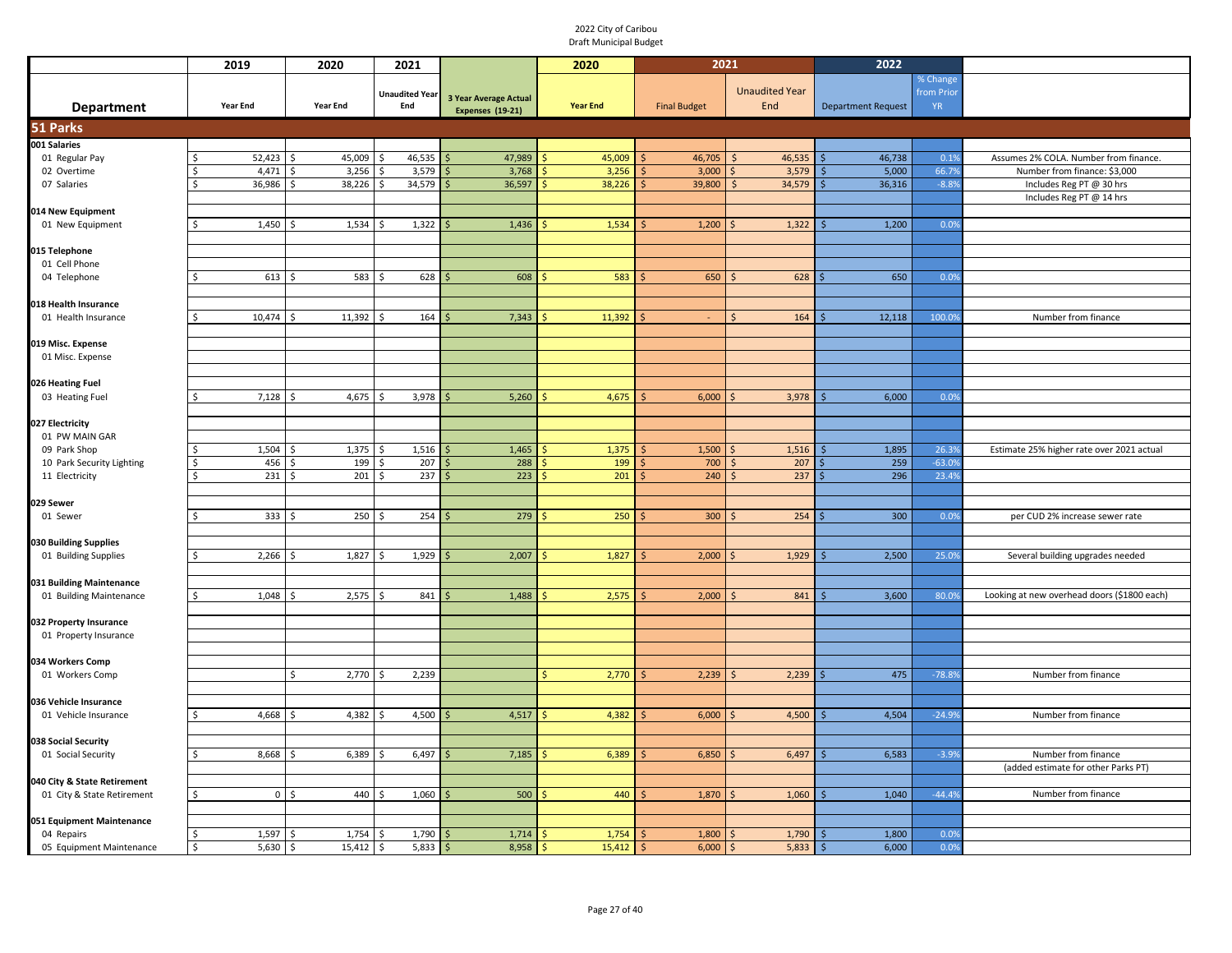|                                           | 2019                         | 2020            | 2021                         |                                                  | 2020             | 2021                |                              | 2022                      |                               |                                                               |
|-------------------------------------------|------------------------------|-----------------|------------------------------|--------------------------------------------------|------------------|---------------------|------------------------------|---------------------------|-------------------------------|---------------------------------------------------------------|
| <b>Department</b>                         | <b>Year End</b>              | <b>Year End</b> | <b>Unaudited Year</b><br>End | <b>3 Year Average Actual</b><br>Expenses (19-21) | <b>Year End</b>  | <b>Final Budget</b> | <b>Unaudited Year</b><br>End | <b>Department Request</b> | % Change<br>from Prior<br>YR. |                                                               |
| <b>51 Parks (continued)</b>               |                              |                 |                              |                                                  |                  |                     |                              |                           |                               |                                                               |
| 070 Clothing Allowance                    |                              |                 |                              |                                                  |                  |                     |                              |                           |                               |                                                               |
| 03 Clothing                               | 589 \$                       | 381             | \$.<br>$435$ \$              | 469                                              | Ŝ.<br>$381$ \$   | $400 \, \text{S}$   | $435$ \$                     | 500                       | 25.09                         |                                                               |
|                                           |                              |                 |                              |                                                  |                  |                     |                              |                           |                               |                                                               |
| 073 Vehicle Repairs                       |                              |                 |                              |                                                  |                  |                     |                              |                           |                               |                                                               |
| 01 Vehicle Repairs                        | 3,681                        | 5,168<br>-S     | $4,818$ \$<br>Ś              | 4,556                                            | -Ś.<br>5,168     | 5,000               | 4,818<br>l S                 | 5,000                     | 0.0%                          |                                                               |
|                                           |                              |                 |                              |                                                  |                  |                     |                              |                           |                               |                                                               |
| 074 Tires                                 |                              |                 |                              |                                                  |                  |                     |                              |                           |                               |                                                               |
| 01 Tires                                  | $1,713$ \$<br>Ŝ              | 1,411           | $1,529$ \$<br>S,             | 1,551                                            | S,<br>1,411      | 1,700               | 1,529                        | 1,500                     | $-11.8%$                      | Outfitted dump truck in 2021, others OK                       |
|                                           |                              |                 |                              |                                                  |                  |                     |                              |                           |                               |                                                               |
| 075 Gas/Oil/Filters<br>01 Gas/Oil/Filters | 5,980                        | 4,221           | $6,675$ \$                   | 5,625                                            | 4,221            | 6,500               | 6,675                        | 8,343                     | 28.4%                         | Have been reducing line based on usage                        |
|                                           |                              |                 |                              |                                                  |                  |                     |                              |                           |                               |                                                               |
| 076 Diesel                                |                              |                 |                              |                                                  |                  |                     |                              |                           |                               |                                                               |
| 01 Diesel                                 | 1,883                        | 917             | $8,010$ \$<br>Ś              | 3,603                                            | 917              | 1,300               | 8,010<br>$\zeta$             | 10,013                    | 670.29                        |                                                               |
|                                           |                              |                 |                              |                                                  |                  |                     |                              |                           |                               |                                                               |
| 111 Tools - Shop                          |                              |                 |                              |                                                  |                  |                     |                              |                           |                               |                                                               |
| 01 Tools - Shop                           | $1,279$ \$                   | 1,142           | $1,158$ \$<br><sup>5</sup>   | 1,193                                            | $1,142$ \$<br>Ŝ. | 1,100               | $\leq$<br>1,158              | 1,300                     | 18.2%                         | Some tools missing, others old                                |
|                                           |                              |                 |                              |                                                  |                  |                     |                              |                           |                               |                                                               |
| <b>147 Parks Maintenance</b>              |                              |                 |                              |                                                  |                  |                     |                              |                           |                               |                                                               |
| 01 Parks Maintenance                      | $8,969$ \$                   | 8,286           | $10,817$ \$<br>Ŝ             | 9,357                                            | 8,286<br>Ŝ       | 10,000              | 10,817<br>$\prec$            | 15,000                    | 50.09                         | softball field wind screen, boardwalk work,                   |
| 02 Civic Beautification                   |                              |                 |                              |                                                  |                  |                     |                              |                           |                               | Dog Park work                                                 |
|                                           |                              |                 |                              |                                                  |                  |                     |                              |                           |                               |                                                               |
| 237 Civic Beaut                           |                              |                 |                              |                                                  |                  |                     |                              |                           |                               |                                                               |
| 01 Civic Beaut                            | $2,012$ \$<br>-S             | 5,919           | $2,559$ \$<br>Ŝ.             | 3,497                                            | 5,919<br>l S     | 2,000               | 2,559                        | 3,000                     |                               | 50.0% Light base paint, flower boxes, Edison lights on Sweden |
| <b>Totals</b>                             | $\mathsf{S}$<br>$166,054$ \$ | $169,695$ \$    | $153,689$ \$                 | $161,476$ \$                                     | $169,695$ \$     | $156,854$ \$        | 153,689 \$                   | 181,930                   | 16.0%                         |                                                               |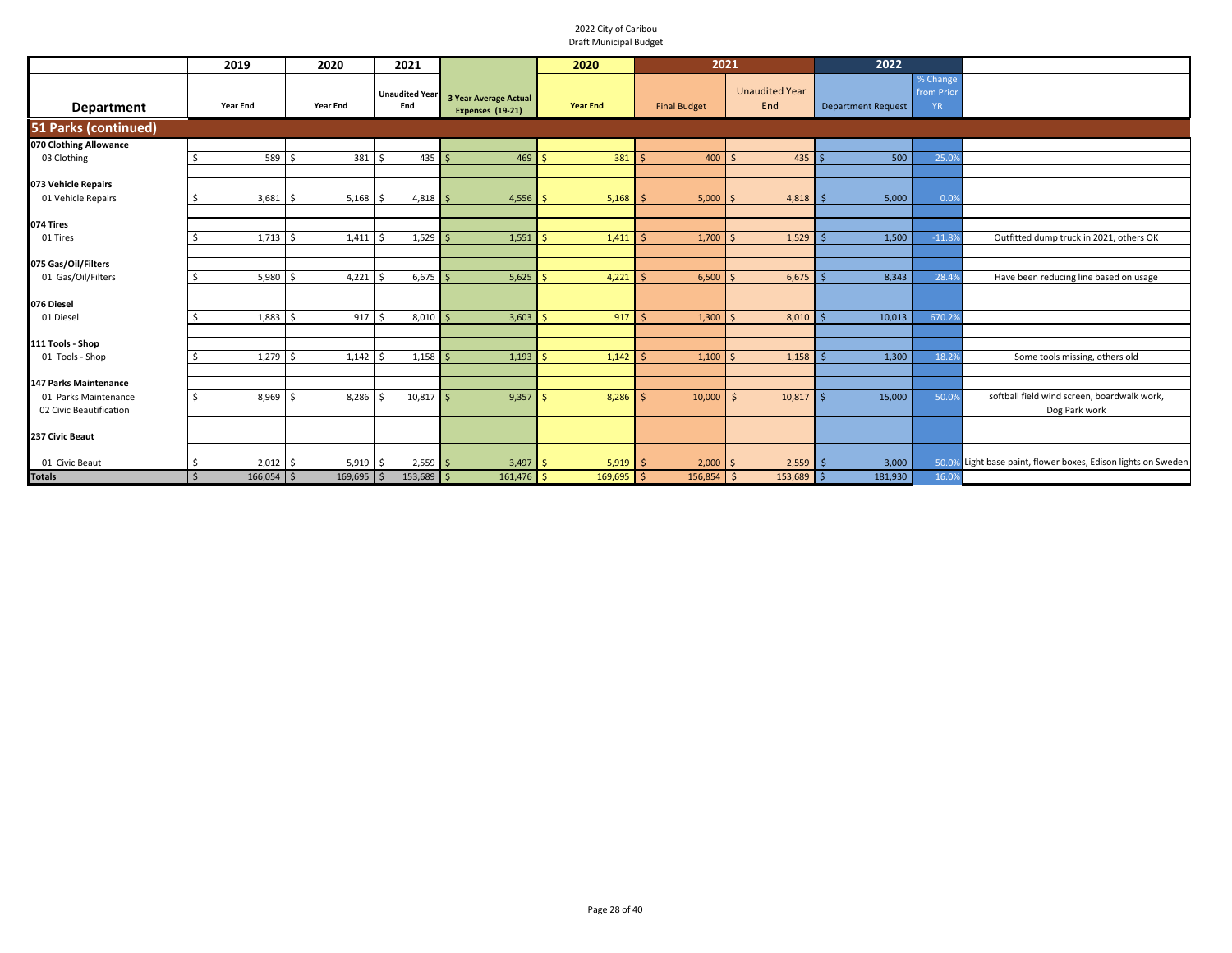|                                                     | 2019                    | 2020                            | 2021                         |                                           | 2020            | 2021                |                              | 2022                      |                                     |                                                  |
|-----------------------------------------------------|-------------------------|---------------------------------|------------------------------|-------------------------------------------|-----------------|---------------------|------------------------------|---------------------------|-------------------------------------|--------------------------------------------------|
| <b>Department</b>                                   | Year End                | Year End                        | <b>Unaudited Year</b><br>End | 3 Year Average Actual<br>Expenses (19-21) | <b>Year End</b> | <b>Final Budget</b> | <b>Unaudited Year</b><br>End | <b>Department Request</b> | % Change<br>from Prior<br><b>YR</b> |                                                  |
| <b>60 Airport</b>                                   |                         |                                 |                              |                                           |                 |                     |                              |                           |                                     |                                                  |
| 001 Salaries                                        |                         |                                 |                              |                                           |                 |                     |                              |                           |                                     |                                                  |
| 01 Regular Pay                                      | \$<br>$\sim$            | $\zeta$<br>$\sim$               |                              |                                           |                 |                     |                              |                           |                                     |                                                  |
|                                                     |                         |                                 |                              |                                           |                 |                     |                              |                           |                                     |                                                  |
| 008 Computer Maintenance<br>04 Computer Maintenance |                         |                                 |                              |                                           |                 |                     |                              |                           |                                     |                                                  |
|                                                     |                         |                                 |                              |                                           |                 |                     |                              |                           |                                     |                                                  |
| 015 Telephone                                       |                         |                                 |                              |                                           |                 |                     |                              |                           |                                     |                                                  |
| 04 Telephone                                        | 258<br>S.               | 847 \$                          | 970                          | 692                                       | 847             | 900                 | 970<br><sup>5</sup>          | 900                       | 0.0%                                |                                                  |
|                                                     |                         |                                 |                              |                                           |                 |                     |                              |                           |                                     |                                                  |
| 017 Communications<br>03 Internet                   | 750<br>Š.               | 659                             | 659<br>Ś,                    | 689                                       | 659             | 750                 | 659                          | 750                       | 0.0%                                |                                                  |
|                                                     |                         |                                 |                              |                                           |                 |                     |                              |                           |                                     |                                                  |
| 019 Miscellaneous Expense                           |                         |                                 |                              |                                           |                 |                     |                              |                           |                                     |                                                  |
| 01 Misc. Expense                                    | 126<br>Ŝ.               | 120                             | 126                          | 124                                       | 120             | 150                 | 126<br>-Ś                    | 150                       | 0.0%                                |                                                  |
|                                                     |                         |                                 |                              |                                           |                 |                     |                              |                           |                                     |                                                  |
| 026 Heating Fuel                                    |                         |                                 |                              |                                           |                 |                     |                              |                           |                                     |                                                  |
| 03 Heating Fuel                                     | 7,414                   | 6,699                           | 8,227                        | 7,447                                     | 6,699           | 6,600               | 8,227                        | 11,353                    | 72.09                               | Propane price increase                           |
| 027 Electricity                                     |                         |                                 |                              |                                           |                 |                     |                              |                           |                                     |                                                  |
| 11 Electricity                                      | 1,001                   | 770                             | 833                          | 868                                       | 770             | 900                 | 833                          | 1,041                     | 15.7%                               | Estimate 25% higher rate over 2021 actual        |
| 14 Airport Hangar                                   | 1,721                   | 1,893                           | 1,582                        | 1,732                                     | 1,893           | 1,800               | 1,582                        | 1,977                     | 9.9%                                |                                                  |
|                                                     |                         |                                 |                              |                                           |                 |                     |                              |                           |                                     |                                                  |
| 028 Water                                           | 526                     | 526                             | 546                          | 533                                       | 526             | 550                 | 546                          | 568                       | 3.3%                                | per CUD 4% increase water rate                   |
| 05 Water                                            |                         |                                 |                              |                                           |                 |                     |                              |                           |                                     |                                                  |
| 029 Sewer                                           |                         |                                 |                              |                                           |                 |                     |                              |                           |                                     |                                                  |
| 01 Sewer                                            | 250<br>\$               | 250                             | 251                          | 250                                       | 250             | 300                 | 251                          | 300                       | 0.0%                                | per CUD 2% increase sewer rate                   |
|                                                     |                         |                                 |                              |                                           |                 |                     |                              |                           |                                     |                                                  |
| 030 Building Supplies<br>01 Building Supplies       | <sup>\$</sup><br>$\sim$ | <sup>\$</sup><br>ä,             | 74<br>Ś.                     | 25                                        | $\omega$        | 100                 | 74                           | 100                       | 0.0%                                |                                                  |
|                                                     |                         |                                 |                              |                                           |                 |                     |                              |                           |                                     |                                                  |
| 031 Building Maintenance                            |                         |                                 |                              |                                           |                 |                     |                              |                           |                                     |                                                  |
| 01 Building Maintenance                             | 493<br>-Ś               | 532                             | 1,260<br>Ś,                  | 762                                       | 532             | 500                 | 1,260                        | 750                       | 50.09                               |                                                  |
|                                                     |                         |                                 |                              |                                           |                 |                     |                              |                           |                                     |                                                  |
| 032 Property Insurance                              | 1,374<br>-Ś             |                                 | 1,948                        | 1,744                                     |                 | 2,004               | 1,948                        |                           | $-2.1%$                             |                                                  |
| 01 Property Insurance                               |                         | 1,909                           | -S                           |                                           | 1,909           |                     | <sub>S</sub>                 | 1,961<br>Š.               |                                     | Number from finance                              |
| 037 Liability Insurance                             |                         |                                 |                              |                                           |                 |                     |                              |                           |                                     |                                                  |
| 01 Airport Liability                                | 2,173<br><sup>\$</sup>  | 2,173                           | 2,499                        | 2,282                                     | 2,173           | 2,282               | 2,499                        | 2,500<br>Ś                | 9.6%                                | Based on 2021 premium                            |
|                                                     |                         |                                 |                              |                                           |                 |                     |                              |                           |                                     |                                                  |
| 038 Social Security                                 | 1,367<br>\$             | 700                             |                              | 919                                       | 700             | 575                 |                              | 1,484                     | 158.2%                              |                                                  |
| 01 Social Security                                  |                         |                                 | 691                          |                                           |                 |                     | 691                          |                           |                                     | Number from finance<br>PT Snow Plowing & Stipend |
| 040 City & State Retirement                         |                         |                                 |                              |                                           |                 |                     |                              |                           |                                     |                                                  |
| 01 City & State Retirement                          | $\frac{1}{2}$<br>$\sim$ | $\breve{\phantom{1}}$<br>$\sim$ |                              | $\omega$                                  |                 |                     |                              |                           |                                     |                                                  |
|                                                     |                         |                                 |                              |                                           |                 |                     |                              |                           |                                     |                                                  |
| 051 Equipment Maintenance                           |                         |                                 |                              |                                           |                 |                     |                              |                           |                                     |                                                  |
| 05 Equipment Maintenance                            | 2,387<br>$\frac{1}{2}$  | 4,325                           | 8,395                        | 5,036                                     | 4,325           | 2,950               | 8,395                        | 5,000                     | 69.5%                               | Equip. 17 yr. Old (Capital 2024?)                |
| 076 Diesel                                          |                         |                                 |                              |                                           |                 |                     |                              |                           |                                     |                                                  |
| 01 Diesel                                           | 5,818                   | 2,720                           | 3,078                        | 3,872                                     | 2,720           | 4,000               | 3,078                        | 7,317                     | 82.9%                               |                                                  |
|                                                     |                         |                                 |                              |                                           |                 |                     |                              |                           |                                     |                                                  |
| 153 Air Consultant Contract                         |                         |                                 |                              |                                           |                 |                     |                              |                           |                                     | Should be moved to 60-001-01                     |
| 01 Air Consultant Contract                          | 9,100<br>\$             | 3,700<br>l \$                   | 3,975<br>I\$                 | 5,592                                     | 3,700           | 5,500               | 3,975<br>$\varsigma$         | 5,200<br>l \$             | $-5.5%$                             | \$100 / week @ 52 weeks                          |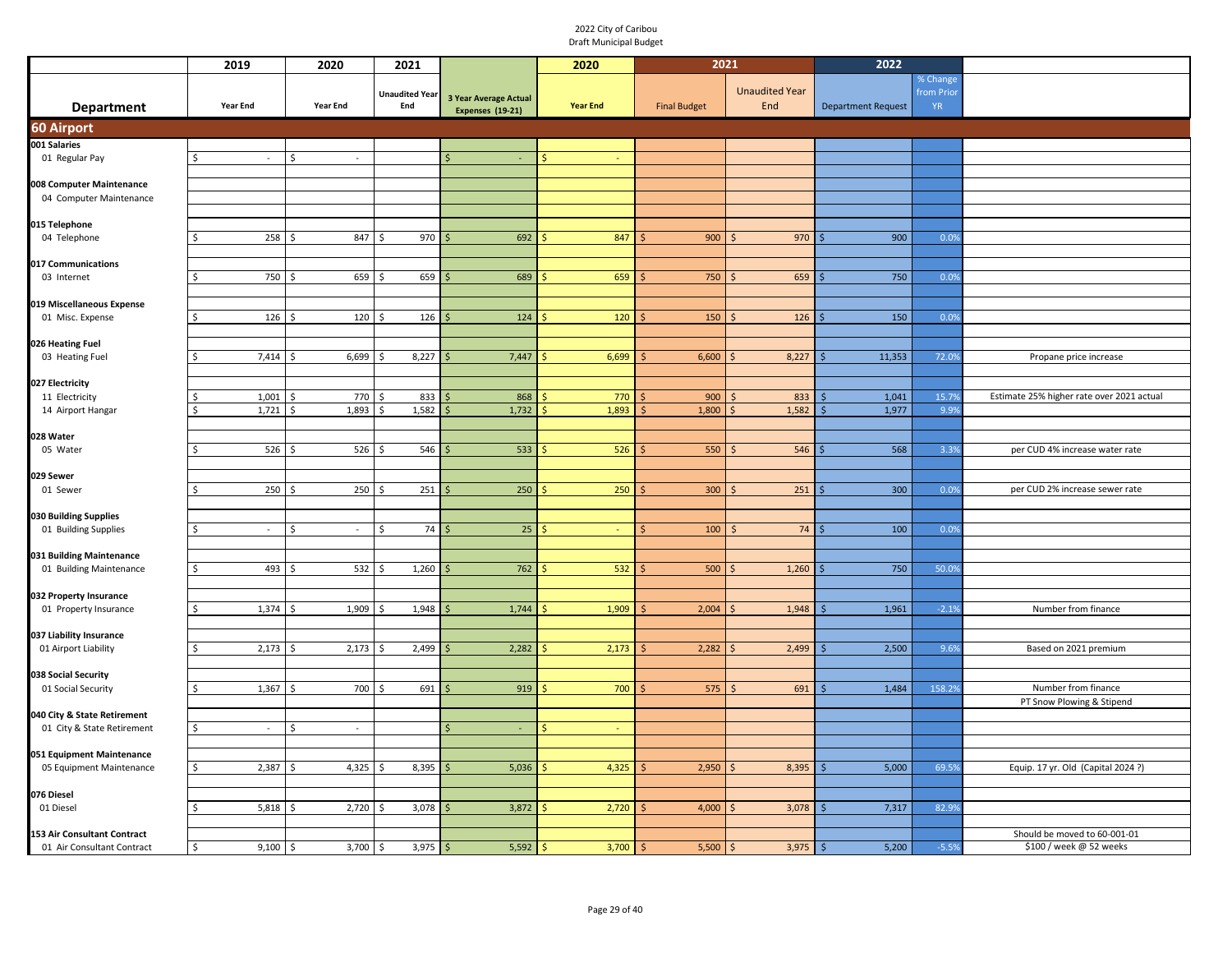|                        | 2019            | 2020            | 2021                         |                                                         | 2020            | 2021                |                              | 2022                      |                                    |                                                |
|------------------------|-----------------|-----------------|------------------------------|---------------------------------------------------------|-----------------|---------------------|------------------------------|---------------------------|------------------------------------|------------------------------------------------|
| <b>Department</b>      | <b>Year End</b> | <b>Year End</b> | <b>Unaudited Year</b><br>End | <b>3 Year Average Actual</b><br><b>Expenses (19-21)</b> | <b>Year End</b> | <b>Final Budget</b> | <b>Unaudited Year</b><br>End | <b>Department Request</b> | % Change<br>from Prio<br><b>YR</b> |                                                |
| 60 Airport (continued) |                 |                 |                              |                                                         |                 |                     |                              |                           |                                    |                                                |
| 155 Snow Plowing       |                 |                 |                              |                                                         |                 |                     |                              |                           |                                    |                                                |
| 01 Snow Plowing        | $9,313$ \$      | 5,708           | 5,329                        | 6,783                                                   | 5,708           | 7,500               | $5,329$ \$                   | 15,484                    | 106.4                              | PT Snow Plowing Personnel + Related Costs.     |
|                        |                 |                 |                              |                                                         |                 |                     |                              |                           |                                    |                                                |
| 156 Runway Lights      |                 |                 |                              |                                                         |                 |                     |                              |                           |                                    |                                                |
| 01 Runway Lights       | $\sim$          | 759             | 1,558                        | $772 \,$ \$                                             | 759             | 750                 | 1,558                        | 2,300                     | 206.79                             | Runway Lights & Vault (Elec. heat)             |
|                        |                 |                 |                              |                                                         |                 |                     |                              |                           |                                    |                                                |
| 157 Runway Maintenance |                 |                 |                              |                                                         |                 |                     |                              |                           |                                    |                                                |
| 01 Runway Maintenance  | 500             | 3,000           | 500                          | 1,333                                                   | 3,000           | 2,500               | 500                          | 6,000                     | 140.0%                             | Runway Crack seal                              |
|                        |                 |                 |                              |                                                         |                 |                     |                              |                           |                                    | Should carry over 2020 Unused money            |
| 161 Garbage Coll       |                 |                 |                              |                                                         |                 |                     |                              |                           |                                    |                                                |
| 01 Garbage Collection  | $\sim$          |                 |                              | $\overline{\phantom{a}}$                                |                 | 250                 | $\overline{a}$               |                           | $-100.09$                          |                                                |
|                        |                 |                 |                              |                                                         |                 |                     |                              |                           |                                    |                                                |
| 420 AVGas              |                 |                 |                              |                                                         |                 |                     |                              |                           |                                    |                                                |
| 01 AVGas               | 14,453          | 10,603          | 18,631                       | 14,562<br>-5                                            | 10,603          | 25,800              | $18,631$ \$                  | 35,000                    | 35.7                               | AV Gas should be a "G" account like other fuel |
| <b>Totals</b>          | $59,025$ \$     | $47,894$ \$     | $61,133$ \$                  | $56,017$ \$                                             | $47,894$ \$     | 66,661              | $61,133$ \$<br>l \$          | 100, 135                  | 50.29                              |                                                |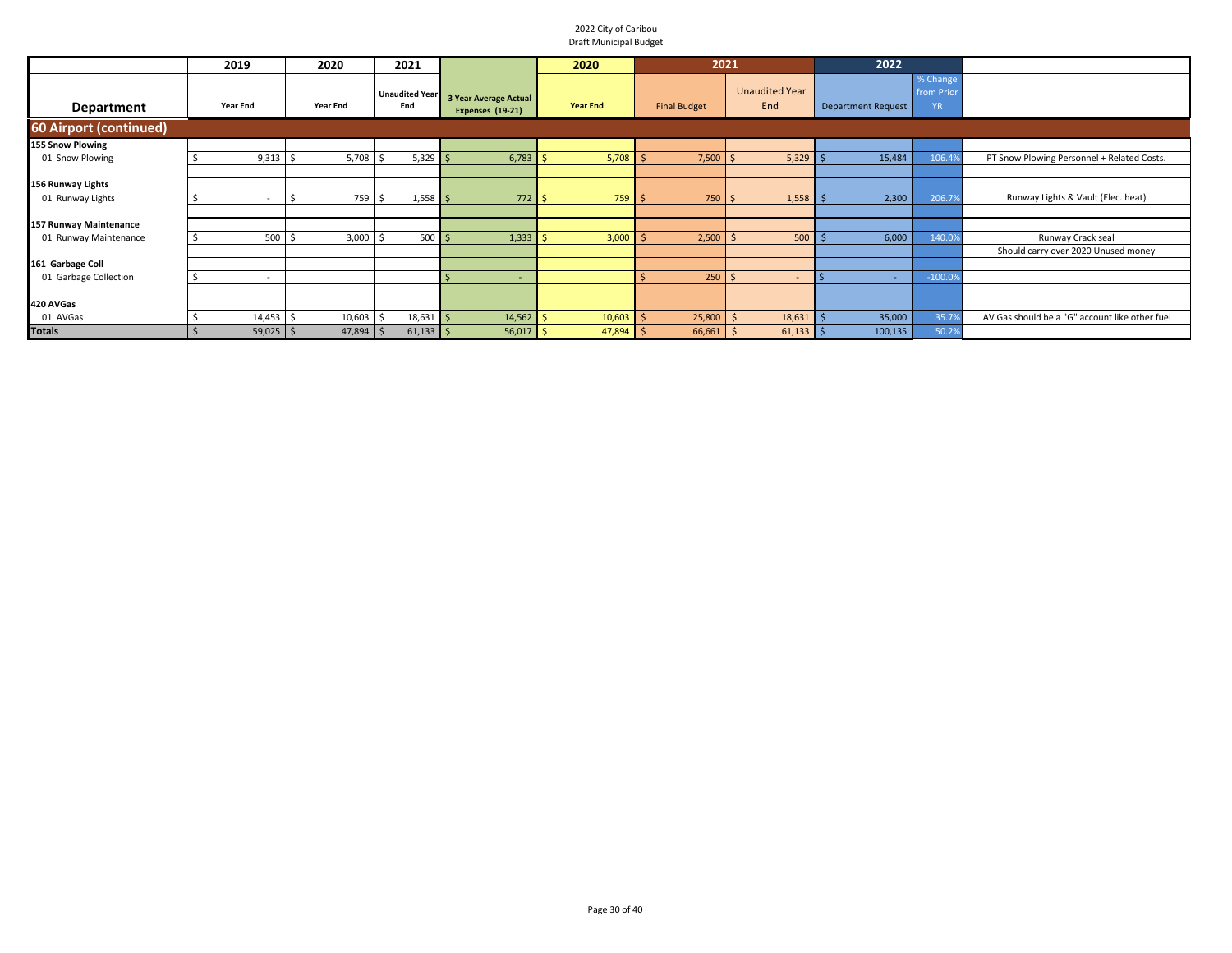|                                     | 2019                                       | 2020                       | 2021                           |                                                  | 2020                 | 2021                |                              | 2022                      |                                     |                                            |
|-------------------------------------|--------------------------------------------|----------------------------|--------------------------------|--------------------------------------------------|----------------------|---------------------|------------------------------|---------------------------|-------------------------------------|--------------------------------------------|
| Department                          | <b>Year End</b>                            | <b>Year End</b>            | <b>Unaudited Year</b><br>End   | <b>3 Year Average Actual</b><br>Expenses (19-21) | <b>Year End</b>      | <b>Final Budget</b> | <b>Unaudited Year</b><br>End | <b>Department Request</b> | % Change<br>from Prior<br><b>YR</b> |                                            |
| <b>61 Caribou Trailer Park</b>      |                                            |                            |                                |                                                  |                      |                     |                              |                           |                                     |                                            |
| 006 Legal Fees                      |                                            |                            |                                |                                                  |                      |                     |                              |                           |                                     |                                            |
| 01 Legal Fees                       |                                            |                            |                                |                                                  |                      |                     |                              |                           |                                     |                                            |
|                                     |                                            |                            |                                |                                                  |                      |                     |                              |                           |                                     |                                            |
| 027 Electricity                     |                                            |                            |                                |                                                  |                      |                     |                              |                           |                                     |                                            |
| 11 Electricity                      | $1,728$ \$<br>Ś                            | 2,048                      | 2,244<br>Ŝ                     | 2,007<br>-S                                      | 2,048                | 1,750               | 2,244<br><sup>5</sup>        | 2,805<br>Ŝ                | 60.39                               | Park closing in 2022                       |
| 028 Water                           |                                            |                            |                                |                                                  |                      |                     |                              |                           |                                     |                                            |
| 05 Water                            | 4,610                                      | 4,900                      | $3,772$ \$                     | 4,427                                            | 4,900<br>Š.          | 4,500               | 3,772                        | 4,500                     | 0.09                                | Costs associated with private water supply |
|                                     |                                            |                            |                                |                                                  |                      |                     |                              |                           |                                     |                                            |
| 029 Sewer                           |                                            |                            |                                |                                                  |                      |                     |                              |                           |                                     |                                            |
| 01 Sewer                            | 3,063<br>Ś                                 | 3,000                      | $2,638$ \$                     | 2,900                                            | 3,000<br><b>&lt;</b> | 3,000               | 2,638<br>$\zeta$             | 2,690<br>$\varsigma$      | $-10.3%$                            | per CUD 2% increase sewer rate             |
|                                     |                                            |                            |                                |                                                  |                      |                     |                              |                           |                                     |                                            |
| 032 Property Insurance              |                                            |                            |                                |                                                  | ¢                    |                     |                              |                           |                                     |                                            |
| 01 Property Insurance               | 207<br>Ś                                   | 44<br>Š.                   | Ś<br>43                        | 98<br>$\breve{\varsigma}$                        | 44                   | 200                 | 43                           | 100                       | $-50.09$                            |                                            |
| 105 Street Lights                   |                                            |                            |                                |                                                  |                      |                     |                              |                           |                                     |                                            |
| 01 Street Lights                    | $1,440$ \$                                 | $\sim$                     |                                | 720                                              | <b>S</b><br>$\sim$   |                     |                              |                           |                                     |                                            |
|                                     |                                            |                            |                                |                                                  |                      |                     |                              |                           |                                     |                                            |
| 147 Park Maintenance                |                                            |                            |                                |                                                  |                      |                     |                              |                           |                                     |                                            |
| 01 Park Maintenance                 |                                            |                            | Ś.<br>$\overline{\phantom{a}}$ |                                                  |                      | 8,000               | $\leq$<br>$\sim$             |                           | $-100.09$                           | Use funds from CPT reserves for closure    |
|                                     |                                            |                            |                                |                                                  |                      |                     |                              |                           |                                     |                                            |
| 158 CTP License Fee                 | 315                                        |                            | \$                             | 182                                              |                      |                     | $\zeta$                      |                           | $-4.2%$                             |                                            |
| 01 CTP License Fee                  |                                            | 115<br>-S                  | 115                            |                                                  | 115                  | 120                 | 115                          | 115                       |                                     |                                            |
| 160 CTP Park Maintenance            |                                            |                            |                                |                                                  |                      |                     |                              |                           |                                     |                                            |
| 01 CTP Park Maintenance             | 86 <sup>5</sup><br>Ś.                      | 772 \$                     | $\sim$                         | 286<br>l S                                       | $772 \quad$<br>-Ś    | 1,000               | $\zeta$<br>$\sim$            | 1,000<br>-Ś               | 0.0%                                |                                            |
|                                     |                                            |                            |                                |                                                  |                      |                     |                              |                           |                                     |                                            |
| <b>161 Garbage Collection</b>       |                                            |                            |                                |                                                  |                      |                     |                              |                           |                                     |                                            |
| 01 Garbage Collection               | $1,620$ \$<br>Ś                            | 1,620                      | 1,610<br>Ŝ                     | 1,617<br>l S                                     | 1,620<br>S,          | 1,600               | 1,610<br>$\varsigma$         | 1,440                     | $-10.09$                            | Contractor charging less due to reduced    |
|                                     |                                            |                            |                                |                                                  |                      |                     |                              |                           |                                     | trailers in the park                       |
| 385 Year End CTP<br>01 Year End CTP |                                            |                            | $9,749$ \$                     |                                                  | <b>S</b>             |                     | $\mathsf{S}$                 |                           |                                     |                                            |
| <b>Totals</b>                       | 1,665<br>\$<br>$\mathsf{S}$<br>$14,733$ \$ | 1,579<br>-Ś<br>$14,078$ \$ | Ŝ.<br>$20,170$ \$              | 4,331<br>$16,567$ \$                             | 1,579<br>$14,078$ \$ | $20,170$ \$         | 9,749<br>$20,170$ \$         | 12,650                    | $-37.3%$                            |                                            |
|                                     |                                            |                            |                                |                                                  |                      |                     |                              |                           |                                     |                                            |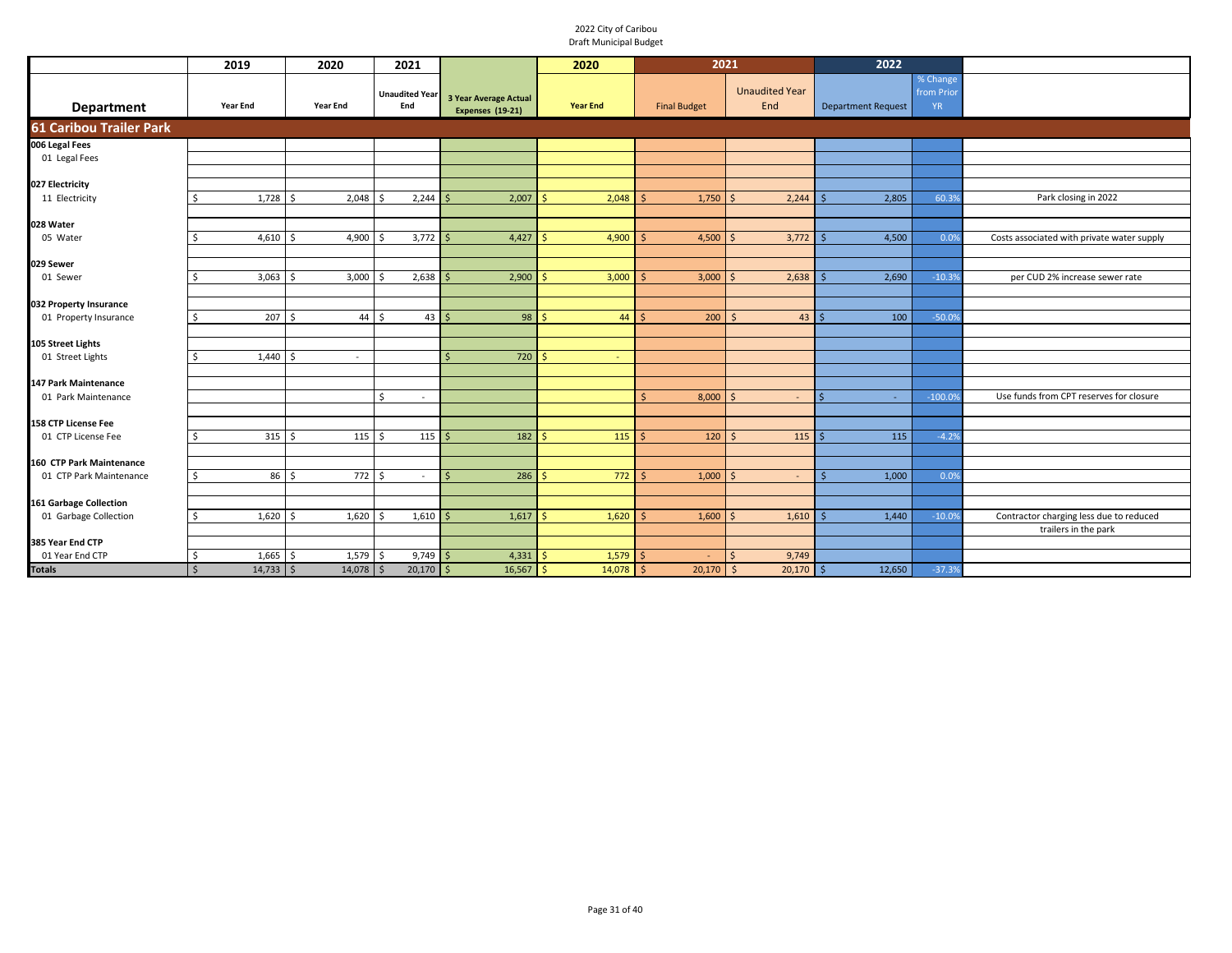|                                                       | 2019                   | 2020             | 2021                            |                                           | 2020                     | 2021                |                              | 2022                      |                                     |                                                 |
|-------------------------------------------------------|------------------------|------------------|---------------------------------|-------------------------------------------|--------------------------|---------------------|------------------------------|---------------------------|-------------------------------------|-------------------------------------------------|
| <b>Department</b>                                     | <b>Year End</b>        | <b>Year End</b>  | <b>Unaudited Year</b><br>End    | 3 Year Average Actual<br>Expenses (19-21) | <b>Year End</b>          | <b>Final Budget</b> | <b>Unaudited Year</b><br>End | <b>Department Request</b> | % Change<br>from Prior<br><b>YR</b> |                                                 |
| <b>65 Cemeteries</b>                                  |                        |                  |                                 |                                           |                          |                     |                              |                           |                                     |                                                 |
| 165 Evergreen Cemetery                                |                        |                  |                                 |                                           |                          |                     |                              |                           |                                     |                                                 |
| 01 Evergreen Cemetery                                 | $3,000$ \$<br>. \$     | 3,000            | 3,000                           | 3,000                                     | 3,000                    | 3,000               | 3,000<br>$\mathsf{S}$        | 3,000                     | 0.09                                | These should be discussed                       |
|                                                       |                        |                  |                                 |                                           |                          |                     |                              |                           |                                     | The office received calls about the cemeteries. |
| <b>166 Grimes Cemetery</b>                            |                        |                  |                                 |                                           |                          |                     |                              |                           |                                     |                                                 |
| 01 Grimes Cemetery                                    | 1,100<br>Ŝ.            | 2,250            | 2,000                           | 1,783<br>l S                              | 2,250<br>Š.              | 2,000               | 2,000<br>Ŝ.                  | 2,000                     | 0.0%                                |                                                 |
|                                                       |                        |                  |                                 |                                           |                          |                     |                              |                           |                                     |                                                 |
| 167 Sacred Heart Cemetery<br>01 Sacred Heart Cemetery | 350 <sup>5</sup><br>S. | 350 <sup>5</sup> | $350$ \$                        | $350$ \$                                  | $350$ \$                 | $350$ \$            | $350$ \$                     | 350                       | 0.0%                                |                                                 |
|                                                       |                        |                  |                                 |                                           |                          |                     |                              |                           |                                     |                                                 |
| 168 Holy Rosary Cemetery                              |                        |                  |                                 |                                           |                          |                     |                              |                           |                                     |                                                 |
| 01 Holy Rosary Cemetery                               | 350 <sup>5</sup><br>\$ | 350              | $350$ \$                        | 350                                       | $350$ $\frac{2}{3}$      | $350$ \$            | $350$ $\frac{1}{5}$          | 350                       | 0.09                                |                                                 |
|                                                       |                        |                  |                                 |                                           |                          |                     |                              |                           |                                     |                                                 |
| 169 Green Ridge Cemetery                              |                        |                  |                                 |                                           |                          |                     |                              |                           |                                     |                                                 |
| 01 Green Ridge Cemetery                               | Ŝ.<br>150S             | 150 <sup>5</sup> | $150 \overline{\smash{\big)} }$ | 150                                       | 150<br>$\hat{\varsigma}$ | 150                 | $150$ \$<br>-Ś               | 150                       | 0.0%                                |                                                 |
|                                                       |                        |                  |                                 |                                           |                          |                     |                              |                           |                                     |                                                 |
| 170 Lyndon Cemetery                                   |                        |                  |                                 |                                           |                          |                     |                              |                           |                                     |                                                 |
| 01 Lyndon Cemetery                                    | $300 \quad $5$<br>Ŝ.   | $300 \quad $5$   | $300 \overline{\smash{\big)}}$  | 300                                       | 300<br>Ŝ                 | 300                 | $300$ \$<br>∣ \$             | 600                       | 100.09                              | Letter requesting an increase to \$600          |
|                                                       |                        |                  |                                 |                                           |                          |                     |                              |                           |                                     |                                                 |
| 171 Bubar Cemetery                                    |                        |                  |                                 |                                           |                          |                     |                              |                           |                                     |                                                 |
| 01 Bubar Cemetery                                     | $100 \pm 5$<br>Ś       | $100 \pm 5$      | $100 \overline{\smash{\big)} }$ | 100                                       | $100 \,$ \$<br>Ŝ         | $100 \mid 5$        | 100                          | 100                       | 0.09                                |                                                 |
| 172 Memorial Day Flags                                |                        |                  |                                 |                                           |                          |                     |                              |                           |                                     |                                                 |
| 01 Memorial Day Flags                                 | 600<br>Ŝ.              | 600 \$<br>l \$   | $479$ \$                        | 560                                       | 600<br>Ŝ                 | 600                 | $479$ \$<br>-Ś               | 600                       | 0.09                                |                                                 |
|                                                       |                        |                  |                                 |                                           |                          |                     |                              |                           |                                     |                                                 |
| 190 Veterans Cemetery Fund                            |                        |                  |                                 |                                           |                          |                     |                              |                           |                                     |                                                 |
| 01 Veterans Cemetery Fund                             | $\sqrt{5}$             |                  |                                 | ٠                                         |                          |                     |                              |                           |                                     |                                                 |
| <b>Totals</b>                                         | $\zeta$<br>$5,950$ \$  | $7,100$ \$       | $6,729$ \$                      | $6,593$ \$                                | $7,100$ \$               | $6,850$ \$          | $6,729$ \$                   | 7,150                     | 4.4%                                |                                                 |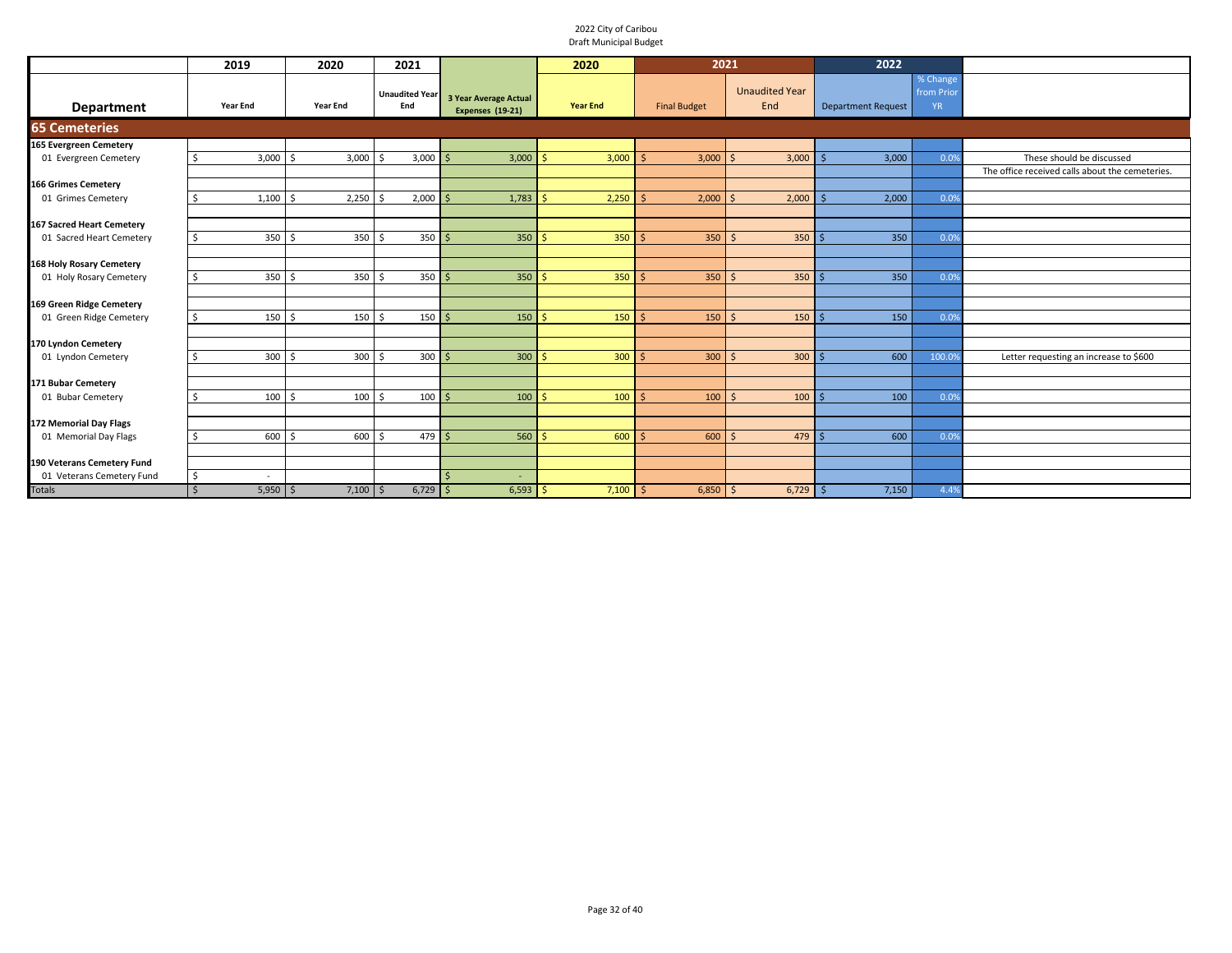|                                                     | 2019                    | 2020                 | 2021                         |                                                  | 2020              | 2021                |                              | 2022                      |                                     |                                                                       |
|-----------------------------------------------------|-------------------------|----------------------|------------------------------|--------------------------------------------------|-------------------|---------------------|------------------------------|---------------------------|-------------------------------------|-----------------------------------------------------------------------|
| <b>Department</b>                                   | <b>Year End</b>         | <b>Year End</b>      | <b>Unaudited Year</b><br>End | <b>3 Year Average Actual</b><br>Expenses (19-21) | <b>Year End</b>   | <b>Final Budget</b> | <b>Unaudited Year</b><br>End | <b>Department Request</b> | % Change<br>from Prior<br><b>YR</b> |                                                                       |
| <b>70 Insurance and Retirem</b>                     |                         |                      |                              |                                                  |                   |                     |                              |                           |                                     |                                                                       |
| 007 Audit                                           |                         |                      |                              |                                                  |                   |                     |                              |                           |                                     |                                                                       |
| 02 GASB 45                                          | Ŝ.<br>$\sim$            | Ŝ.                   | Ŝ.                           | -Ś                                               | Ŝ                 | Ś.<br>3,200         | -Ś<br>$\sim$                 | 3,200<br>Ś                | 0.0%                                |                                                                       |
|                                                     |                         |                      |                              |                                                  |                   |                     |                              |                           |                                     |                                                                       |
| 018 Health Insurance<br>01 Employee Assistance Prog | $\sim$                  | $\zeta$              | $\zeta$<br>$\omega$          | S,<br>$\sim$                                     |                   |                     | $\zeta$<br>$\sim$            |                           |                                     |                                                                       |
|                                                     |                         |                      |                              |                                                  |                   |                     |                              |                           |                                     |                                                                       |
| 034 Worker's Compensation                           |                         |                      |                              |                                                  |                   |                     |                              |                           |                                     |                                                                       |
| 01 Worker's Compensation                            | $4,551$ \$<br>\$        | $5,117$ \$           | $\sim$                       | 3,223<br>-Ś                                      | 5,117             | 4,510<br>∫ <        | $\sim$                       | 3,616                     | $-19.89$                            |                                                                       |
|                                                     |                         |                      |                              |                                                  |                   |                     |                              |                           |                                     |                                                                       |
| 035 Unemployment Comp.                              |                         |                      |                              |                                                  |                   |                     |                              |                           |                                     | Journal entries for other departments                                 |
| 01 Unemployment Comp.                               | $14,061$ \$<br>Ŝ.       | 17,130               | 33,217<br>l \$               | 21,469<br>l S                                    | $17,130$ \$<br>-Ś | 18,000              | 25,429<br>-S                 | 17,839<br>.S              | $-0.9%$                             | Total 2021: \$33,216.52<br>Total 2022: \$23,302                       |
| 037 Liability Insurance                             |                         |                      |                              |                                                  |                   |                     |                              |                           |                                     |                                                                       |
| 01 Liability Insurance                              | 27,458                  | 27,209<br>-Ś         | $28,539$ \$<br>Ŝ.            | 27,735                                           | 27,209<br>S.      | 30,250              | 28,539<br>$\leq$             | 29,221<br>.S              | $-3.4%$                             | Number from finance                                                   |
|                                                     |                         |                      |                              |                                                  |                   |                     |                              |                           |                                     |                                                                       |
| 038 Social Security                                 |                         |                      |                              |                                                  |                   |                     |                              |                           |                                     |                                                                       |
| 01 Social Security                                  |                         |                      |                              |                                                  |                   |                     |                              |                           |                                     |                                                                       |
|                                                     |                         |                      |                              |                                                  |                   |                     |                              |                           |                                     |                                                                       |
| 039 Bonds                                           |                         |                      |                              |                                                  |                   |                     |                              |                           |                                     |                                                                       |
| 01 Bonds                                            |                         |                      |                              |                                                  |                   |                     |                              |                           |                                     |                                                                       |
| 040 City & State Retirement                         |                         |                      |                              |                                                  |                   |                     |                              |                           |                                     |                                                                       |
| 01 City & State Retirement                          |                         |                      |                              |                                                  |                   |                     |                              |                           |                                     |                                                                       |
|                                                     |                         |                      |                              |                                                  |                   |                     |                              |                           |                                     |                                                                       |
| 041 \$1000 Ded. Payments                            |                         |                      |                              |                                                  |                   |                     |                              |                           |                                     |                                                                       |
| 01 \$1000 Ded. Payments                             | \$<br>$\sim$            | 906<br><sup>\$</sup> | 1,500                        | 802                                              | 906               | 3,000<br>-S         | 1,500                        | 3,000                     | 0.0%                                |                                                                       |
|                                                     |                         |                      |                              |                                                  |                   |                     |                              |                           |                                     |                                                                       |
| 043 Compensated Absences<br>01 Compensated Absences | 23,000 \$<br>\$         | 25,000               | $25,000$ \$<br>l \$          | 24,333                                           | 25,000<br>-Ś.     | 25,000              | $25,000$ \$<br>-S            | 25,000                    | 0.0%                                |                                                                       |
|                                                     |                         |                      |                              |                                                  |                   |                     |                              |                           |                                     |                                                                       |
| 044 - Reimbursements                                |                         |                      |                              |                                                  |                   |                     |                              |                           |                                     |                                                                       |
| 01 Reimbursements                                   |                         |                      |                              |                                                  |                   |                     |                              |                           |                                     |                                                                       |
|                                                     |                         |                      |                              |                                                  |                   |                     |                              |                           |                                     |                                                                       |
| 046 Recognitions & Awards                           |                         |                      |                              |                                                  |                   |                     |                              |                           |                                     |                                                                       |
| 01 Recognitions & Awards                            | $816$ \$<br>\$          | 2,204                | $2,116$ \$<br>-Ŝ             | 1,712                                            | 2,204<br>-Ś       | 3,000<br>Š,         | 2,116<br>$\zeta$             | 4,000                     | 33.3%                               | \$15/FT & Reg PT employee @ Holiday<br>Would like to include other PT |
| 311 Section 125 Expense                             |                         |                      |                              |                                                  |                   |                     |                              |                           |                                     |                                                                       |
| 01 Section 125 Expense                              | 6,714<br>S              | 6,422<br>-S          | 6,244                        | 6,460                                            | 6,422<br>S        | 7,000               | 6,244<br>-S                  | 6,500                     | $-7.19$                             |                                                                       |
| <b>Totals</b>                                       | 76,600<br>$\frac{1}{2}$ | 83,990               | $96,615$ \$<br>-S            | $85,735$ \$                                      | $83,990$ \$       | 98,200              | 88,827<br>$\mathsf{\hat{S}}$ | 92,376<br>Ŝ               | $-5.9%$                             |                                                                       |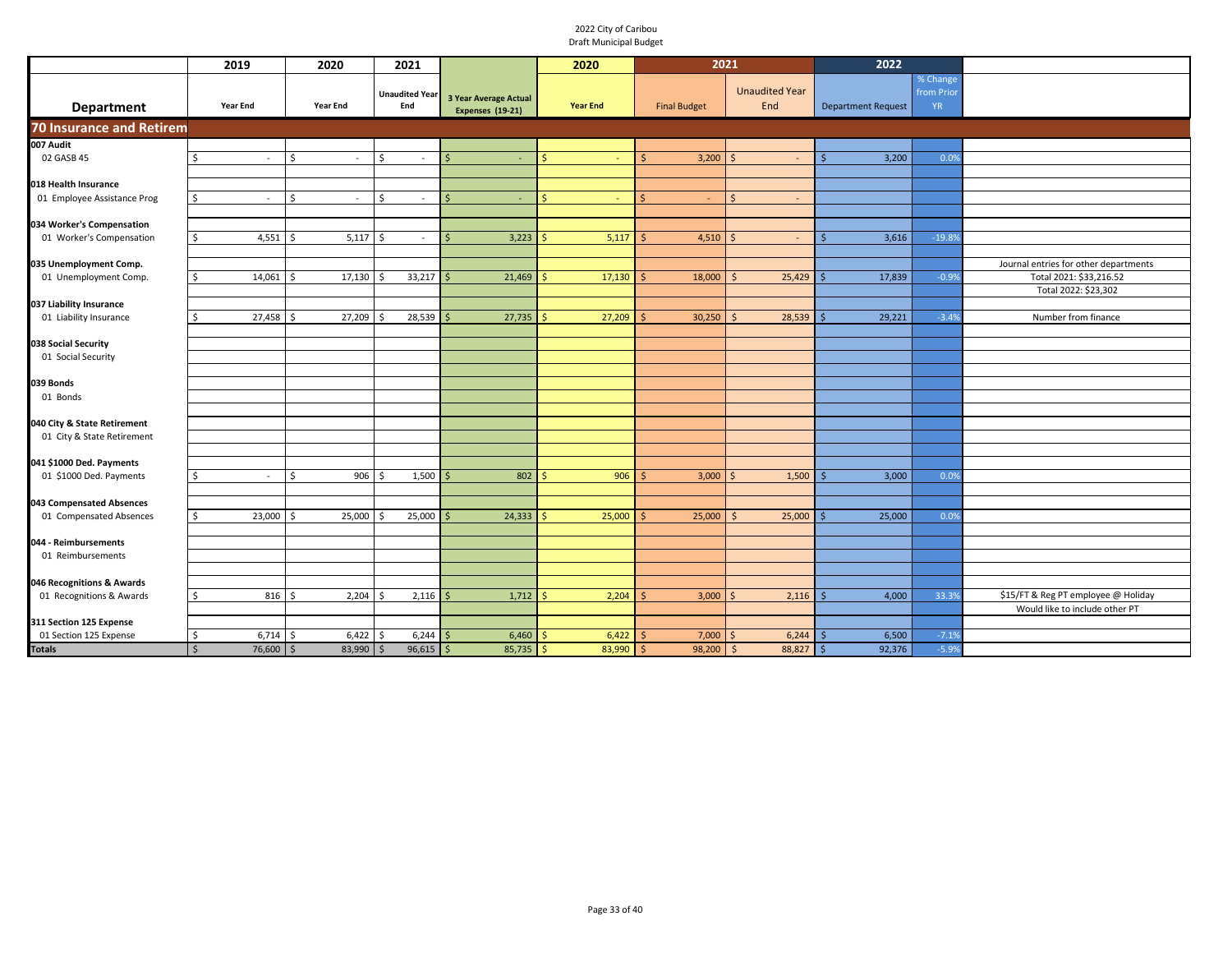|                                                                      | 2019                     | 2020             | 2021                         |                                                  | 2020            |                     | 2021                         | 2022               |                                     |                                    |
|----------------------------------------------------------------------|--------------------------|------------------|------------------------------|--------------------------------------------------|-----------------|---------------------|------------------------------|--------------------|-------------------------------------|------------------------------------|
| <b>Department</b>                                                    | <b>Year End</b>          | <b>Year End</b>  | <b>Unaudited Year</b><br>End | <b>3 Year Average Actual</b><br>Expenses (19-21) | <b>Year End</b> | <b>Final Budget</b> | <b>Unaudited Year</b><br>End | Department Request | % Change<br>from Prior<br><b>YR</b> |                                    |
| <b>75 Contributions</b>                                              |                          |                  |                              |                                                  |                 |                     |                              |                    |                                     |                                    |
| 177 Aroost. Agency on Aging<br>01 Aroost. Agency on Aging<br>02 ACAP | 5,600                    | 4,600            | $4,600$ \$<br>-S             | $4,933$ \$                                       | 4,600           | 4,600               | 4,600<br>l s                 | 4,600              | 0.0%                                | Many requests received to consider |
| <b>Totals</b>                                                        | $5,600$ \$               | $4,600$ \$       | $4,600$ \$                   | 1,867                                            | 5,600<br>l \$   | 4,600               | $4,600$ \$<br>l s            | 4,600              | 0.0%                                |                                    |
| <b>80 Unclassified</b>                                               |                          |                  |                              |                                                  |                 |                     |                              |                    |                                     |                                    |
| 038 Social Security                                                  |                          |                  |                              |                                                  |                 |                     |                              |                    |                                     |                                    |
| 01 Social Security                                                   |                          |                  |                              |                                                  |                 |                     |                              |                    |                                     |                                    |
| 045 Refunds/Reimbursements                                           |                          |                  |                              |                                                  |                 |                     |                              |                    |                                     |                                    |
| 01 Refunds/Reimbursements                                            | $\overline{\phantom{a}}$ | $8,641$ \$<br>Ŝ. | 270S                         | $350$ \$                                         | 8,641           | $250$ \$            | $270$ \$                     | 275                | 10.0%                               |                                    |
| 200 Tax Lien Costs                                                   |                          |                  |                              |                                                  |                 |                     |                              |                    |                                     |                                    |
| 01 Tax Lien Costs                                                    | 18,501                   | 17,593<br>Ś      | $14,320$ \$                  | 18,483                                           | 17,593          | 19,000              | 14,320                       | 17,500             | $-7.9%$                             |                                    |
| 201 Abatements<br>01 Abatements                                      | $7,732$ \$               | 12,301           | $13,135$ \$                  | 19,282                                           | 12,301          | 13,000              | 13,135                       | 13,500             | 3.8%                                |                                    |
| <b>Totals</b>                                                        | $26,232$ \$<br>. s       | $38,535$ \$      | $27,725$ \$                  | $38,115$ \$                                      | $38,535$ \$     | $32,250$ \$         | $27,725$ \$                  | 31,275             | $-3.0%$                             |                                    |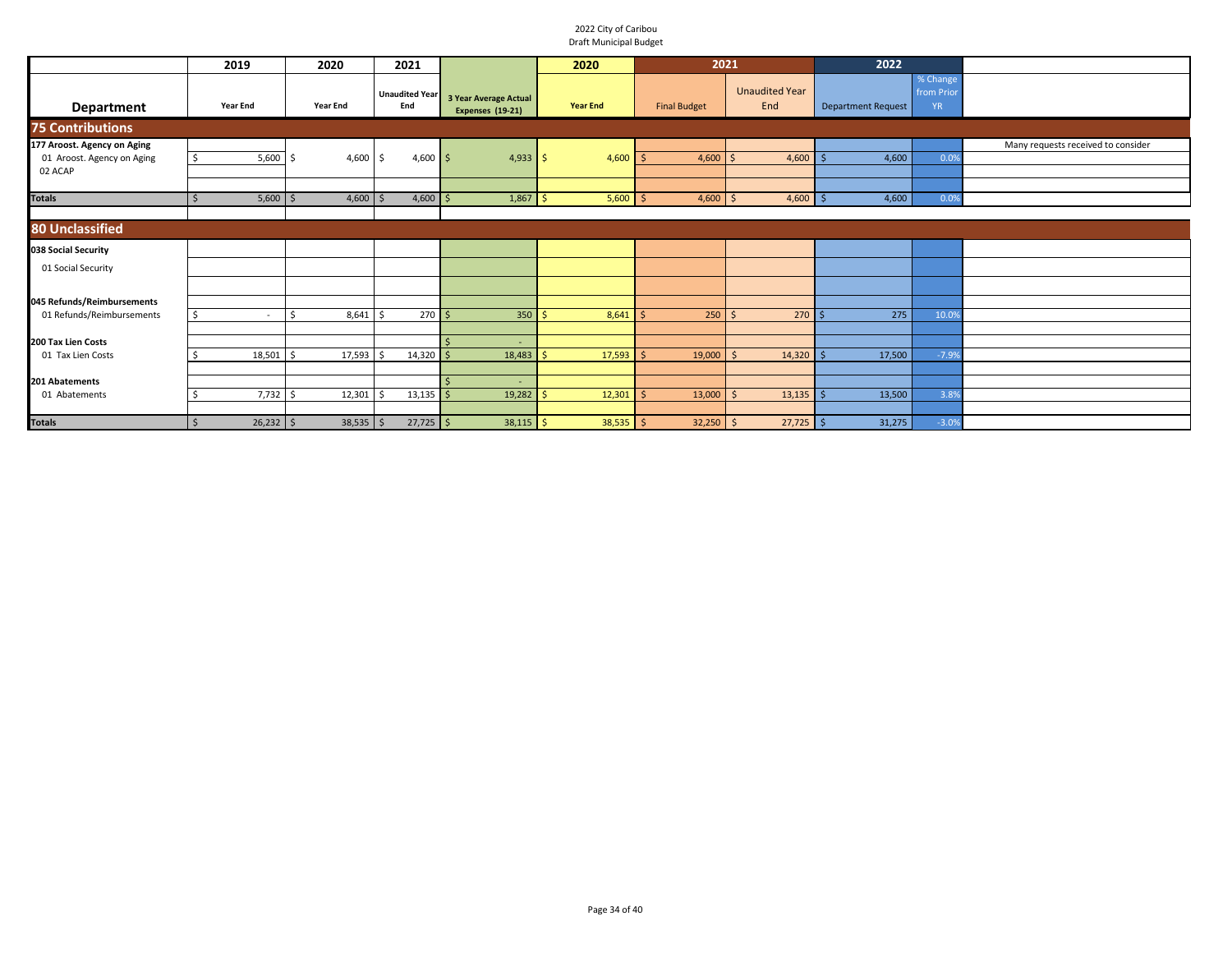|                                                | 2019              | 2020            | 2021                  |                       | 2020            | 2021                |                                | 2022                      |            |                                           |
|------------------------------------------------|-------------------|-----------------|-----------------------|-----------------------|-----------------|---------------------|--------------------------------|---------------------------|------------|-------------------------------------------|
|                                                |                   |                 |                       |                       |                 |                     |                                |                           | % Change   |                                           |
|                                                |                   |                 | <b>Unaudited Year</b> | 3 Year Average Actual |                 |                     | <b>Unaudited Year</b>          |                           | from Prior |                                           |
| <b>Department</b>                              | Year End          | <b>Year End</b> | End                   | Expenses (19-21)      | <b>Year End</b> | <b>Final Budget</b> | End                            | <b>Department Request</b> | <b>YR</b>  |                                           |
| <b>11 Economic Development</b>                 |                   |                 |                       |                       |                 |                     |                                |                           |            |                                           |
| 001 Salaries                                   |                   |                 |                       |                       |                 |                     |                                |                           |            |                                           |
| 01 Regular Pay                                 | 108,311 \$        | 111,858         | 85,300                | 101,823               | 111,858         | 111,500             | 85,300<br>$\mathsf{S}$         | 91,224                    | $-18.2%$   | Assumes 2% COLA. Number from finance.     |
| 03 Overtime                                    |                   |                 |                       |                       |                 |                     |                                |                           |            | Stipend for Parks/Rec Super (event mgmnt) |
|                                                |                   |                 |                       |                       |                 |                     |                                |                           |            | 25% manager salary                        |
| 003 Office Supplies                            |                   |                 |                       |                       |                 |                     |                                |                           |            | This includes adding FT position          |
| 01 Postage                                     |                   |                 |                       |                       |                 |                     |                                |                           |            |                                           |
| 02 Advertising                                 | $3,744$ \$        | 3,360           | 3,018<br>Š.           | 3,374                 | 3,360           | 3,000               | 3,018                          | 5,000                     | 66.7%      |                                           |
| 04 Equipment Repair                            |                   |                 |                       |                       |                 |                     |                                |                           |            |                                           |
| 08 Office Supplies                             |                   |                 |                       |                       |                 |                     |                                |                           |            |                                           |
| 005 General Govt. Legal Fees                   |                   |                 |                       |                       |                 |                     |                                |                           |            |                                           |
| 04 Legal Fees                                  |                   | 1,090<br>\$     |                       |                       | 1,090           |                     |                                |                           |            |                                           |
|                                                |                   |                 |                       |                       |                 |                     |                                |                           |            |                                           |
| 008 Computer Maintenance                       |                   |                 |                       |                       |                 |                     |                                |                           |            |                                           |
| 01 Computer Maintenance                        | Ś<br>$\sim$       | \$<br>64        |                       | 32                    | 64              |                     |                                |                           |            |                                           |
| 02 Hosted Services                             |                   |                 |                       |                       |                 |                     |                                |                           |            |                                           |
| 03 GIS License                                 | 700<br>Ŝ          | 700             | 700                   | 700                   | 700             | 700                 | 700<br>-Ś                      | 700                       | 0.0%       |                                           |
|                                                |                   |                 |                       |                       |                 |                     |                                |                           |            |                                           |
| 009 Professional Dues                          |                   |                 |                       |                       |                 |                     |                                |                           |            |                                           |
| 01 Subscriptions                               | 6,956<br>ς.       | 1,563           | 6,143                 | 4,887                 | 1,563           | 6,000               | 6,143<br>$\sim$                | 6,000                     | 0.0%       | Over in 2021 due to 2 yrs ecivis paid     |
| 04 Prof Dues                                   |                   | 1,152<br>\$     |                       |                       | 1,152           |                     |                                |                           |            | (did not renew)                           |
| 010 Travel Expenses                            |                   |                 |                       |                       |                 |                     |                                |                           |            |                                           |
| 01 Mileage                                     | 673               | Ŝ.<br>$\sim$    | 586<br>Ŝ.             | 420                   | $\sim$          | 750<br>Ś            | 586<br>$\overline{\mathsf{s}}$ | 1,000                     | 33.3%      |                                           |
| 02 Meals & Lodging                             | 705               | $\omega$<br>Ŝ.  | 249<br>Ŝ.             | 318                   |                 | 1,000<br>Ŝ          | 249<br>-Ś                      | 1,500                     | 50.0%      |                                           |
| 04 Conference Fees                             | 360<br>Ś          | $\sim$<br>Ŝ.    | Ŝ.<br>861             | 407                   | $\omega$        | 1,500               | 861<br>-Ś                      | 1,500                     | 0.0%       |                                           |
|                                                |                   |                 |                       |                       |                 |                     |                                |                           |            |                                           |
| 011 Training and Education                     |                   |                 |                       |                       |                 |                     |                                |                           |            |                                           |
| 02 Training and Education                      | (102)<br>Ŝ.       | 1,760<br>\$     | 650<br>\$             | 769                   | 1,760           | 1,500               | 650<br>۱\$                     | 1,500                     | 0.0%       |                                           |
|                                                |                   |                 |                       |                       |                 |                     |                                |                           |            |                                           |
| 018 Health Insurance                           |                   |                 |                       |                       |                 |                     |                                |                           |            |                                           |
| 01 Health Insurance                            | 14,459<br>\$      | 15,477<br>Ŝ.    | 9,633<br>Š.           | 13,190                | 15,477          | 9,990               | 9,633                          | 28,153                    | 181.8%     | Number from finance                       |
|                                                |                   |                 |                       |                       |                 |                     |                                |                           |            | (would be updated to employee preference) |
| 019 Miscellaneous Expenses<br>01 Misc Expenses | $\sim$            | 33<br>\$        | 31                    | 21                    | 33 <sup>°</sup> | 250                 | 31                             | 250                       | 0.0%       |                                           |
|                                                |                   |                 |                       |                       |                 |                     |                                |                           |            |                                           |
| 031 Building Maintenance                       |                   |                 |                       |                       |                 |                     |                                |                           |            |                                           |
| 01 Building Maintenance                        |                   |                 |                       |                       |                 |                     |                                |                           |            |                                           |
|                                                |                   |                 |                       |                       |                 |                     |                                |                           |            |                                           |
| 034 Workers Comp                               |                   | \$<br>206       | 151<br>Ŝ.             |                       | 206<br>$\zeta$  | $\sim$              | $\zeta$<br>151                 | 150<br>Ś                  | 100.0%     |                                           |
| 01 Workers Comp                                |                   |                 |                       |                       |                 |                     |                                |                           |            |                                           |
|                                                |                   |                 |                       |                       |                 |                     |                                |                           |            |                                           |
| 038 Social Security                            |                   |                 |                       |                       |                 |                     |                                |                           |            |                                           |
| 01 Social Security                             | 8,193             | 8,455           | 6,593                 | 7,747                 | 8,455           | 8,530               | 6,593<br>l S                   | 6,359<br>.S               | $-25.5%$   | Number from finance                       |
| 040 City & State Retirement                    |                   |                 |                       |                       |                 |                     |                                |                           |            |                                           |
| 01 City & State Retirement                     | (0)               | \$<br>$\sim$    | Ŝ.<br>$\sim$          | (0)                   | $\sim$          | 3,500               | $\sim$                         | 1,340                     | $-61.7%$   | Number from finance                       |
|                                                |                   |                 |                       |                       |                 |                     |                                |                           |            |                                           |
| <b>145 Special Events</b>                      |                   |                 |                       |                       |                 |                     |                                |                           |            |                                           |
| 01 Special Events                              |                   |                 |                       |                       |                 |                     |                                |                           |            |                                           |
|                                                |                   |                 |                       |                       |                 |                     |                                |                           |            |                                           |
| 238 Trail Groomer Reserve                      |                   |                 |                       |                       |                 |                     |                                |                           |            |                                           |
| 01 Trail Groomer Reserve                       | $10,000$ \$<br>\$ | 10,000          | 10,000<br>\$          | 10,000                | 10,000<br>-Ś    | 10,000<br>Ś         | 10,000<br>-Ś                   | 10,000<br>'\$             | 0.0%       |                                           |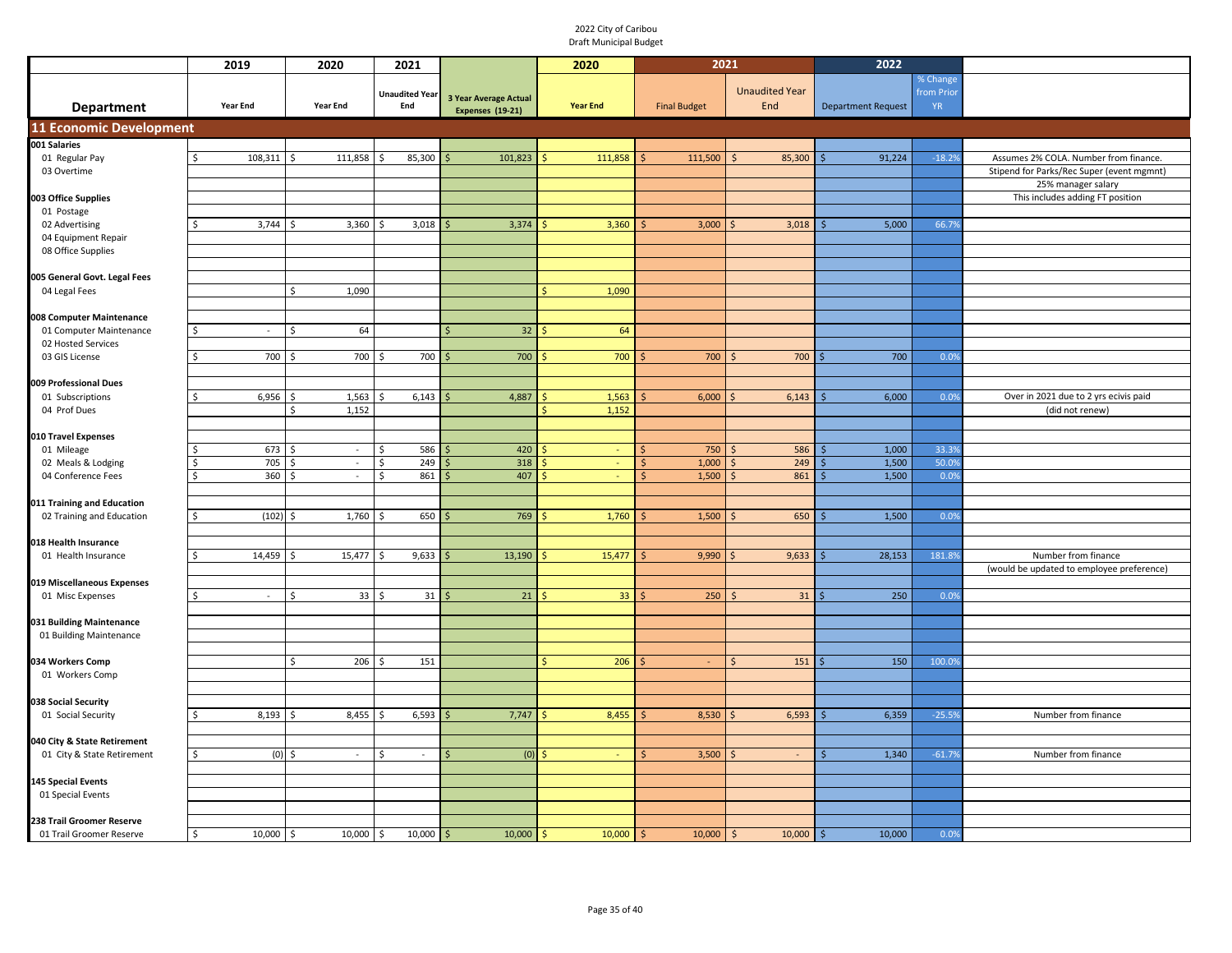|                                                   | 2019                           | 2020                    | 2021                                |                                                  | 2020               | 2021                |                              | 2022               |                                     |                                                 |
|---------------------------------------------------|--------------------------------|-------------------------|-------------------------------------|--------------------------------------------------|--------------------|---------------------|------------------------------|--------------------|-------------------------------------|-------------------------------------------------|
| <b>Department</b>                                 | <b>Year End</b>                | <b>Year End</b>         | <b>Unaudited Year</b><br>End        | <b>3 Year Average Actual</b><br>Expenses (19-21) | <b>Year End</b>    | <b>Final Budget</b> | <b>Unaudited Year</b><br>End | Department Request | % Change<br>from Prior<br><b>YR</b> |                                                 |
| 11 Economic Development (continued)               |                                |                         |                                     |                                                  |                    |                     |                              |                    |                                     |                                                 |
| 280 Revolving Loan Fund                           |                                |                         |                                     |                                                  |                    |                     |                              |                    |                                     |                                                 |
| 01 Revolving Loan Fund                            |                                | 19,558<br>ς.            |                                     |                                                  | 19,558             |                     |                              |                    |                                     |                                                 |
|                                                   |                                |                         |                                     |                                                  |                    |                     |                              |                    |                                     |                                                 |
| <b>281 Contracted Services</b>                    |                                |                         |                                     |                                                  |                    |                     |                              |                    |                                     |                                                 |
| 01 Buxton Contract<br>03 NMDC                     | 13,602                         | 13,553                  | 13,464                              | 13,539                                           | 13,553             | 13,465              | 13,464<br>$\leq$             | 13,177             | $-2.1%$                             | July 1, 2022 - June 30, 2023                    |
| 04 Broadband Study                                |                                |                         |                                     |                                                  |                    |                     |                              |                    |                                     | \$13,176.62                                     |
| MOVE CHAMBER TO HERE                              |                                |                         |                                     |                                                  |                    |                     |                              | 2,500              | 100.09                              |                                                 |
|                                                   |                                |                         |                                     |                                                  |                    |                     |                              |                    |                                     |                                                 |
| 385 - Downtown Infrastructure                     |                                |                         |                                     |                                                  |                    |                     |                              |                    |                                     |                                                 |
| 01 Downtown Infrastructure                        | 2,059<br>ς.                    | 3,693                   | 475                                 | 2,076                                            | 3,693              | 2,000               | 475<br>S                     | 5,000              | 150.09                              | Edison lights on Sweden Street                  |
|                                                   |                                |                         |                                     |                                                  |                    |                     |                              |                    |                                     |                                                 |
| 392 Ads & Marketing                               |                                |                         |                                     |                                                  |                    |                     |                              |                    |                                     |                                                 |
| 01 Video Ads & Marketing                          |                                | 2.500<br>\$             | 2.500                               |                                                  | 2,500<br>¢.        | 2,500               | 2,500<br>$\breve{\varsigma}$ |                    | $-100.09$                           | Central Aroostook Chamber of Commerce           |
|                                                   |                                |                         |                                     |                                                  |                    |                     |                              |                    |                                     | paid from this line                             |
| 394 Community Projects<br>01 Project Exp          |                                |                         |                                     |                                                  |                    |                     |                              |                    |                                     |                                                 |
| 08 Winter Carnival                                | 1,448<br>-S                    | 477<br>ς                | Ŝ.<br>$\sim$                        | 642                                              | 477                | 2,000<br>ς          | -Ś<br>$\sim$                 | 3,500              | 75.09                               | This has been scheduled for March.              |
| 14 Thursday's On Sweden                           | 8,891<br><sup>\$</sup>         | ¢                       | 7,512<br>$\zeta$                    | 5,468                                            |                    | 13,000<br><b>¢</b>  | 7,512                        | 13,000             | 0.0%                                |                                                 |
| 15 Heritage Days                                  | $\ddot{\phantom{0}}$<br>$\sim$ |                         |                                     |                                                  |                    |                     |                              |                    |                                     |                                                 |
| 16 Caribou Days                                   | $\zeta$<br>1,936               |                         | 3,224<br>$\hat{\zeta}$              | 1,720                                            |                    | 3,500<br>$\zeta$    | 3,224                        | 5,000              | 42.9%                               | Big plans happening to bring folks into Caribou |
| 17 Moose Lottery                                  |                                |                         |                                     |                                                  |                    |                     |                              |                    |                                     | for Fireman's Muster & carnival event.          |
| 18 New Years Eve                                  |                                |                         |                                     |                                                  |                    |                     |                              |                    |                                     |                                                 |
| 20 Miscellaneous                                  | 1,780                          | 2,070                   | 1,932                               | 1,927                                            | 2,070              | 2,000               | 1,932<br>$\breve{\varsigma}$ | 2,000              | 0.0%                                |                                                 |
| 21 New Events                                     | 2,500<br>S.                    | 3,000                   | 1,228                               | 2,243                                            | 3,000              | 2,000               | 1,228                        | 5,000              | 150.09                              |                                                 |
|                                                   |                                |                         |                                     |                                                  |                    |                     |                              |                    |                                     |                                                 |
| 405 Slum/Blight Removal<br>01 Slum/Blight Removal | 78,905<br>ς.                   | 49,488<br>ς             | 87.401                              | 71,932                                           | 49,488             | 90,000              | 87,401<br>$\zeta$            | 65,000             | $-27.89$                            |                                                 |
| 02 Landbank Seed                                  |                                |                         | <sup>\$</sup><br>3,061              |                                                  |                    | 23,357              | 3,061                        | 20,000             | $-14.49$                            |                                                 |
|                                                   |                                |                         |                                     |                                                  |                    |                     |                              |                    |                                     |                                                 |
| 411 Façade Improvement                            |                                |                         |                                     |                                                  |                    |                     |                              |                    |                                     |                                                 |
| 01 Façade Improvement                             | ς.<br>$\sim$                   | <sup>\$</sup><br>15,420 | 15,874                              | 10,431                                           | 15,420             | 12,000              | 15,874<br><sup>5</sup>       | 20,000             | 66.79                               | Propose 2 periods / \$10,000 each               |
|                                                   |                                |                         |                                     |                                                  |                    |                     |                              |                    |                                     |                                                 |
| <b>413 New Fire Station</b>                       |                                |                         |                                     |                                                  |                    |                     |                              |                    |                                     |                                                 |
| 01 New Fire Station                               | 60,004<br>Ŝ.                   | 36,945                  |                                     | 48,475                                           | 36,945             |                     |                              |                    |                                     |                                                 |
| <b>Totals</b>                                     | $325,122$ \$<br>$\mathsf{S}$   | 302,421                 | $260,586$ \$<br>$\ddot{\mathsf{S}}$ | 343,319                                          | $302,421$ \$<br>S. | 324,042             | $260,586$ \$<br>∣\$          | 308,853            | $-4.7%$                             |                                                 |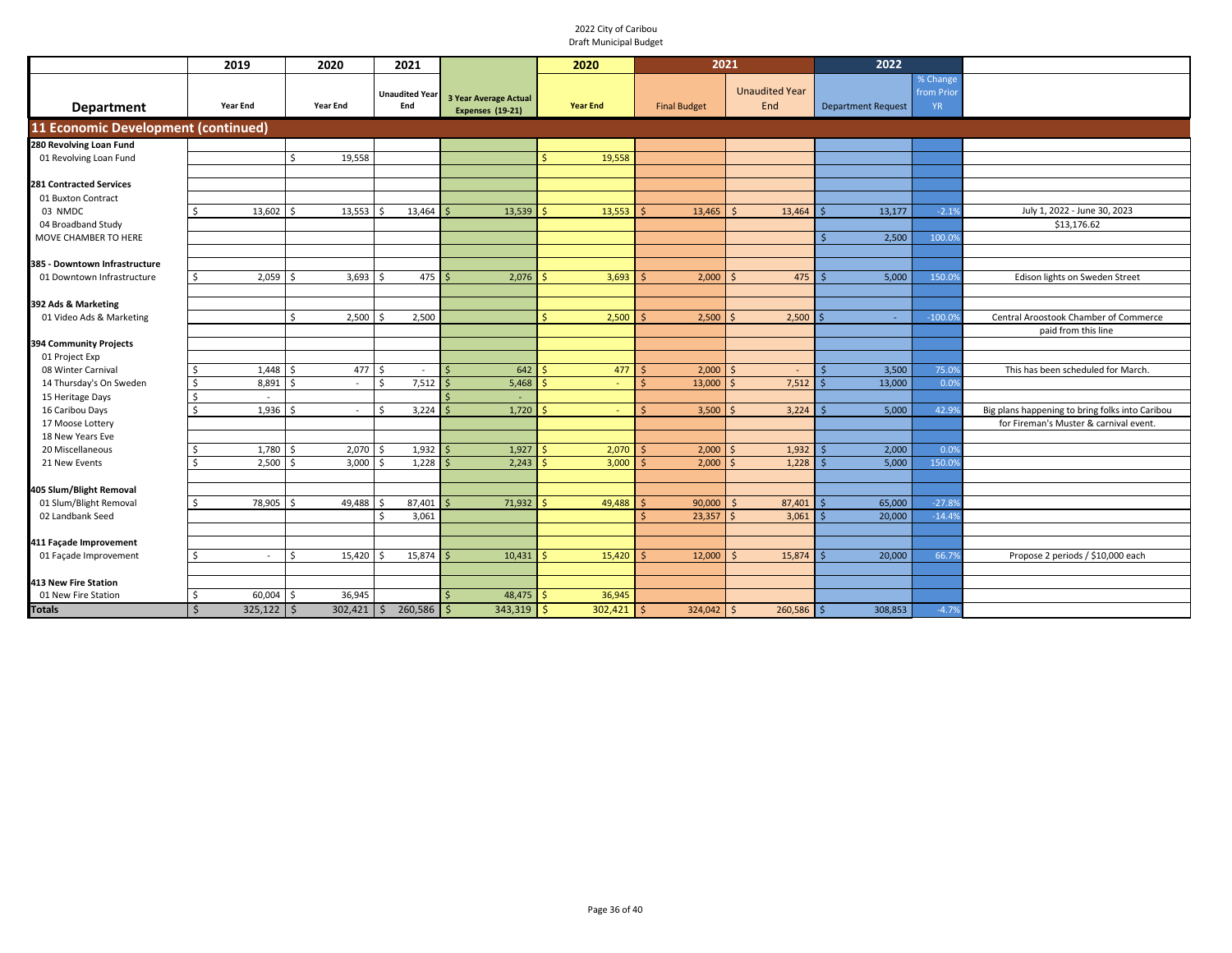|                                    | 2019                   | 2020                          | 2021                  |                              | 2020            | 2021                |                                 | 2022                      |              |                                            |
|------------------------------------|------------------------|-------------------------------|-----------------------|------------------------------|-----------------|---------------------|---------------------------------|---------------------------|--------------|--------------------------------------------|
|                                    |                        |                               |                       |                              |                 |                     |                                 |                           | % Change     |                                            |
|                                    |                        |                               | <b>Unaudited Year</b> | <b>3 Year Average Actual</b> |                 |                     | <b>Unaudited Year</b>           |                           | from Prio    |                                            |
| <b>Department</b>                  | <b>Year End</b>        | <b>Year End</b>               | End                   | Expenses (19-21)             | <b>Year End</b> | <b>Final Budget</b> | End                             | <b>Department Request</b> | <b>YR</b>    |                                            |
| 24 Housing                         |                        |                               |                       |                              |                 |                     |                                 |                           |              |                                            |
| 001 Salaries                       |                        |                               |                       |                              |                 |                     |                                 |                           |              |                                            |
| 01 Regular Pay                     | $53,526$ \$<br>$\zeta$ | 53,526                        | 55,419<br>\$          | 54,157                       | 53,526          | 55,646              | 55,419<br>$\varsigma$           | 55,688                    | 0.1%         | Assumes 2% COLA.                           |
| 03 Part-Time *NEW*                 |                        |                               |                       |                              |                 |                     |                                 | 15,600<br>Ś               | 100.0%       | Would like to add 20 hr position @ \$15/hr |
| 04 Finance Dept tasks              |                        |                               |                       |                              |                 |                     |                                 | 5,981<br>Ŝ.               | 100.0%       | Finance Dept spends est 12 hrs/mo          |
|                                    |                        |                               |                       |                              |                 |                     |                                 |                           |              |                                            |
| 003 Office Supplies                |                        |                               |                       |                              |                 |                     |                                 |                           |              |                                            |
| 01 Postage                         | 1,149                  | 3,676<br>S,                   | 3,294<br>Ŝ<br>Ś       | 2,706                        | 3,676           | 2,000               | 3,294                           | 2,200<br>Ś                | 10.0%        | Two new programs added                     |
| 02 Advertising                     | 126                    |                               | 814<br>Ś              | 470                          |                 | 200                 | 814                             | 300                       | 50.0%        |                                            |
| 03 Copier Rental<br>05 Printer Ink | 1,861<br>639           | 1,731<br>142                  | 1,909                 | 1,834<br>261                 | 1,731<br>142    | 1,975<br>200        | 1,909                           | 2,000<br>200              | 1.3%<br>0.0% |                                            |
| 07 Paper                           | 366                    | 183                           | S<br>$\sim$<br>445    | 331                          | 183             | 250                 | $\overline{\phantom{a}}$<br>445 | 300                       | 20.0%        |                                            |
| 08 Office Supplies                 | 716                    | 3,175                         | 3,621                 | 2,504                        | 3,175           | 750                 | 3,621                           | 1,000                     | 33.3%        | Two new programs added                     |
| 12 Software                        | 10,019                 | 13,988                        | 15,609                | 13,205                       | 13,988          | 14,000              | 15,609                          | 14,000                    | 0.0%         |                                            |
|                                    |                        |                               |                       |                              |                 |                     |                                 |                           |              |                                            |
| 005 General Govt. Legal Fees       |                        |                               |                       |                              |                 |                     |                                 |                           |              |                                            |
| 04 Legal Fees                      |                        | Ś.<br>4,670                   | 60                    |                              | 4,670           | 5,000               | 60                              | 3,500<br>Ŝ                | $-30.0%$     |                                            |
|                                    |                        |                               |                       |                              |                 |                     |                                 |                           |              |                                            |
| 007 Audit                          |                        |                               |                       |                              |                 |                     |                                 |                           |              |                                            |
| 01 Audit                           | $\sim$                 | <sup>\$</sup><br>$\omega$     | Ś<br>$\sim$           | <sup>\$</sup><br>$\omega$    | ÷               | 1,500<br>ς          | $\sim$                          | 1,500<br>Ś                | 0.0%         |                                            |
|                                    |                        |                               |                       |                              |                 |                     |                                 |                           |              |                                            |
| 008 Computer Maintenance           |                        |                               |                       |                              |                 |                     |                                 |                           |              |                                            |
| 01 Oak Leaf                        | Ŝ.<br>$\sim$           | Ŝ.<br>$\sim$                  | Ś.<br>840             | 280                          | $\sim$          | 840                 | 840                             | 840                       | 0.0%         |                                            |
|                                    |                        |                               |                       |                              |                 |                     |                                 |                           |              |                                            |
| 009 Professional Dues              |                        |                               |                       |                              |                 |                     |                                 |                           |              |                                            |
| 01 Subscriptions                   | 303                    | 532                           | 640                   | 492                          | 532             | 550                 | 640                             | 550                       | 0.0%         |                                            |
| 04 Professional Dues               | 500<br>$\zeta$         | 800                           | 500<br>ς.             | 600                          | 800             | 800                 | 500<br>$\varsigma$              | 800                       | 0.0%         |                                            |
| 010 Travel Expenses                |                        |                               |                       |                              |                 |                     |                                 |                           |              |                                            |
| 01 Mileage                         | 209                    | 159                           | 508                   | 292                          | 159             | 150                 | 508                             | 300                       | 100.0%       |                                            |
| 02 Meals & Lodging                 | 792                    | $\sim$                        | Ŝ.<br>$\omega$        | 264                          | G.              | 500                 | $\sim$                          | 500                       | 0.0%         |                                            |
| 04 Conference Fees                 |                        |                               |                       |                              |                 |                     |                                 |                           |              |                                            |
| 05 Travel Expenses                 | 541<br>Ŝ.              | $\sim$                        | Ŝ.<br>$\sim$          | 180<br>S,                    | ÷.              | 200                 | $\sim$<br>-S                    | 200                       | 0.0%         |                                            |
|                                    |                        |                               |                       |                              |                 |                     |                                 |                           |              |                                            |
| 011 Training and Education         |                        |                               |                       |                              |                 |                     |                                 |                           |              |                                            |
| 02 Training and Education          | 1,543<br>$\zeta$       | 1,328<br>S                    | 1,669                 | 1,513                        | 1,328           | 1,500               | 1,669                           | 1,500                     | 0.0%         |                                            |
|                                    |                        |                               |                       |                              |                 |                     |                                 |                           |              |                                            |
| 014 - New Equipment                |                        |                               |                       |                              |                 |                     |                                 |                           |              |                                            |
| 01 New Equipment                   | 1,982<br>¢.            | 1,684<br>$\zeta$              | 1,600<br>Ś            | 1,755                        | 1,684           | 500                 | 1,600<br>$\zeta$                | 500                       | 0.0%         |                                            |
| 02 Office                          |                        |                               | 600<br>Ś              |                              |                 |                     | 600<br>Ś                        |                           |              |                                            |
|                                    |                        |                               |                       |                              |                 |                     |                                 |                           |              |                                            |
| 015 Telephone                      |                        | 462<br>Ŝ                      | 395                   |                              | 462             |                     |                                 |                           | 50.0%        | Extra \$33.33 / month                      |
| 04 Telephone                       | 534                    |                               |                       | 464                          |                 | 800                 | 395                             | 1,200                     |              |                                            |
| 017 Communications                 |                        |                               |                       |                              |                 |                     |                                 |                           |              |                                            |
| 03 Communications                  | $\sim$                 | Ś<br>$\overline{\phantom{a}}$ | Ś<br>$\sim$           | $\overline{\phantom{a}}$     |                 | 204                 | $\overline{\phantom{a}}$        | 306                       | 50.0%        | Extra \$8.50 / month                       |
|                                    |                        |                               |                       |                              |                 |                     |                                 |                           |              |                                            |
| 018 Health Insurance               |                        |                               |                       |                              |                 |                     |                                 |                           |              |                                            |
| 01 Health Insurance Housing        | 2,785                  | 2,786                         | 2,838                 | 2,803                        | 2,786           | 2,773               | 2,838                           | 2,825<br>Ś                | 1.9%         | Finance number: \$3,022.56                 |
| 02 Health Ins. Stipend FSS         |                        |                               |                       |                              |                 |                     |                                 |                           |              |                                            |
|                                    |                        |                               |                       |                              |                 |                     |                                 |                           |              |                                            |
| 034-Workers Comp                   |                        |                               |                       |                              |                 |                     |                                 |                           |              |                                            |
| 01-Workers Comp Housing            | Ś<br>163               | 177<br>Ŝ.                     | 156<br>Ś              | 165                          | 177             | 185                 | 156<br>Ś                        | 185<br>Ŝ                  | 0.0%         |                                            |
| 01-Workers Comp FSS                |                        |                               |                       |                              |                 |                     |                                 |                           |              |                                            |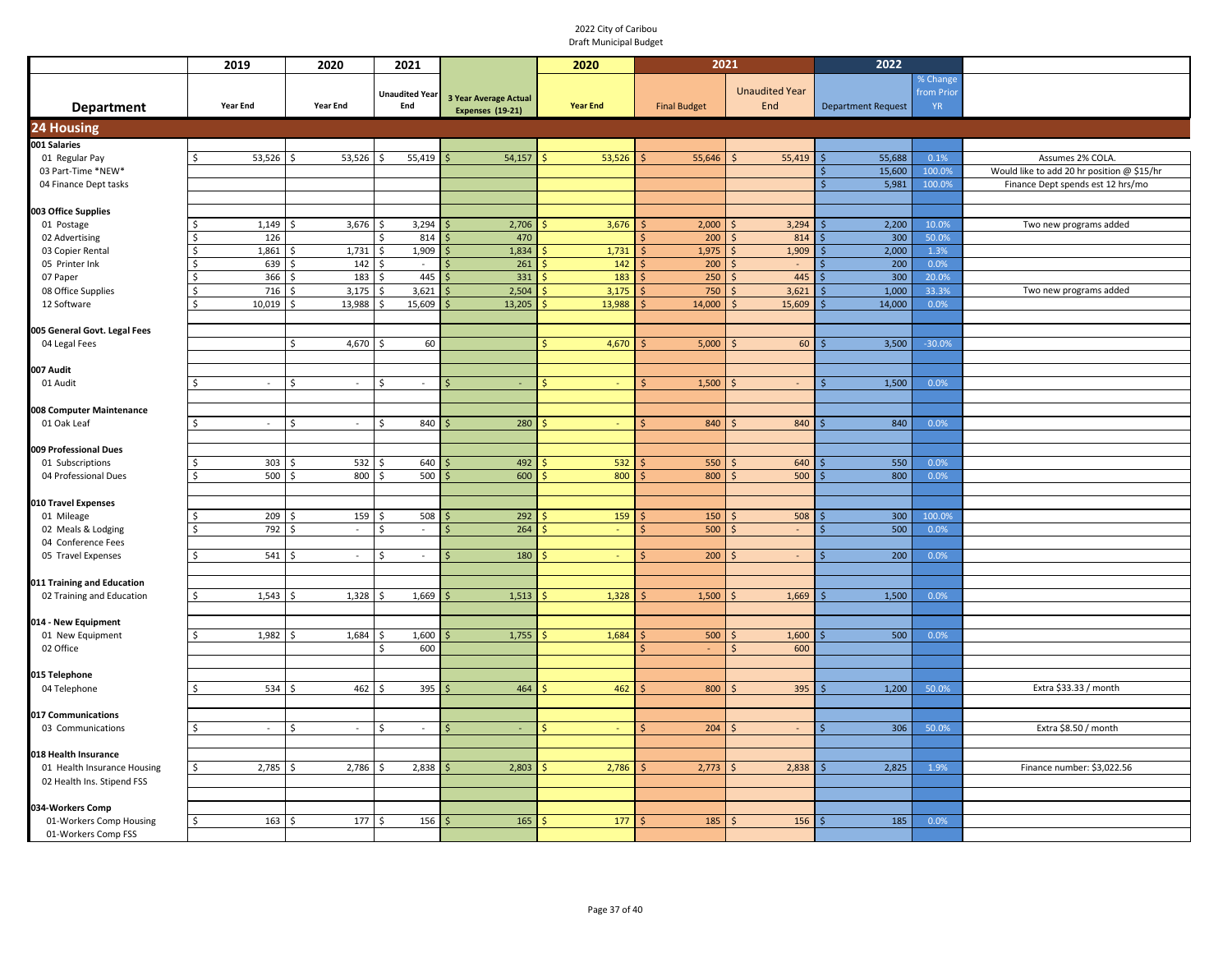|                               | 2019            | 2020            | 2021                         |                                                  | 2020            | 2021                |                              | 2022                      |                                     |  |
|-------------------------------|-----------------|-----------------|------------------------------|--------------------------------------------------|-----------------|---------------------|------------------------------|---------------------------|-------------------------------------|--|
| <b>Department</b>             | <b>Year End</b> | <b>Year End</b> | <b>Unaudited Year</b><br>End | <b>3 Year Average Actual</b><br>Expenses (19-21) | <b>Year End</b> | <b>Final Budget</b> | <b>Unaudited Year</b><br>End | <b>Department Request</b> | % Change<br>from Prior<br><b>YR</b> |  |
| <b>24 Housing (continued)</b> |                 |                 |                              |                                                  |                 |                     |                              |                           |                                     |  |
| 035-Unemployment              |                 |                 |                              |                                                  |                 |                     |                              |                           |                                     |  |
| 01-Unemployment Housing       | $268 \quad $$   | 295             | $323 \mid 5$                 | 295                                              | $295$ \$<br>-Ś  | $315$ \$            | $323$ \$                     | 315                       | 0.0%                                |  |
| 01-Unemployment FSS           |                 |                 |                              |                                                  |                 |                     |                              |                           |                                     |  |
|                               |                 |                 |                              |                                                  |                 |                     |                              |                           |                                     |  |
| 038-Social Security           |                 |                 |                              |                                                  |                 |                     |                              |                           |                                     |  |
| 01-Social Security Housing    | 4,444           | 4,449           | $4,598$ \$                   | 4,497                                            | -Ś<br>4,449     | $4,216$ \$          | $4,598$ \$                   | 4,260                     | 1.0%                                |  |
| 01-Social Security FSS        |                 |                 |                              |                                                  |                 |                     |                              |                           |                                     |  |
|                               |                 |                 |                              |                                                  |                 |                     |                              |                           |                                     |  |
| 040 City & State Retirement   |                 |                 |                              |                                                  |                 |                     |                              |                           |                                     |  |
| 01-Retirement Housing         | 1,964           | 1,983           | $2,032$ \$                   | 1,993                                            | 1,983           | $1,929$ \$          | 2,032                        | 1,949                     | 1.0%                                |  |
|                               |                 |                 |                              |                                                  |                 |                     |                              |                           |                                     |  |
| 285 Year End Closing          |                 |                 |                              |                                                  |                 |                     |                              |                           |                                     |  |
| 01-Year End Closing           |                 |                 |                              |                                                  |                 |                     |                              |                           |                                     |  |
|                               |                 |                 |                              |                                                  |                 |                     |                              |                           |                                     |  |
| 412 - Fee Accountant          |                 |                 |                              |                                                  |                 |                     |                              |                           |                                     |  |
| 01 - Fee Acountant            | 5,213           | 5,398           | $8,245$ \$                   | 6,285                                            | 5,398           | $5,400$ \$          | $8,245$ \$                   | 7,000                     | 29.6%                               |  |
| <b>Totals</b>                 | $89,642$ \$     | $101,143$ \$    | $106,114$ \$                 | $97,347$ \$                                      | $101,143$ \$    | $102,383$ \$        | $106,114$ \$                 | 125,499                   | 22.6%                               |  |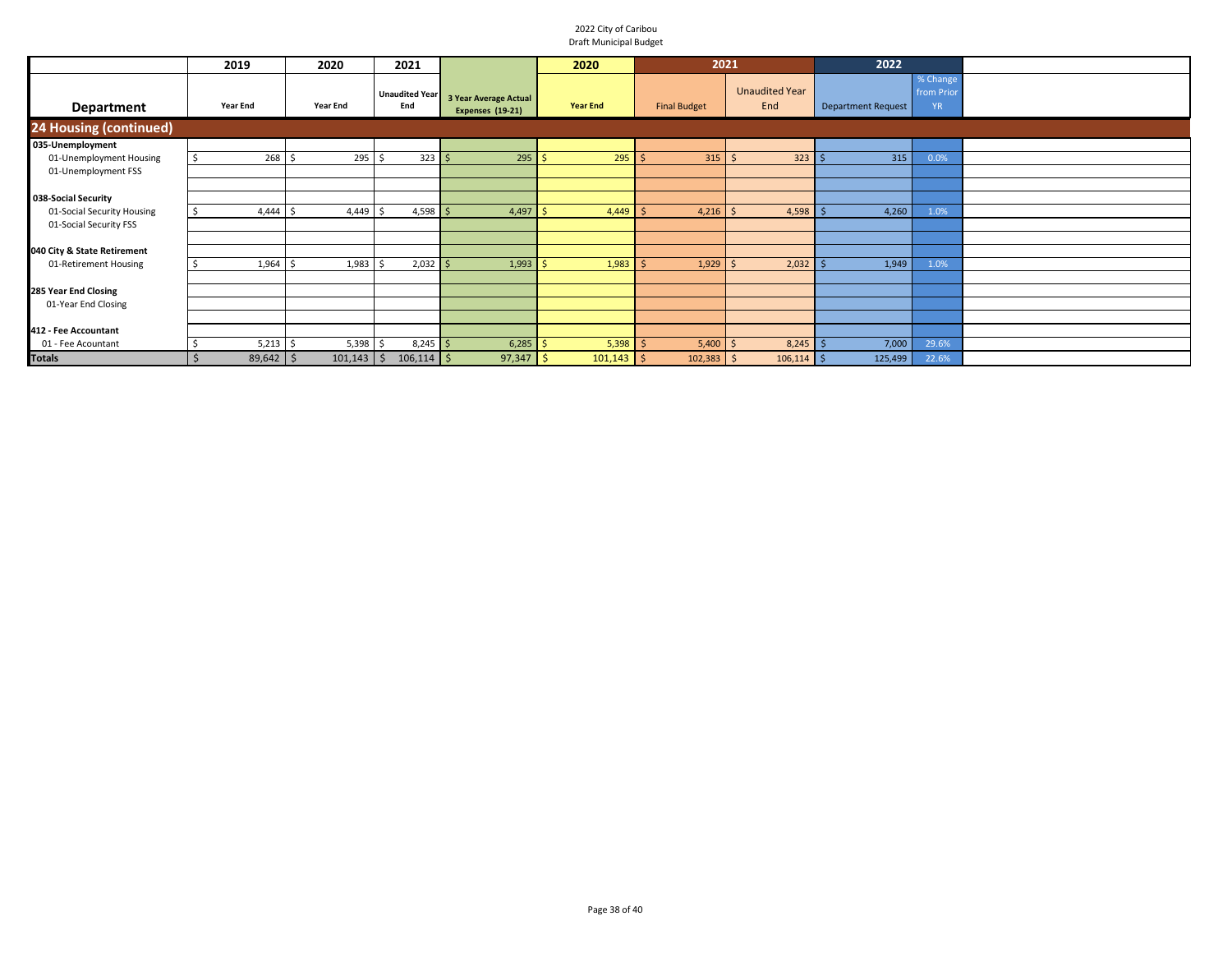|                                       | 2019                        | 2020                      | 2021                         |                                                  | 2020            | 2021                   |                              | 2022                      |                                     |                                   |
|---------------------------------------|-----------------------------|---------------------------|------------------------------|--------------------------------------------------|-----------------|------------------------|------------------------------|---------------------------|-------------------------------------|-----------------------------------|
| <b>Department</b>                     | <b>Year End</b>             | <b>Year End</b>           | <b>Unaudited Year</b><br>End | 3 Year Average Actual<br><b>Expenses (19-21)</b> | <b>Year End</b> | <b>Final Budget</b>    | <b>Unaudited Year</b><br>End | <b>Department Request</b> | % Change<br>from Prior<br><b>YR</b> |                                   |
| <b>52 Snow Trail Maintenance</b>      |                             |                           |                              |                                                  |                 |                        |                              |                           |                                     |                                   |
| 001 Salaries                          |                             |                           |                              |                                                  |                 |                        |                              |                           |                                     |                                   |
| 01 Regular Pay                        | 15,394<br>ς.                | 15,272<br>Ś               | 8,080                        | 12,915                                           | 15,272          | 16,640                 | 8,080                        | 16,640                    | 0.0%                                | ME min wage to \$12.75            |
| 02 Overtime                           |                             |                           |                              |                                                  |                 |                        |                              |                           |                                     |                                   |
| 07 Salaries                           |                             |                           |                              |                                                  |                 |                        |                              |                           |                                     |                                   |
| 15 Telephone                          |                             |                           |                              |                                                  |                 |                        |                              |                           |                                     |                                   |
| 01 Cell Phone                         | 370                         | 511                       | 346                          | 409                                              | 511             | 400                    | 346                          | $\sim$                    | $-100.0$                            | Can cut cell phone line           |
| 04 Telephone                          |                             |                           |                              |                                                  |                 |                        |                              |                           |                                     |                                   |
|                                       |                             |                           |                              |                                                  |                 |                        |                              |                           |                                     |                                   |
| 019 Misc. Expense<br>01 Misc. Expense | 3,500                       | 231                       | 3,667                        | 2,466                                            | 231             | 3,000                  | 3,667                        | 3,000                     | 0.0%                                |                                   |
|                                       |                             |                           |                              |                                                  |                 |                        |                              |                           |                                     |                                   |
| 034 Work Comp                         |                             |                           |                              |                                                  |                 |                        |                              |                           |                                     |                                   |
| 01 Work Comp                          | 466                         | 476                       | 176                          | 373                                              | 476             | 527                    | 176<br>$\breve{\varsigma}$   | 475                       | $-9.99$                             | Number from finance               |
|                                       |                             |                           |                              |                                                  |                 |                        |                              |                           |                                     |                                   |
| 035 Unemployment                      |                             |                           |                              |                                                  |                 |                        |                              |                           |                                     |                                   |
| 01 Unemployment                       | 343<br>$\zeta$              | 376<br>$\mathsf{\hat{S}}$ | 196<br>Ŝ.                    | 305                                              | 376             | 350                    | 196<br>$\varsigma$           | 350                       | 0.0%                                |                                   |
| 036 Vehicle Insurance                 |                             |                           |                              |                                                  |                 |                        |                              |                           |                                     |                                   |
| 01 Vehicle Insurance                  |                             |                           |                              |                                                  |                 |                        |                              |                           |                                     |                                   |
|                                       |                             |                           |                              |                                                  |                 |                        |                              |                           |                                     |                                   |
| 038 Social Security                   |                             |                           |                              |                                                  |                 |                        |                              |                           |                                     |                                   |
| 01 Social Security                    | $1,178$ \$<br>Ŝ             | 1,168                     | 618<br>Ŝ.                    | 988                                              | 1,168           | 1,273                  | 618<br>.S                    | 1,273<br>s                | 0.0%                                |                                   |
| 051 Equipment Maintenance             |                             |                           |                              |                                                  |                 |                        |                              |                           |                                     |                                   |
| 01 Software                           | 59<br>Ŝ.                    |                           |                              | 59                                               |                 |                        |                              |                           |                                     |                                   |
| 04 Repairs                            |                             |                           |                              |                                                  |                 |                        |                              |                           |                                     |                                   |
| 05 Equipment Maintenance              | 17,579<br><sup>\$</sup>     | 14,661                    | 11,602                       | 14,614                                           | 14,661          | 10,000                 | 11,602                       | 10,000                    | 0.09                                | New Machine + 2015 in good shape  |
| 075 Gas/Oil/Filters                   |                             |                           |                              |                                                  |                 |                        |                              |                           |                                     |                                   |
| 01 Gas/Oil/Filters                    | 1,405<br>ς.                 | 1,991<br>ς                | 3,541<br>S.                  | 2,312                                            | 1,991<br>Ŝ      | 1,000<br>ς             | 3,541<br>$\zeta$             | 3,000                     | 200.09                              | Increased costs for oil & filters |
|                                       |                             |                           |                              |                                                  |                 |                        |                              |                           |                                     |                                   |
| 076 Diesel                            |                             |                           |                              |                                                  |                 |                        |                              |                           |                                     |                                   |
| 01 Diesel                             | 18,557                      | 17,586<br>ς               | 12,752                       | 16,298<br>-S                                     | 17,586          | 17,000                 | 12,752<br>-S                 | 22,300<br>ς               | 31.2%                               | Increased costs for diesel        |
| 148 Trail Maint                       |                             |                           |                              |                                                  |                 |                        |                              |                           |                                     |                                   |
| 01 Trail Maint                        | 2,979                       | 2,509                     | 2,409                        | 2,632                                            | 2,509           | 2,500                  | 2,409                        | 3,000                     | 20.09                               | Multiple spots require attention  |
|                                       |                             |                           |                              |                                                  |                 |                        |                              |                           |                                     |                                   |
| 286 Rent Exp                          |                             |                           |                              |                                                  |                 |                        |                              |                           |                                     |                                   |
| 01 Rent Exp                           | \$<br>$2,000$ \$            | 2,000                     | 2,000<br>-\$                 | 2,000<br>l S                                     | 2,000<br>S.     | 2,000<br>-S            | 2,000<br>$\varsigma$         | 2,000<br>-S               | 0.0%                                |                                   |
| Totals                                | $\mathsf{S}$<br>$63,830$ \$ | 56,782                    | 45,387<br>Ŝ.                 | 55,439<br>\$                                     | 56,782<br>Ŝ.    | 54,690<br><sub>S</sub> | 45,387<br>$\mathsf{\hat{S}}$ | 62,038<br>\$              | 13.4%                               |                                   |